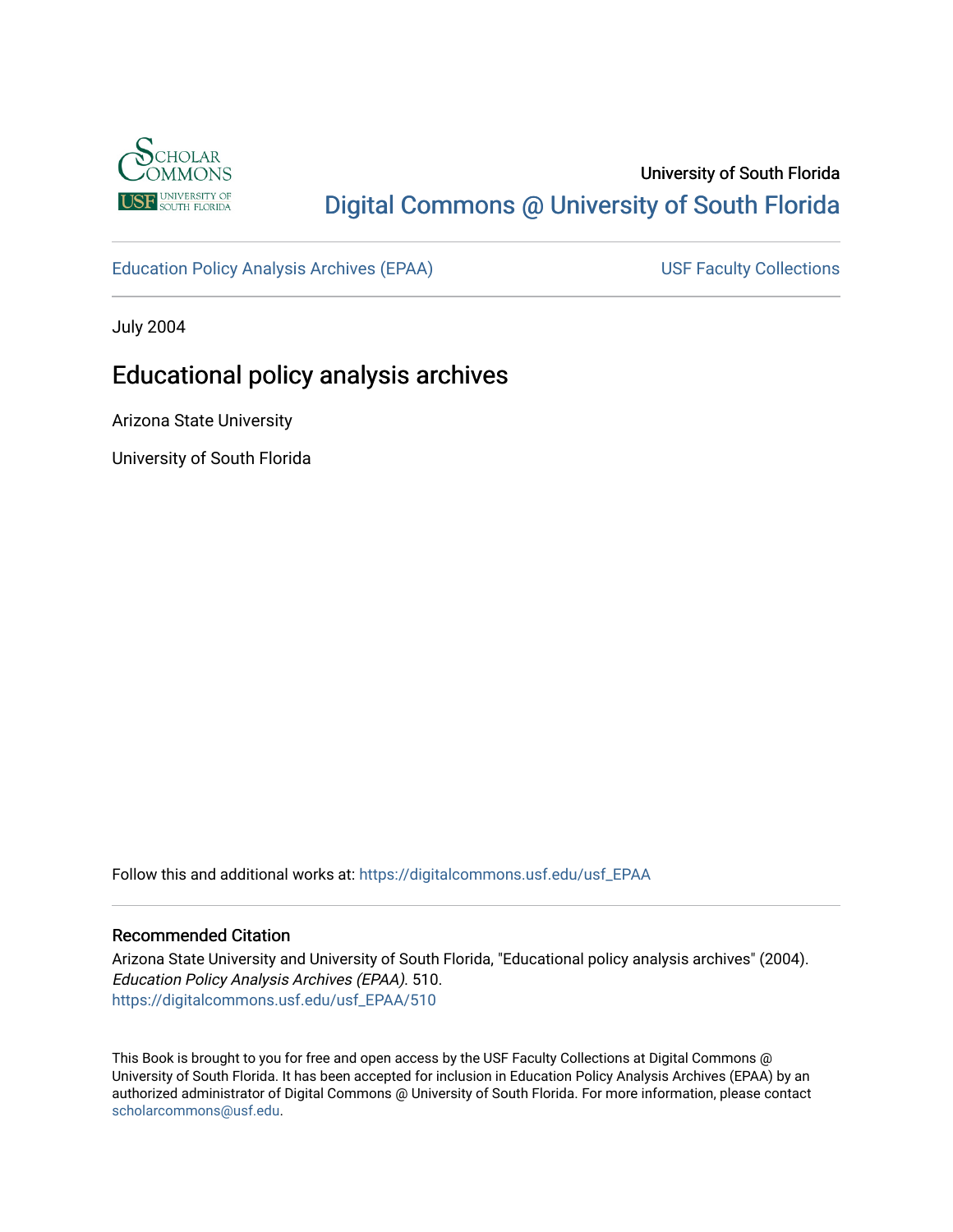# **EDUCATION POLICY ANALYSIS ARCHIVES**

A peer-reviewed scholarly journal Editor: Gene V Glass College of Education Arizona State University

Copyright is retained by the first or sole author, who grants right of first publication to the **EDUCATION POLICY ANALYSIS ARCHIVES**. **EPAA** is a project of the Education Policy Studies Laboratory.

Articles published in **EPAA** are indexed in the Directory of Open Access Journals.

**Volume 12 Number 33 July 20, 2004 ISSN 1068-2341**

## **Reasonable Decisions in Portfolio Assessment: Evaluating Complex Evidence of Teaching**

## **Aaron Schutz University of Wisconsin-Milwaukee**

## **Pamela A. Moss University of Michigan**

Citation: Schutz, A., Moss, P.A., (2004, July 20). Reasonable decisions in portfolio assessment: Evaluating complex evidence of teaching, Education Policy Analysis Archives, 12(33). Retrieved [Date] from http://epaa.asu.edu/epaa/v12n33/.

#### **Abstract**

A central dilemma of portfolio assessment is that as the richness of the data available to readers increases, so do the challenges involved in ensuring acceptable reliability among readers. Drawing on empirical and theoretical work in discourse analysis, ethnomethodology, and other fields, we argue that this dilemma results, in part, from the fact that readers cannot avoid forming the data of a portfolio into a pattern—a coherent "story" or "stories"—in order to evaluate it. Our article presents case studies of readers independently evaluating the same portfolios. We show that even readers who hold a shared vision of effective teaching and who cite much the same evidence can, nonetheless, develop significantly different "stories." Our analysis illustrates that some portfolios are more ambiguous than others and are thus more likely to result in such divergent readings. We argue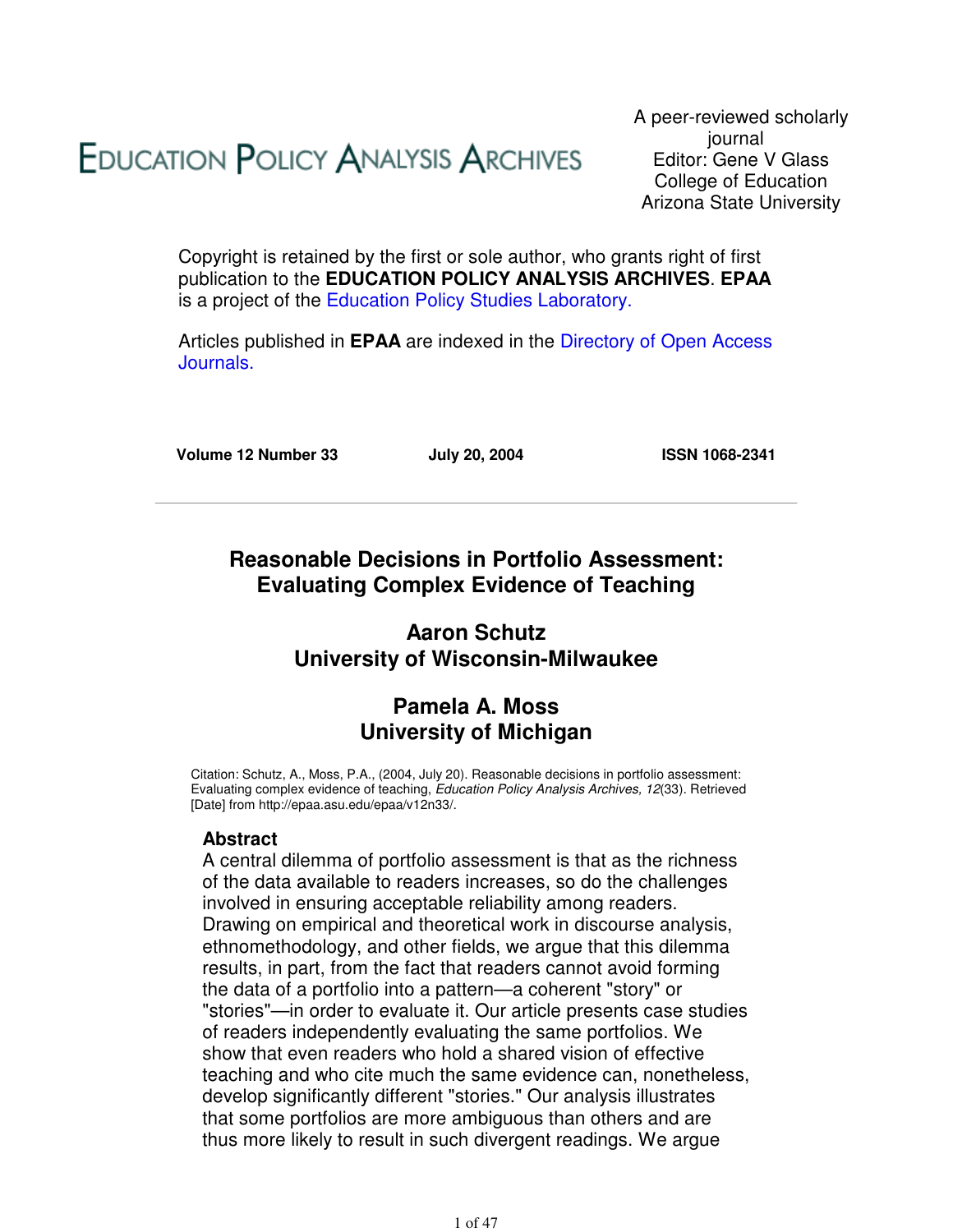that more fine grained understandings of portfolio ambiguities and disagreements between readers over "stories" can help us respond to the challenges posed by the rich data of portfolio assessments. (Note 1)

## **Introduction**

Imagine that you are sitting in the back of a classroom. Every passing moment is rich with events. Students fidget, make marks on paper, and whisper side comments to each other; the teacher asks questions, draws on the board, spreads her arms to indicate the size of an elephant; the principal makes an announcement over the intercom; a book falls from a desk; a passing cloud dims the sunlight coming through the windows.

Then imagine it is your job to assess the teacher's performance in this classroom. You immediately face a wide range of challenges and dilemmas. For your interpretation to be well-warranted, you must attend to a variety of relevant evidence. But interpretations like these always involve some level of selective abstraction and pattern-making. Some aspects must be foregrounded from the near infinite range of the noticeable, and this means other aspects will fade into the background. Further, as this paper will show, even when you decide what evidence matters, you must draw this together into a comprehensible pattern. And no matter how much evidence you collect, it represents only a small sample of the information that could be engaged with, always reflecting a particular understanding of what is important and what is not. In this article, we seek to illuminate some of thesechallenges and dilemmas involved in moving from evidence like this to well-warranted interpretations in consequential assessments of teaching.

The practice of assessment in American schools has been largely guided by the discipline of educational measurement. Over time, measurement scholars have developed a shared set of strategies for drawing and warranting assessment-basedinterpretations--for "reasoning from evidence to inference" (Mislevy, Almond, and Steinberg, 2003). As Mislevy and colleagues noted, the general approach reflected in these strategies has been driven, in part,by the need to make conclusions about large numbers of individuals. By standardizing their approach, by collecting the same data from each person under the same conditions and using the same criteria and procedures to evaluate it, assessment developers can build a common argument for validity rather than having to reinvent the argument anew for each case. When an assessment system is operational, then, the set of possible scores (and the intended interpretations associated with them) is essentially predetermined: the goal is to use the available evidence to determine the most appropriate or likely score/interpretation for each individual. Importantly, however, assessment scholars understand that the common argument developed for any particular test will not necessarily hold for all individuals. Thus Mislevy and colleagues noted that assessors actually have dual responsibilities in their efforts to construct arguments for validity. Not only must they establish "the credentials of the evidence in the common argument," they must also detect "individuals for whom the common argument does not hold" (p. 15).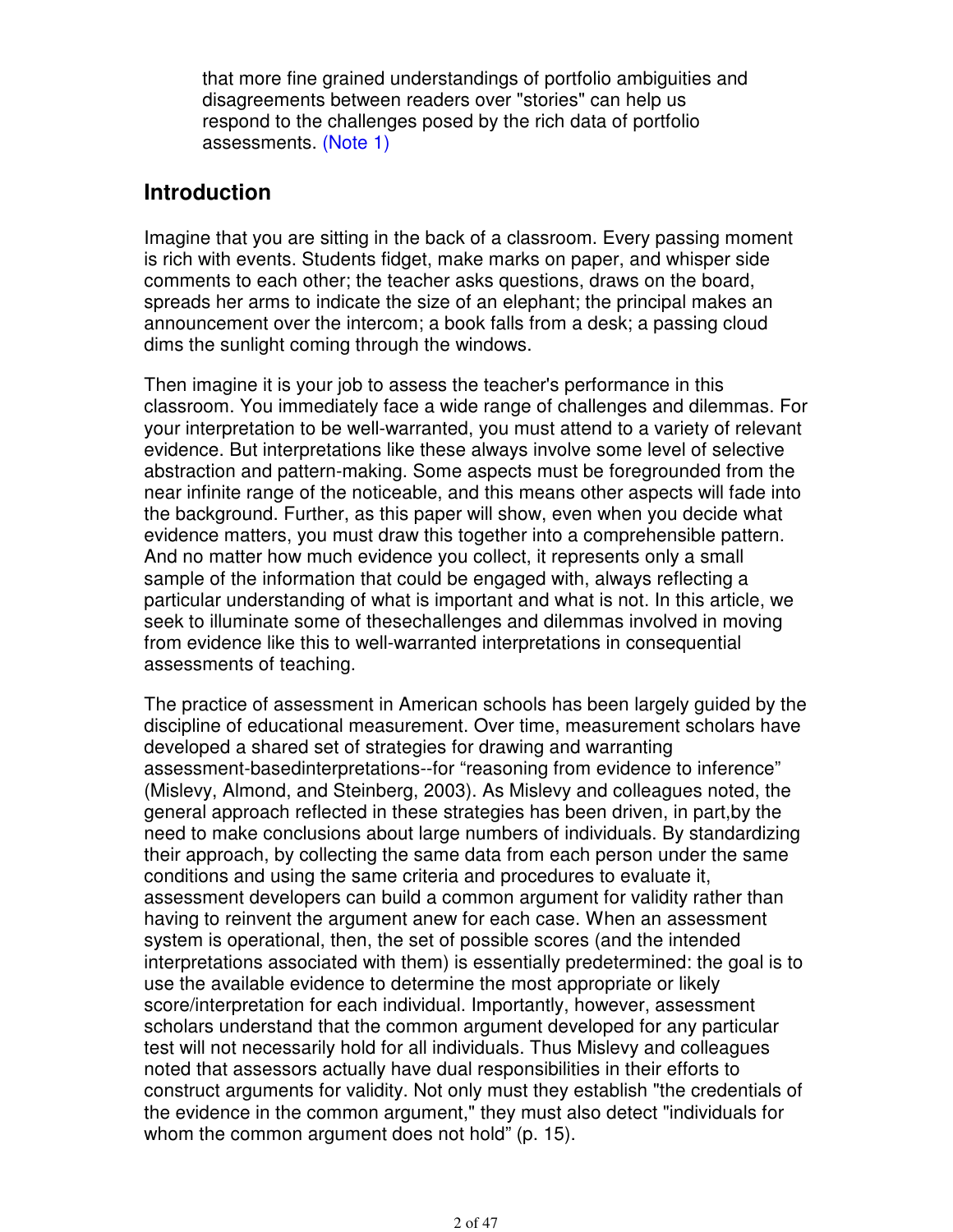In this paper we focus on one crucial component of a common validity argument for performance assessments: the role of readers (raters, assessors, or judges) in interpreting/evaluating the available evidence about an individual. In particular, we focus on the role of readers in portfolio assessments that contribute to consequential decisions about individual teachers. (Note 2)

Most assessment systems seek to maximize the consistency with which readers are applying the scoring rubric and to minimize threats to validity that might be introduced as readers score. Developers work to ensure readers attend only to evidence relevant to the construct of interest (minimizing "construct irrelevant variance") and capture all relevant evidence andcriteria (reducing "construct under-representation"), developing ongoing monitoring programs to ensure the system is actually functioning as intended. [Messick (1989)providedextended descriptions of these general threats to validity, which AERA, APA, NCME (1999)echoed.] Consistency is typically promoted through training and monitoring procedures that ensure,to the extent possible,that readers are using the same appropriate criteria to attend to the same relevant features of the available evidence (see, e.g., Engelhard, 1994, 2001; Myford and Engelhard, 2001; Myford and Mislevy, 1995; Wilson and Case, 1997).

As Kane, Crooks, and Cohen (1999) noted, however, "the more complex and open-ended the task, the more difficult it becomes to anticipate the range of possible responses and to develop fair, explicit scoring criteria that can be applied to all responses" (p. 9), and thus the more difficult it is to prepare readers able to consistently apply their rubric. Teaching portfolios of the kind we discuss contain some of the most "open-ended" data encountered in large scale assessments, including contextualizing commentary, videotapes of teaching, instructional artifacts, samples of student work, and the teacher's reflective commentary. A central dilemma of portfolio assessment is that as the richness of the data available to readers increases,so do the challenges involved in ensuring acceptable reliability between readers. The very thing that would seem likely to improve the validity of an assessment--more information--also appears to threaten its validity.

We engage with this dilemma, here, by seeking to better understand the kinds of interpretive challenges that portfolios seem to raise. These are often illuminated in disagreements between readers. However, the sorts of ambiguities that underlie disagreements can also be present in portfolios even when particular readers agree on a score, especially when the scoring system constrains or reduces the complexity of the judgments that readers are required to make. We argue thatmore fine-grained understanding of such disagreements and ambiguities can help us improve our general arguments for validity, identify cases where the argument does not fit, and pointus to new strategies for ethically taking account of such issues in the context of large scale assessment.

While we focus in this paper on portfolio assessments of teachers, the issues we raise are just as relevant for other forms of assessment, including essay exams and multiple choice tests. In multiple choice tests, for example, the task of making "sense" of the data collected is given over to a key which entails assumptions about what students mean when they answer each question and about how the combined picture provided by all of a student's answers together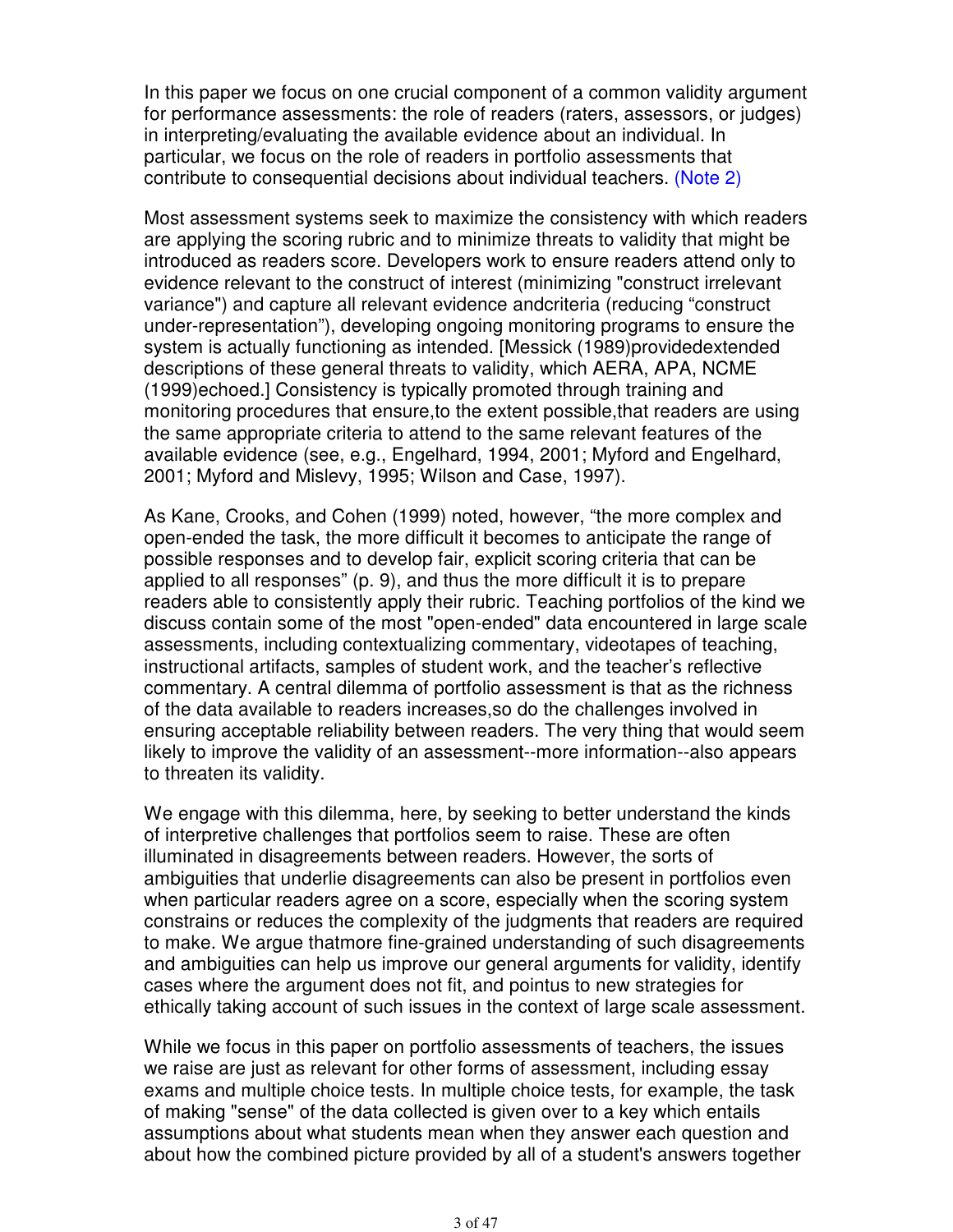should be understood (e.g., Hill and Larsen, 2000). We examine portfolios, then, not because they are inherently more challenging or problematic from an interpretive point of view than simpler forms of assessment, but because the burdens they place on readers tend to illuminate challenges otherwise obscured by less open-ended assessment contexts. Thus, the crucial difference between a multiple choice test and a teaching portfolio is not the complexity of the performance they represent--the reality they are attempting to describe---but the complexity and richness of the data available to readers about that performance. Portfolio assessments like these allow us to see what happens when much of the complexity of a performance has not been eliminated by the assessment instrument itself.

Our data are drawn from field tests of a portfolio assessment developed by the Interstate New Teacher Assessment and Support Consortium (INTASC) and adapted for use in Connecticut. Building on the pioneering work of the National Board for Professional Teaching Standards, INTASC is developing subject specific standards and portfolio assessmentsto help participating states support the professional development of beginning teachers and make licensure decisions. Of the 10 INTASC states that participated in the development of the portfolio assessment, only Connecticut is currently using portfolios to inform licensure decisions. The portfolios under consideration were prepared by beginning English/language arts teachers as part of a special field test in Connecticut. In this field test, readers (experienced teachers in the subject area) evaluatedportfolios in pairs, seeking consensus on a final score. We present two case studies of three pairs of readers each reading the same portfolio. The three pairs of readers disagreed quite widely on the first portfolio (scores of 1, 3, and 4 on a scale of 4, with 2 considered a passing score) but agreed (on a score of 1) on the second portfolio.

Our analysis indicates that many of the disagreements between reader pairs that might initially seem to be about "evidence" (are readers attending to the relevant features of the performance?) or "values" (are they applying the same criteria?) actually represent disagreements over what we term the "story" of the portfolio. We use the term "story," drawn from narrative theory and studies of the interaction of narrative and human understanding (e.g., Bruner, 1986; Davies and Harre, 1990; Kroeber, 1992), to indicate the patterns people develop to make coherent sense of situations and texts. In many cases,although readers appeared to agree on the what was "there" in the portfolio and largely concurred on their vision of what counted as effective teaching, they nonetheless constructed different "stories" that fit much the same data into very different patterns. Sometimes, for example, a divergence appeared to involve one pair foregrounding an aspect of the performance that the other pair tended to downplay. For example, in the Civil Rights Movement (CRM) portfolio, discussed below, while one pair (Robert and Sandra) acknowledged that most of the dialogue in the Response to Literature (RTL) video involved simple "question and answer," they stressed particular examples where the teacher went beyond this. Another pair, Charlene and Iris, focused on the opposite characteristics. They stressed the "question and answer" aspect of the dialogue, even though they noted as exceptions aspects the first pair had emphasized. Here, the readers appear to have viewed much the same "evidence" and to have held similar "values" about what counted as better and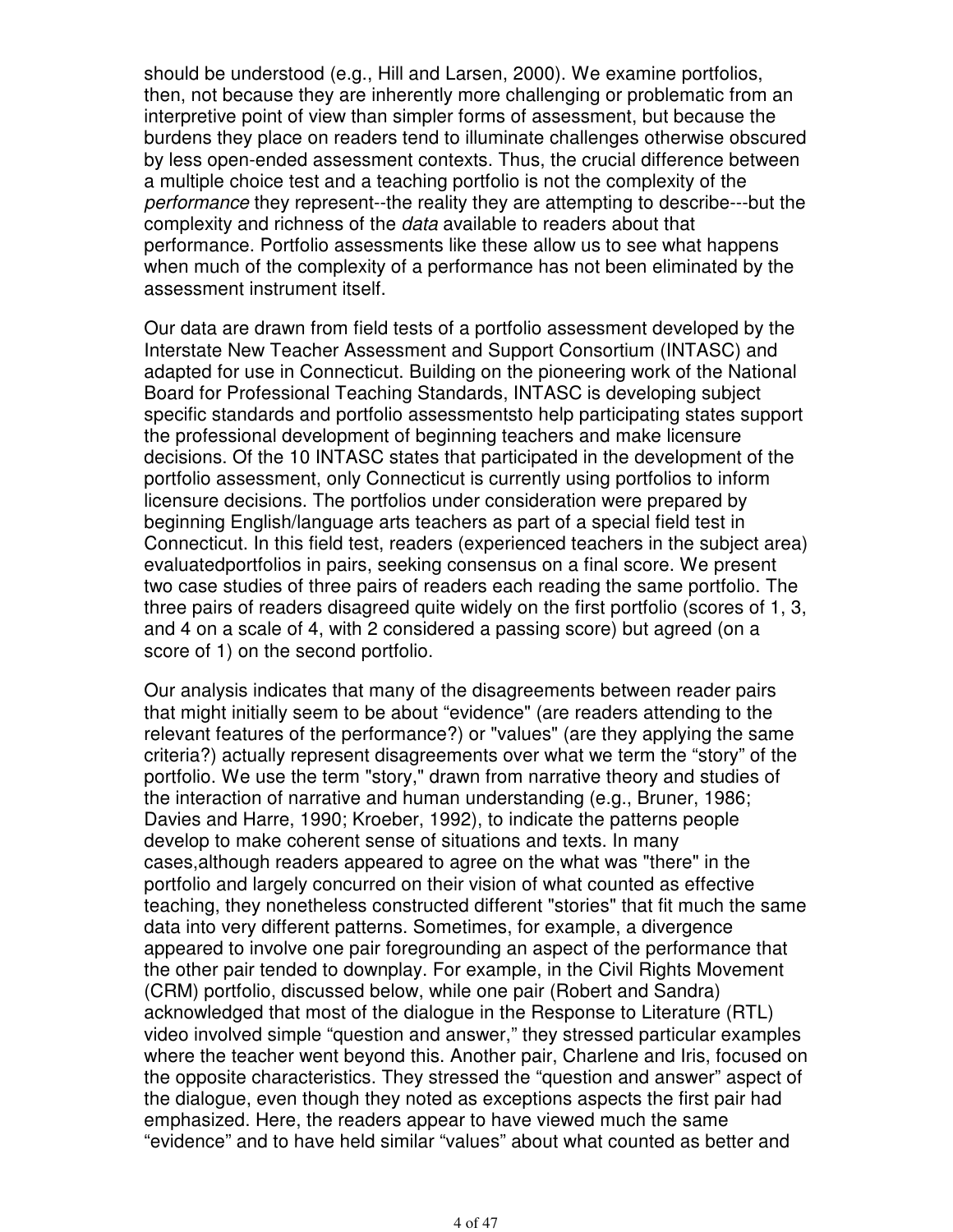worse teaching. Yet they still constructed fundamentally different pictures of what was going on in the classroom. And each pair made convincing arguments for their points of view.

Most operational assessment systems depend upon evidence of discrepant readings to illuminate problems like these for further review. And yet most large scale assessment systems also work hard to minimize the number of discrepant readings--to improve the consistency with which readers are applying scoring criteria. When inadequate levels of interreader reliability are found (as is more frequent with portfolio assessments) the advice for improving reliability typically includes disaggregating the portfolio into components that can be separately scored, having different readers score each component (Nystrand et al., 1993; Klein et al., 1995; Swanson et al., 1995) and "introducing separate scales to disentangle confounding aspects of performance" (Myford and Mislevy, 1995, p. 55). However, these are all practices that are more likely to gloss over rather than illuminate the sort of ambiguities in evidence we will demonstrate. Thus, our concern is not only that routine practices for building a reliable system fail to illuminate ambiguous cases, but that advice for improving the system to make it more reliable is likely to make the problem even harder to detect.

In the next section we provide a theoretical foundation for exploring disagreement over "stories," accompanied by empirical evidence from the limited set of studies that have examined actual reader processes in the context of large scale performance assessments. Then we turn to two case studies of multiple pairs of readers independently reading the same two portfolios. In our concluding comments, we speculate about the ways large scale assessment systems might feasibly and ethically cope with the sorts of problems we have raised.

## **Disagreements over "Stories:" A Theoretical Discussion**

Our conception of disagreements over what we call "stories" draws on assumptions about how human beings make sense of the world from a diverse range of fields, including analytic philosophy (Grice in Davies, 2000), narrative theory in literary studies (Kroeber, 1992), research on reading processes (Ruddell and Unrau, 1994; Smagorinsky, 2001), historiography (Mink, 1987), linguistics (Gee, 1990), psychology (Bruner, 1986,1990; Gibbs, 1993), hermeneutics (Gadamer, 1975, 1987)and ethnomethodology and conversation analysis in sociology (Arminen, 1999; Garfinkel, 1967,2002; Schegloff, 1999). Despite differences, these scholars have converged, often somewhat independently, on a description of human understanding that involves the active construction of coherent meaning in our everyday interactions in the world. In this section, we explore aspects of the arguments that lie behind this theoretical vision and illustrate these arguments with evidence from the relatively small body of literature that examines, inductively, readers' processes in large scale assessment (e.g., Heller, Sheingold, and Myford, 1998; Moss, Schutz, and Collins, 1998; Myford and Mislevy, 1995). We primarily focus on ethnomethodology, especially the efforts of Harold Garfinkel (1967, 2002), because, along with other work on narrative, its empirical findings anticipate with remarkable accuracy the documented inclinations and practices of readers when they encounter complex performancesin large scale assessments.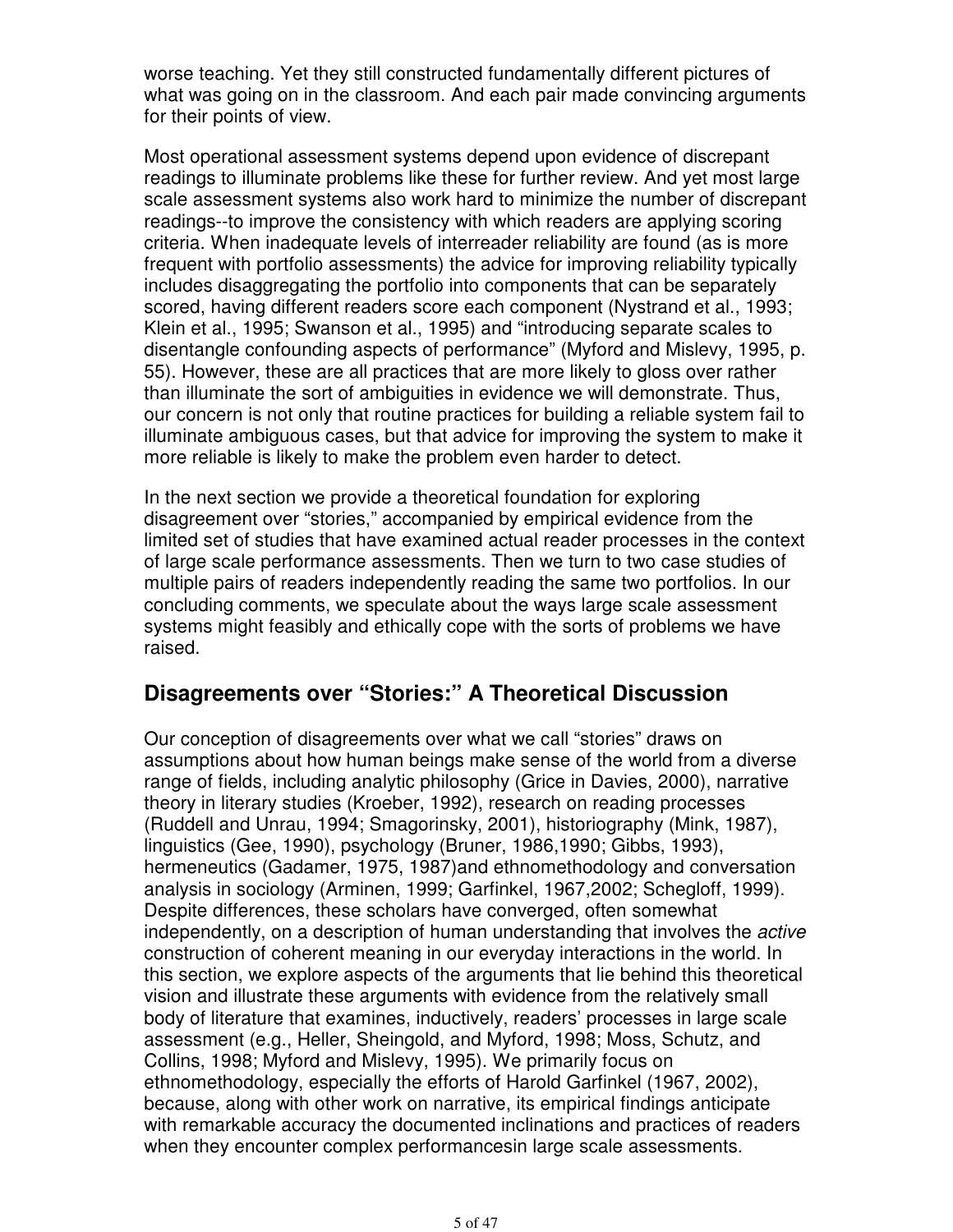Furthermore, it provides a fruitful theoretical resource for illuminating particular problems with existing assessment systems and for designing assessment systems that better accommodate complex performance data.

Garfinkel and colleagues (1967,2002) arguedthat theprocess of sense-making, of imputing meaning to data, intention to actions, and the like, is a constant and permanent aspect of our efforts to orient ourselves in the world. We do this through what he called the "documentary method." The documentary method "consists of treating an actual appearance of something"--for example, a view of an object, a statement in an ongoing dialogue, an action, a piece of text from a portfolio, or the portfolio itself—"as 'pointing to,' as 'standing on behalf of' a presupposed underlying pattern" (p. 78). In other words, we make sense of what something is or means by referring to an assumed underlying pattern of which it is a part. Conversation analysts (see Heritage, 1984), for example, have often shownthat we are able to understand quite cryptic statements made by our conversation partners in everyday dialogue only because we make assumptions about what our partners are talking "about." As we are leaving a movie, when my friend says "I didn't like it," I need to know enough about her biography, the context, and our past history of conversations to know whether she is referring to the popcorn, the movie, her job, or any number of an infinite number of possibilities. What is interesting to these discourse analysts is something we generally take for granted: that despite the seemingly complex interpretive work needed to make sense of such ordinary interactions, people generally understand each other and their environments quite well.

Garfinkel (1967,2002) arguedthat all statements, no matter how detailed we try to make them, are essentially "indexical." In other words, like my friend's statement about what she didn't like, they point to something never entirely contained within the statement itself. And this is not just a problem with pronouns like "it;" this is a pervasive feature of human interaction. In experiments, Garfinkel (1967,2002) found that no matter how hard one tries to specify exactly what any statement "means," there is always some ambiguity left. His students, for example, when trying to answer a question like "What do you mean you 'had a flat tire'?" would invariably throw up their hands at some point and declare that the meaning in a particular example was something "anyone can see." Understanding, he argued, always involves reference to assumptions not contained explicitly in a dialogue or a text.

Importantly, Garfinkel (1967)found that this process of sense-making is recursive. Not only is "the underlying pattern derived from its individual documentary evidences," but "the individual documentary evidences, in their turn, are interpreted on the basis of 'what is known' about the underlying pattern" (1967, p. 39). Or, as he notes elsewhere, "you can speak either of seeing the detail-in-the-pattern or the pattern-in-the-detail" (2002, p. 203). This is analogous to Gadamer's (1975, 1987) "hermeneutic circle" in which we discover what a text means by analyzing the parts, and give meaning to the parts by understanding the whole. (Note 3) Consider the following artificial example (taken from Wittgenstein, in Heritage, 1984, p. 87). What do you see?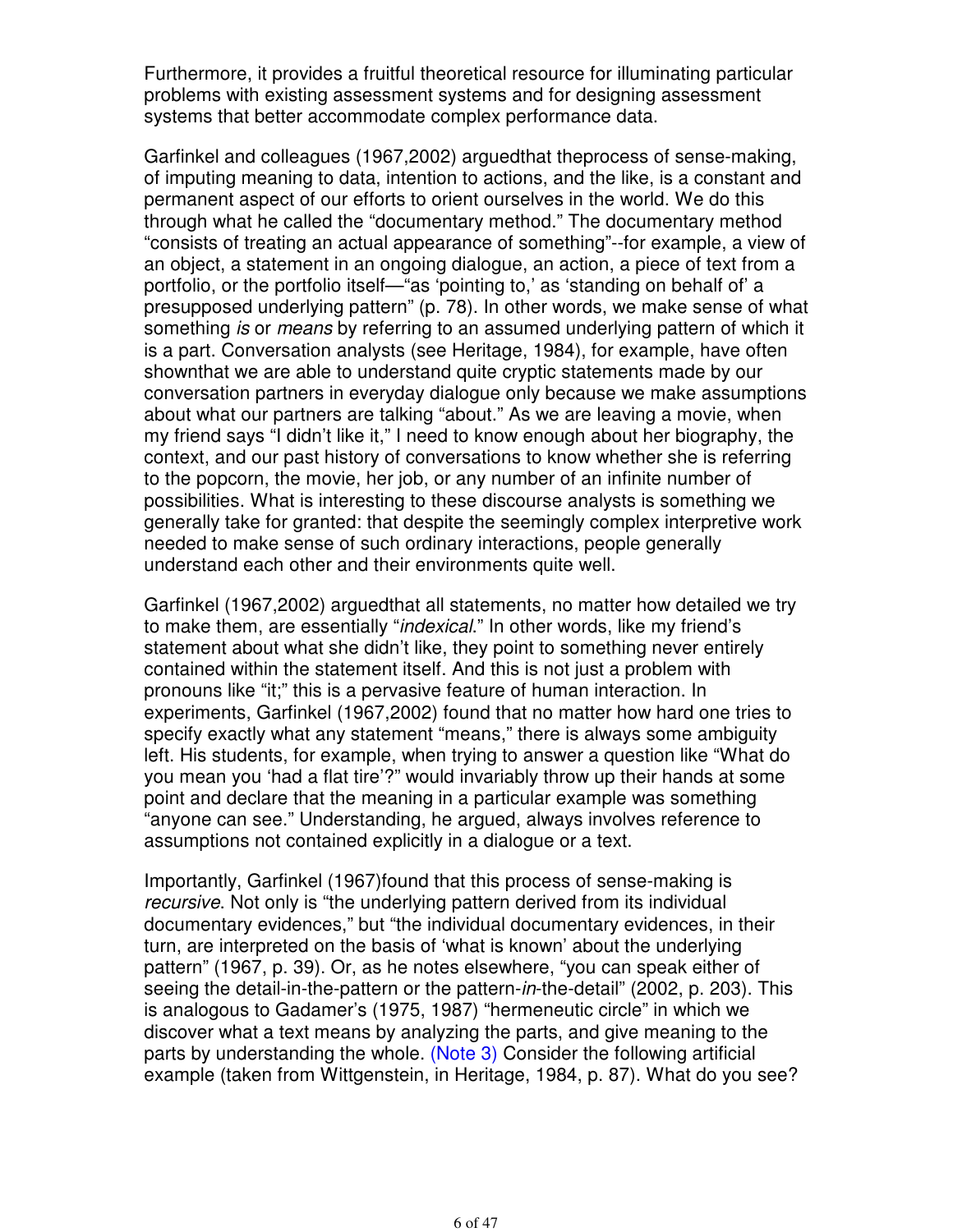

**Figure 1: Line Drawing**

(Wittgenstein, in Heritage, 1984, p. 87)

In this very simple drawing, two fundamentally different conclusions seem possible. Either the picture is of a duck, or it is of a rabbit. And each story about the meaning of the picture involves a gestalt switch in the meaning of all of the data in the picture. In the case of the duck, for example, the indent on the right is merely a dent in its head. While we all may "see" it, it probably isn't important enough to be given much attention. The duck would still be a duck without it. On the other hand, when we see a rabbit, the indent becomes the rabbit's mouth. Suddenly it is one of the most important features in the picture. In fact, if you put your finger over the indent, suddenly a duck is the only reasonable interpretation. The only reason you still see the possibility that there could be a rabbit is because you can't forget about the indent. If you show the picture to someone else with the indent covered, they will almost invariably tell you that, as "anyone can see," it is a duck.

Actually, you can try a third approach and attempt to see the picture as simply a collection of curved lines, trying not to see it either as a rabbit or a duck. You will probably find this is a difficult task—you cannot easily take "time out" from interpretation, from seeing "what everyone can see," even when you try. Not interpreting feels like the active stance since the largely unseen process of sense-making is our default mode of interaction with the world. We'll revisit the issue of ambiguous evidence--of the potential to support multiple stories--that this example raises shortly.

Returning to the world of human interaction, our present analysis and previous work shows that such recursive efforts to "make" sense occur continually in readers' efforts to understand portfolios, even though, like all of us, they generally seem not to notice the constant, moment-to-moment judgments they are making (Moss, Schutz, and Collins, 1998; see Goodwin and Goodwin, 1992). These natural inclinations to make sense have also been illustrated repeatedly in the small body of literature that looks inductively at how raters reason in evaluating open-ended assessments, both single performances (Freedman and Calfee, 1983; Wolfe, 1997) and portfolios (Heller et al., 1998; Moss et al., 1998; Myford and Mislevy, 1995). All of these studies found readers working recursively between interpretations/evaluations and chunks of text. As described by Heller and colleagues (1998), Freedman and Calfee found that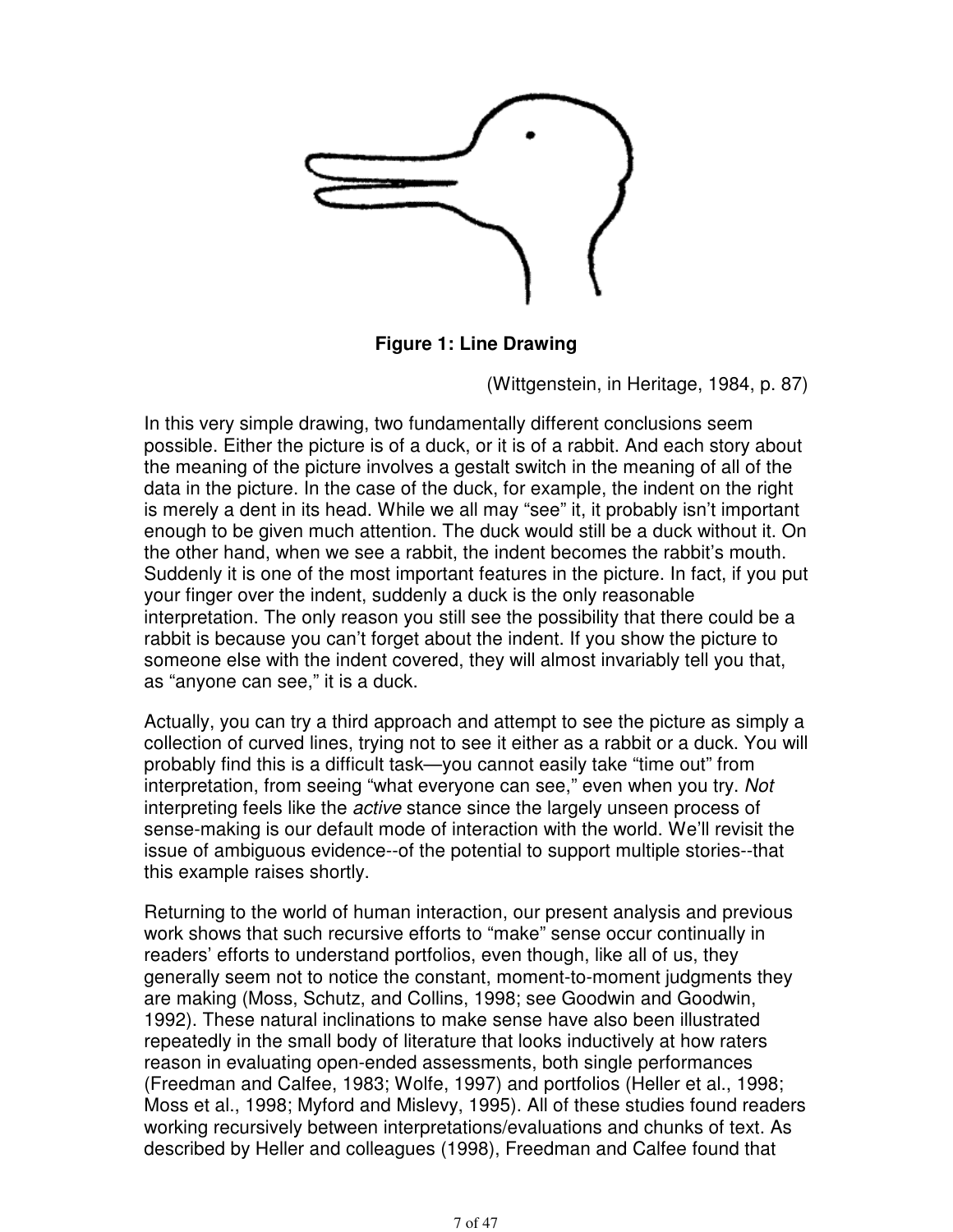bits of text are judged as they are comprehended and that "the evaluation of one section of text may change as one comprehends a subsequent section of text" (p. 4). They noted that Wolfe (1997) "confirmed that some raters exhibit iterative processing and intermingle reading, evaluating, and articulating rating processes when judging essays" (p. 4). Heller and colleagues (1998), listening to think alouds while readers rated student portfolios, found readers drawing on whatever they could find that was "remotely useful" to fill in the gaps in their understanding (p. 17).

For example, raters referred to the dates on which pieces of student work were created when deciding how to interpret qualities of performance across versions of a piece that had been revised . . . or across different pieces in a portfolio over time (p. 17)

They noted that "repeated exposure to portfolios from the same class was also useful. For instance, it allowed them to draw inferences about how the teacher has structured the assignments and "what the child has brought to the work" (p. 18; see also Moss et al., 1992).

In fact, ethnomethodologists have shown that it is very difficult to prevent people from engaging in this ongoing process of sense-making/story construction. For example, in a range of experiments Garfinkel (1967, 2002) attempted to "breach" participants' understanding of the world. In one famous case, students met and talked with a counselor about an issue that was important to them. The counselor then left for a separate room and students asked a series of questions of the counselor through an intercom, receiving either "yes" or "no" answers. After each question, students shut off the intercom and talked into a tape recorder about their understanding of the answer. What is interesting is that the answers were given in a completely random order. Yet in nearly every case the students had little difficulty making sense of them. They noted that they "saw in a glance" "what the advisor had in mind." They were able to manage incongruous answers by "imputing knowledge and intent to the advisor," although sometimes they had to wait to understand the meaning of a particular answer. (Note 4) And each new answer might change the sense of earlier answers and even the sense of the student's own questions. Thus "the sense of the problem [a student was focusing on] was progressively accommodated to each . . . answer, while [each] answer motivated progressively fresh aspects of [the student's] underlying problem" (1967, p. 90; see Arminen, 1999).

A few key lessons can be taken from Garfinkel's (1967) counseling experiment. First, as later work in conversation analysis showed in detail (Arminen, 1999), understanding in such an exchange is built up over time as people seek to build a coherent story. Sometimes the meaning of a statement or of a piece of data changes in response to new information, and sometimes the meaning of a particular piece of data remains vague until further information is forthcoming. In conversation, for example, "every next conversational move renews our understanding of the prior move, so that each turn at talk . . . recreates the context anew" (Arminen, 1999, p. 41). Once a particular pattern has been identified, subsequent pieces of data will be interpreted in the light of this pattern. Even if the subsequent data disconfirms the initial pattern, it is read to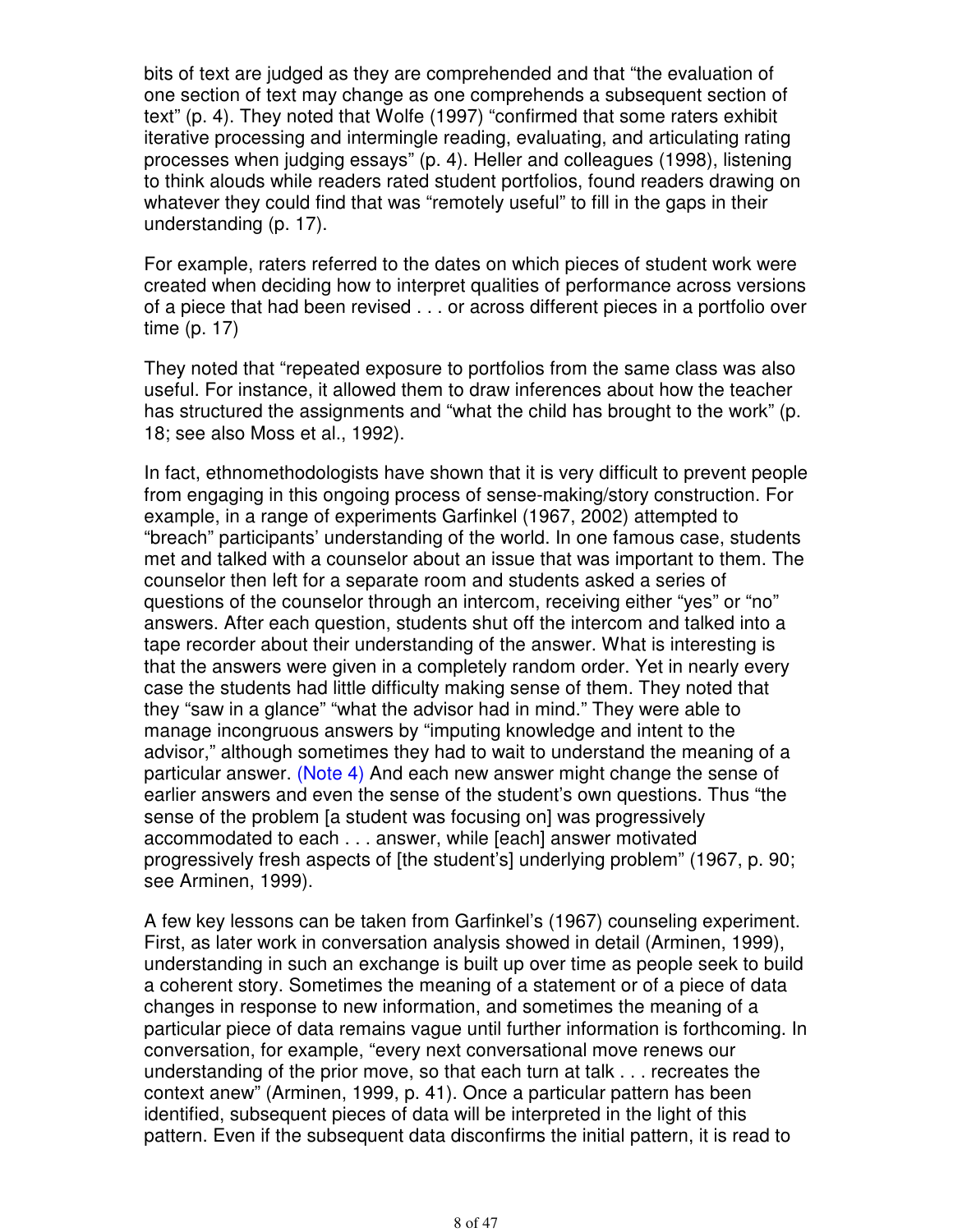some extent in response to the pattern it disconfirms. Once any descriptive work has been done, then, interpreters are moved from total uncertainty to the progressive development of a few anchor points from which to work. Thus, while readers, for instance,change their views as they read, and reinterpret previous evidence in the light of subsequent evidence, the sequence of their interpretations has a crucial effect on their subsequent readings (Arminen, 1999).

Our previous analyses of reader processes have shown much the same thing, that the more a reader "sees" a particular pattern, the more she may be inclined to interpret further evidence as "pointing to" this pattern—even if, to an outside observer with access to multiple interpretations, the data might seem more equivocal. Further, while a reader may hold a few pieces of evidence in a state of uncertainty as to their meaning, like the students in the counseling example, it would seem difficult for them to hold very many in this state given the time pressures they are under and the amount of data they are required to examine. In fact, in an earlier study of this approach to portfolio assessment,we found that initial interpretations reached by a reader pair often "cascade" through their subsequent reading of a portfolio, influencing how they "see" future pieces of data (Moss, Schutz, and Collins, 1998). As we note below, however, and as this discussion indicates, such a "cascade" does not necessarily involve a problematic rush to "prejudgment" on the part of evaluators. As the theory we have cited suggests, readers cannot avoid interpreting parts in light of some understanding of the whole. Nonetheless, readers in our case studies often sought out evidence that might contradict the patterns they were building.

Second, students in Garfinkel's counseling experiment expended a great deal of interpretive energy to eliminate contradictions and to ascribe a coherent "sense" to all of the responses they received, something he saw in his later work as well (Garfinkel, 2002). Even when students were told the nature of the experiment, they had great difficulty treating the advisor's responses as "random." "Many subjects," Garfinkel (1967) noted, "saw the sense of the answer 'anyway'" (p. 91). As Heritage (1984) pointed out, "it is striking that, despite the ingenuity of many of the experimental procedures [Garfinkel and his colleagues engaged in, his goal of creating situations that were literally unintelligible], was rarely achieved" (p. 94).

Finally, students in the counseling experiment had difficulty not imputing intention and motivation to the counselor's statements. In fact, in additional experiments, when seemingly senseless actions were taken—like when Garfinkel (1967) replaced one white pawn with another white pawn while playing chess—participants immediately sought to understand the motivation behind the action within the goals of the game, even after it was explained to them that there was no such motivation. Readers of portfolios assessments have, similarly, sought to understand students' intent: Heller and colleagues (1998), listening to think alouds while readers rated student portfolios in different subject areas, found them trying to understand what the student had done or was asked to do by the teacher: 'Before I can evaluate the student's work, I have to know what the problem is that they're attacking.' (p. 16)

Along the same lines, Myford and Mislevy (1995), interviewing readers about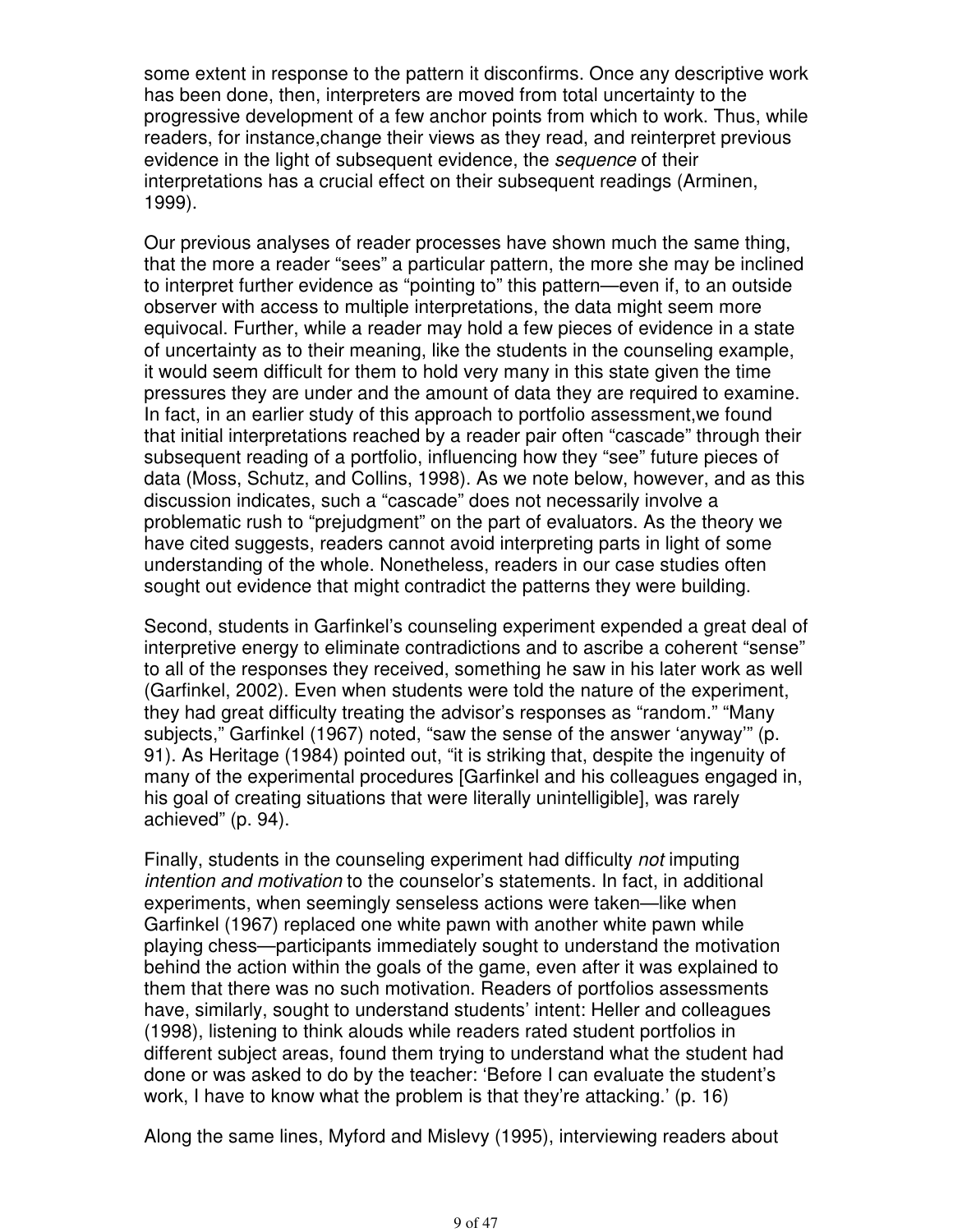difficult-to-score portfolios in the Advance Placement Art program, found readers raising concerns about not knowing enough about the students' intent, especially in the case of uneven portfolios. For instance, they described readers expressing their frustration over not being able to talk to certain students directly about the work they had submitted. They felt that such conversations would help them answer crucial questions they had about the students' work, and would enable them to feel more confident about their judgments, particularly in cases in which they were vacillating between ratings. (29)

At this point, readers might expect us to make a broad argument about the impossibility of valid portfolio interpretation, something like the simple relativist argument sometimes made by some recent readers of postmodernism. However, such an argument would ignore a basic truth of human existence. Most of the time we do understand each other sufficiently to get along, and our interpretations of the world generally serve us well (Gee, 1990). It is, in fact, unreasonable to say to someone "what do you mean, 'a flat tire'?" Of course we know what they mean, at least enough to go on with the conversation. Understanding our world and other people is what we do moment to moment, sitting in chairs because they are chairs, deciding not to cross the street right now because it is too dangerous, replying to questions because they make sense. This is not to deny that we sometimes make mistakes, or are sometimes confused, but most of the time we can make what Garfinkel called"reasonable" judgments, which he definedas "outcomes of documentary work, decided under the circumstances of common sense situations of choice," where "common sense" in the case of portfolio evaluation involves the use of tools of judgment provided to readers through training (Garfinkel, 1967, p. 99).

Of course, there is always the possibility that an individual will come to a relatively idiosyncratic interpretation in any particular case. The distinction, here, between "reasonable" and "unreasonable" is a qualitative one. It relies on interpreters holding basically the same set of values or general "methods" for interpreting. Every person has a unique biography and cannot help but make "sense" of the world in their own unique way to some extent, regardless of how they are trained. Thus, perfect reliability of interpretation is never achievable. Whether a particular interpretation is "reasonable" cannot be proved, as "reasonable" is not a scientific but a social designation achieved in the same way as all other "documentary" efforts.

Sometimes however—as in the Duck/Rabbit example described above—we find it difficult to come to "reasonable" decisions that "everyone can see." In fact, we argue that in these specific circumstances, it is sometimes "reasonable" not to be able to decide on a particular interpretation. For example, Heritage (1984) discusseda group that was contracted by the government to decide whether particular cases of death were examples of suicide. Such an effort seems inherently fraught with uncertainty. People who commit suicide may not have particularly clear intentions, they may have motivations for hiding their true intentions, and a characteristic of some suicidal people is that they cannot communicate what is bothering them very well. They may even appear happier just prior to suicide. Heritage madereference to a particular example that is illuminating. In this case, a woman was found asphyxiated in her apartment with the gas on and towels pushed against all the windows and spaces under the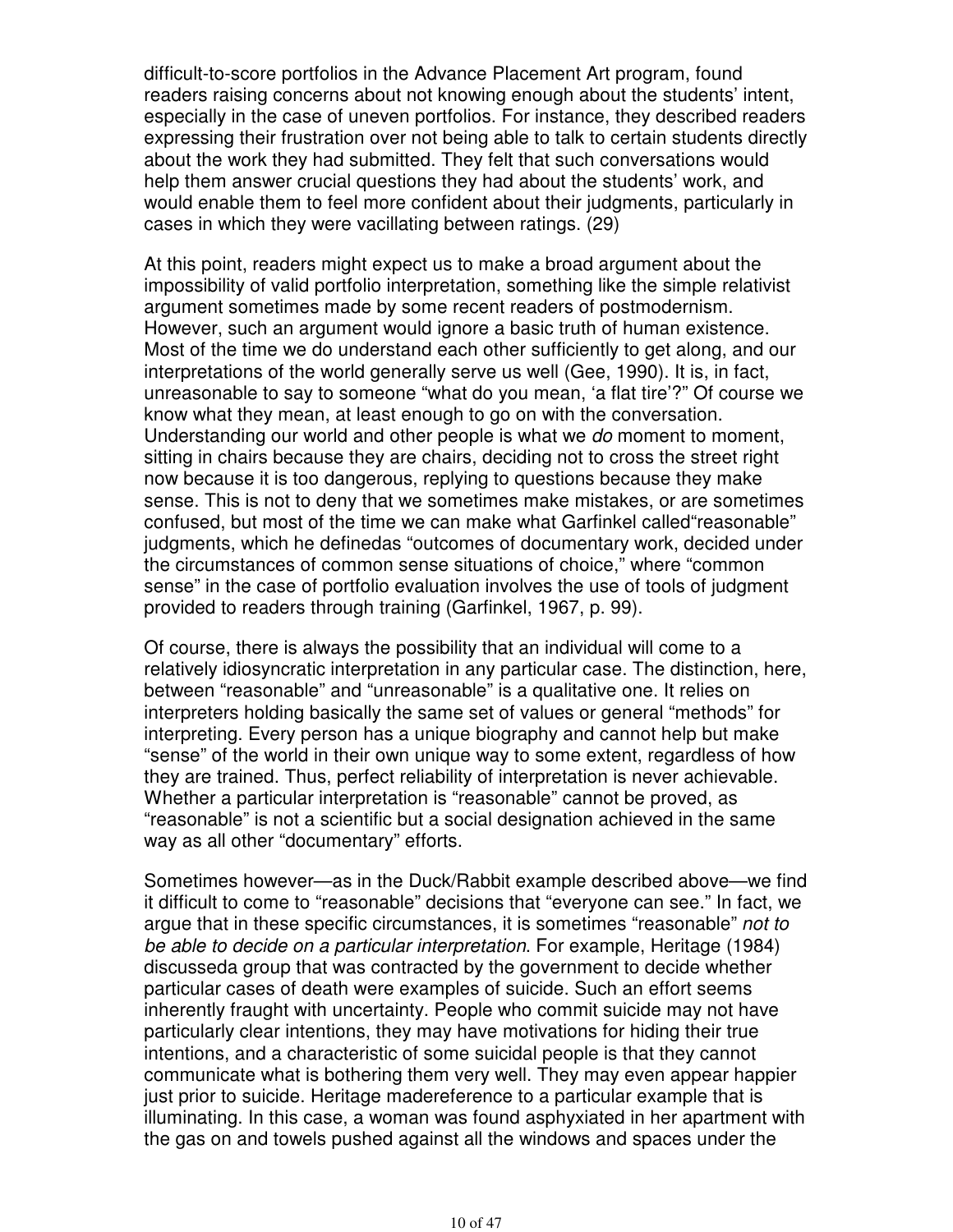door. On first glance, this looks very much like a classic case of suicide. But then Heritage gave some extra information: it was extremely cold that day, and her neighbors and friends said she was always a very happy person. This seems to open up contradictory possibilities. On the one hand, the woman may have turned the gas on to commit suicide, pushing towels against any drafts to make sure the gas stayed in her apartment. On the other hand, the woman may have been cold that day, and when it didn't get warmer (perhaps because the pilot light had blown out) she pushed towels against any drafts to keep the heat in and accidentally asphyxiated herself.

What we have, here, is a case where at least two fundamentally different "stories" appear to make adequate sense of the same collection of data. And each story (or "pattern") gives fundamentally different meanings to the different pieces of evidence available to us. In the first case, the woman used the towels to kill herself, in the second case she used them to keep warm. In the first case she intentionally blew out the pilot light. In the second case, she didn't know it was out. Each story requires a fundamental gestalt shift in the meaning of all of the data. Of course, there may be other equally convincing stories that could be told about the event as well. And it is not clear that *more* data will make judgment easier. In the suicide case, for example, more data has already made it more difficult to decide whether the woman committed suicide—and it is quite possible that additional data will only muddy the waters more. (Note 5) As in the Duck/Rabbit example, sometimes different stories can "reasonably" fit a particular collection of data. And the Duck/Rabbit example shows how different explanatory frameworks can even alter what counts as a "piece" of data. In one, the indent is not worth mentioning, is not really a separate aspect of the duck, in the other it is a crucial and separately identifiable body part, although we "see" it in both cases.

In fact, reader process studies indicate that readers often face challenges of interpretation and story construction similar to those just noted, especially when faced with inconsistent or ambiguous evidence. In Myford and Mislevy's (1995) example of a portfolio assessment that included art work and commentary on that work, for example, disjunctions between the two data sources created interpretive problems. When insightful commentaries did not seem to reflect what could be seen in the actual work, or when weak commentaries accompanied a series of high quality interrelated pieces, readers struggled to develop a coherent interpretation of the portfolio. In our own work on INTASC portfolios, we have repeatedly encountered similar challenges, for example, when relating teachers' commentary to classroom videos (Moss et al., 1998, 2003). Heller et al.'s (1998) study presentedsimilar examples of readers struggling with discrepant information. Interestingly, Heller et al. notedthat when readers couldn't find evidence to resolve the situation, they resorted either to quantitative solutions (e.g. averaging scores from separate pieces) or made individual decisions about how to weigh criteria and evidence. These strategies appeared to serve as fall back solutions when the evidence did not allow them to develop a single coherent representation (or "story" in our terms).

We draw on this conception of "stories" in our two case studies, illustrating the kinds of interpretive problems that complex portfolio assessments present for readers.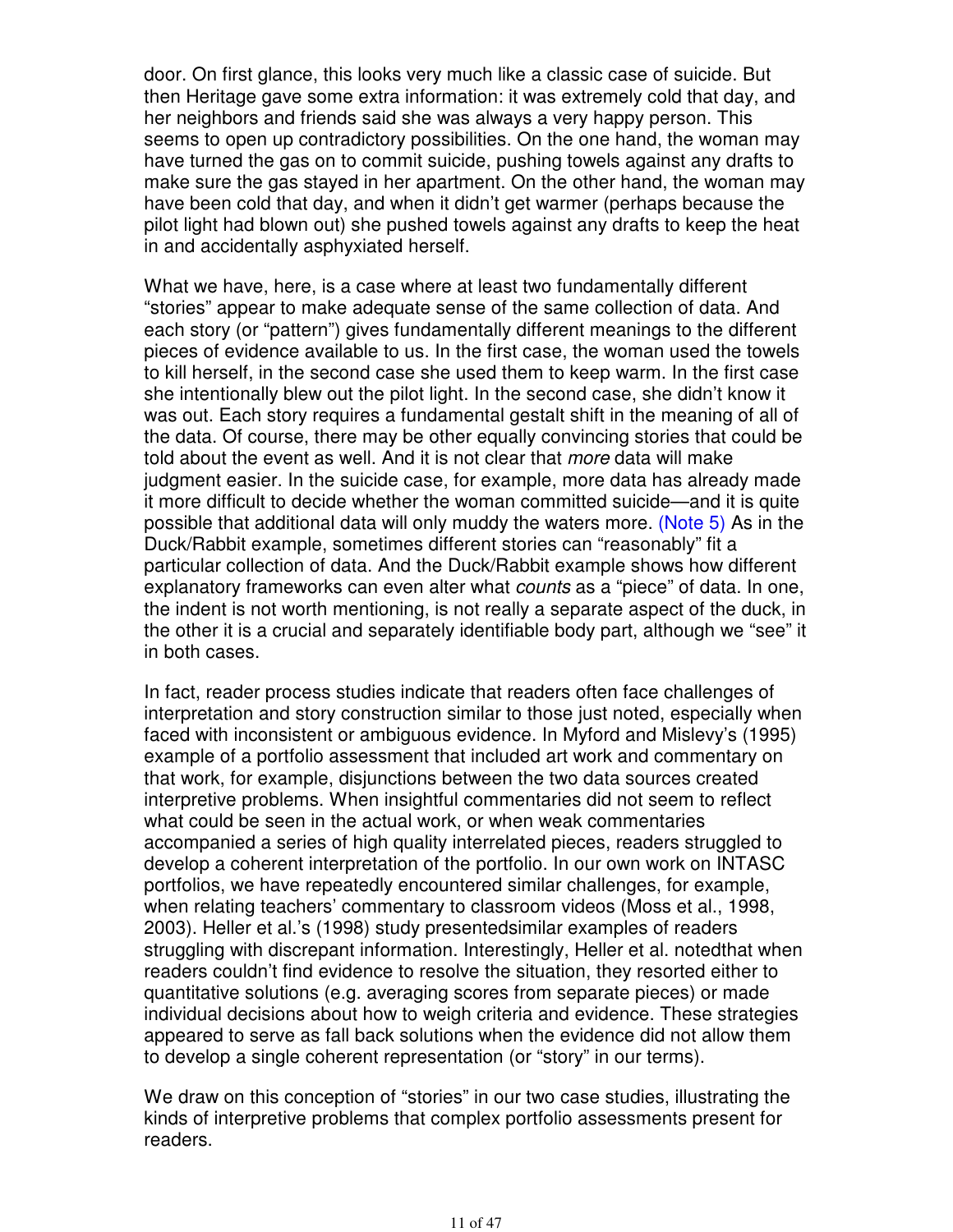## **Assessment Context and Case Study Methodology**

The INTASC portfolio assessments discussed here are intended for teachers in their first, second, or third year of teaching. To guide the development and evaluation of such portfolios, INTASC has developed a set of general and subject specific standards based on INTASC's Principles for Beginning Teachers and standards from the relevant professional communities. The standards and related assessments are intended to provide a coherent developmental trajectory pointing toward those of the National Board. The assessments ask candidates for licensure to prepare a portfolio documenting their teaching practice with entries that include: a description of the contexts in which they work, goals for student learning with plans for achieving those goals, lesson plans, videotapes of actual lessons, assessment activities with samples of evaluated student work, and critical analysis and reflection on their teaching practices.

Unlike the National Board portfolios which contain multiple separate entries (see, e.g., ETS, 1998), these entries are organized around one or two units (8 – 10 hours) of instruction such that the portfolio cannot easily be broken into parts for separate evaluation. Judges evaluate the portfolios in terms of a series of "guiding questions" focused on the portfolio but based on the standards described above; they record evidence relevant to each guiding question and develop interpretive summaries or "pattern statements" that respond to the question; then they determine an overall decision about the candidate. (Note 6) As developed by INTASC, the portfolio assessment was intended both for professional development and for informing decisions about licensure. As implemented in Connecticut in 2000, there were four possible levels to the overall decision: conditional, basic, proficient, and advanced, where basic constituted a pass. The assessment occurred as part of a 2-3 year induction program in which beginning teachers who had an initial three-year license were provided with a mentor in the first year and the opportunity to attend state-sponsored workshops to prepare them for the assessment. When fully operational, teachers who did not pass the portfolio assessment in their second year would continue in the program for another year. If they did not pass in the third year, they would be required to reapply for the initial license after successfully completing additional course work or a state approved field placement.

During training, readers (experienced teachers in the relevant subject area) worked through a series of "benchmark" portfolios--portfolios that had been selected by assessment developers to represent particular score points. Using these as training portfolios, readers were taught to evaluate portfolios using the same evidence, criteria, and procedures that the assessment developers used. Before being allowed to score new portfolios independently, they were tested on two additional benchmark portfolios. During actual scoring, readers worked first individually to evaluate the portfolios, and then collaboratively in pairs to resolve discrepancies both at the level of evidence and pattern statements and at the level of the overall score.

In the case studies we present, each portfolio was evaluated, completely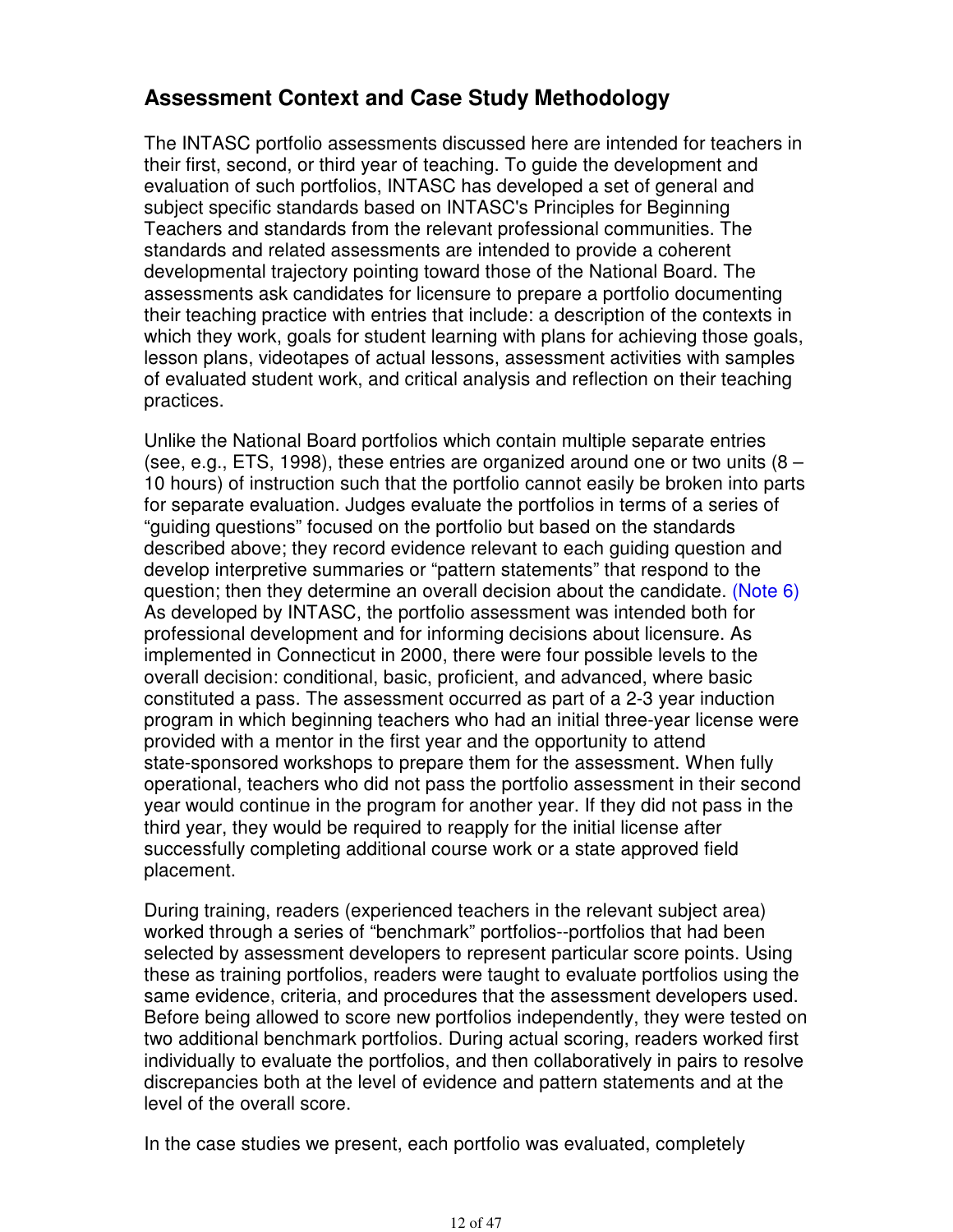independently, by three pairs of readers. The data that inform our case studies include all the written materials they produced, transcripts of their dialogues as they resolved discrepancies, and individual interviews with each of the readers. While we draw from the insights produced by ethnomethodology, our analysis is in no way an example of an ethnomethodological project. Instead of examining how a single pair constructed order over time, which would have been a more ethnomethodological approach, we have taken a thematic approach, exploring the kinds of differences that emerged among them. (Note 7)

To address our questions about how different pairs of readers made sense of portfolios, we condensed and ordered our rich corpus of data through a series of steps. First, a read-through of the data generated a series of themes. These themes were developed inductively--while they relate to the guiding questions that readers were given, we allowed themes to emerge from the notes and dialogue. A file was created for each reader with all the relevant data organized under these themes. Drawing from the data files for each reader, we generated the side-by-side comparison tables that appear below. As we worked, we looked across the data for all three pairs, ensuring that we identified issues mentioned by one pair in the corpus of the other pairs.

In our two case studies we note only a few disagreements between readers in the same pair. In fact, very few clear disagreements emerged within pairs in our data, something that we saw in our earlier work, as well (Moss, Schutz, and Collins, 1998). While certainly there were subtle (and perhaps sometimes important) differences of opinion, these were generally difficult to detect and define in any definitive way. Although readers were told in their training that they were to honor any disagreements between them, in fact our analyses of a number of different efforts to evaluate portfolios using this paired approach has shown that for pragmatic reasons of limited time, among numerous other reasons, readers very quickly accommodate themselves to each others'ways of seeing. (Note 8) Thus, except where there was clear evidence to the contrary, we treated each pair as a unit and integrated comments from both members into a single "opinion." However, we do return to this issue of differences between readers within the same pair at the end of the first case study.

Before we move to the case studies, it is important to acknowledge that in qualitative research it is always a challenge to give enough data necessary to illustrate the particular points central to one's argument without overloading the reader with information. One always draws selectively from a much larger data set. Even in our most extensive case study, #1, we address less than one-half of the issues that emerged in our complete analysis. Given the rich data we have provided about each theme, it should be possible for readers to evaluate our conclusions about how readers generally made sense of the portfolios. We have not provided enough data, however, to fully illuminate why each pair gave the final score it did. Our goal is to illuminate the (different) ways readers made sense of the portfolios, even when they attended to the same evidence and seemed to value the same criteria, and to consider the implications of this for assessment practice.

## **Case Study #1**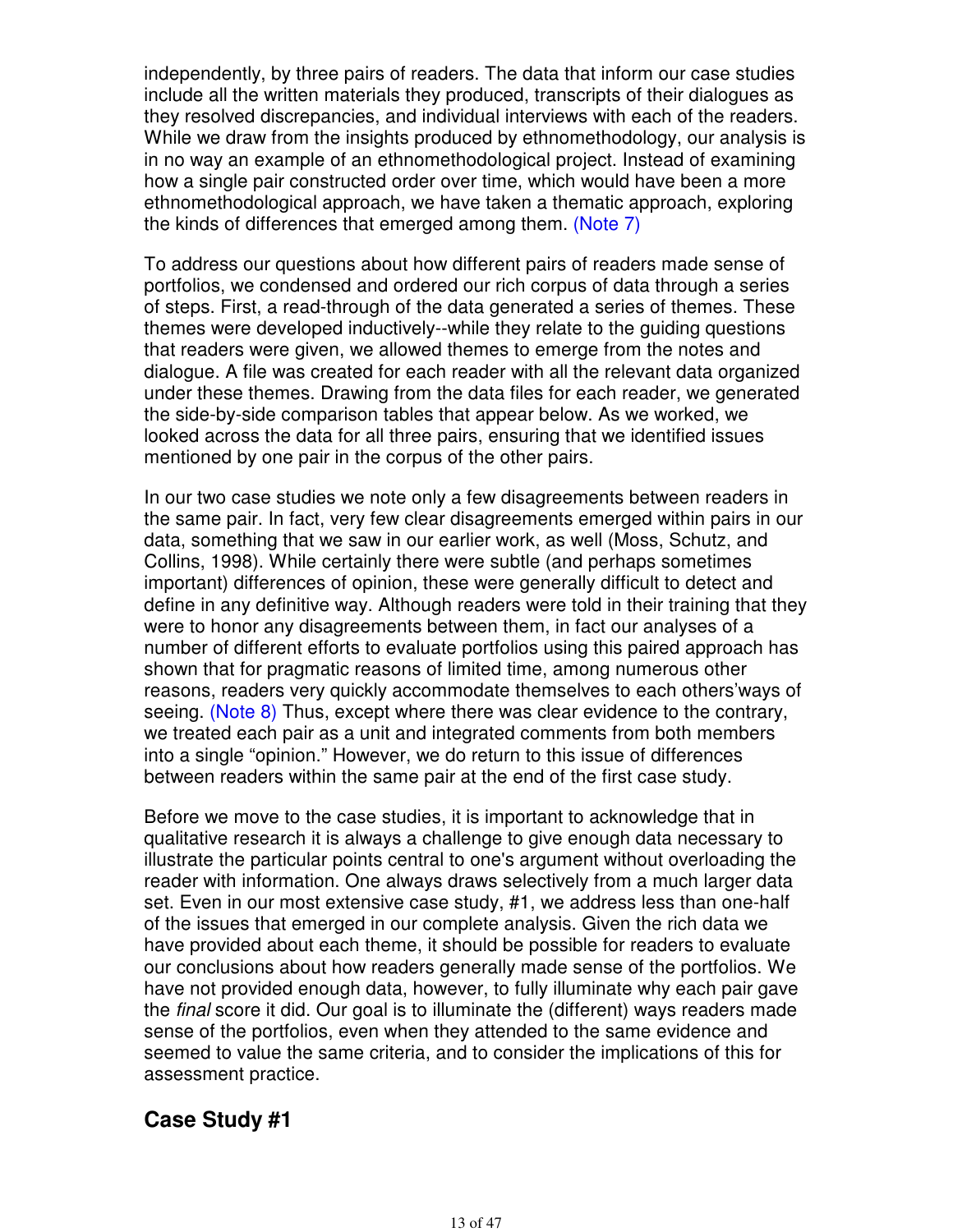Our first case study examines readers' evaluations of a portfolio that generated quite a significant difference amongthe pairs in their final scores. Pair 1, Charlene and Iris, scored this portfolio a "one," which was describedas a "conditional" performance. As planned for the operational system, ateacher who received a "one" would not receive a license until she repeated and received a higher score on the assessment. Pair 2, Robert and Sandra scored this portfolio a "three," a "proficient" performance. And Pair 3, Burt and Dani, scored the portfolio a "four," an "advanced" performance. It is important to note that we chose this portfolio for data collection before it was scored because the trainers informed us that it contained characteristics that they felt would make it challenging to score. We return to this issue later on.

We begin with a brief overview of the major components of what we call the Civil Rights Movement (CRM) portfolio and of the general process readers used to evaluate portfolios. We then give an overview of the perspective each reader pair took on the portfolio, discussing key areas of agreement and disagreement. This is followed by side-by-side comparisons of the pairs' views on three different topic areas—"Pedagogy in the Response to Literature (RTL) Section," "Teacher Control and Classroom Dialogue," and "Supporting Different Ways of Learning." (Note 9) These topic areas were chosen because they illuminate most of the key issues that divided the readers. Again, they represent only a sample of a larger number of topic areas that emerged in our analysis.

### **Portfolio Overview**

On the cover sheet, the male teacher who constructed this portfolio noted that his school community was in an urban setting, and that the class he focused on was a seventh grade reading class with 18 students. The portfolio focused on a unit he constructed on the Civil Rights Movement (CRM), and he provided students with a range of non-fiction materials, including pictures, videos, and written texts. The materials presented in this portfolio differed from most portfolios encountered by readers, which tended to focus on literature. Like all of the English/language arts portfolios, the portfolio was divided into two main sections, the first entitled Response to Literature (RTL) which was meant to focus on student engagement with literature and included a relatively small composition component. The second, entitled Writing, was meant to focus directly on a teacher's process of teaching composing. In some portfolios these two groups of lessons were not related to each other, but in this portfolio they were both a part of the same unit on the CRM.

In this case, the content covered in the RTL section included two informational videos and readings on school desegregation. For their assignments, students answered questions about the readings, drew pictures of a scene from the CRM, and wrote a "newspaper article" on something the class had discussed. In the Writing section students wrote a persuasive letter about the civil rights movement to the mayor of their city.

### **Overview of Each Pair's Perspective on the Portfolio**

Pair 1: Charlene and Iris (Final Score of 1). Both readers felt the teacher had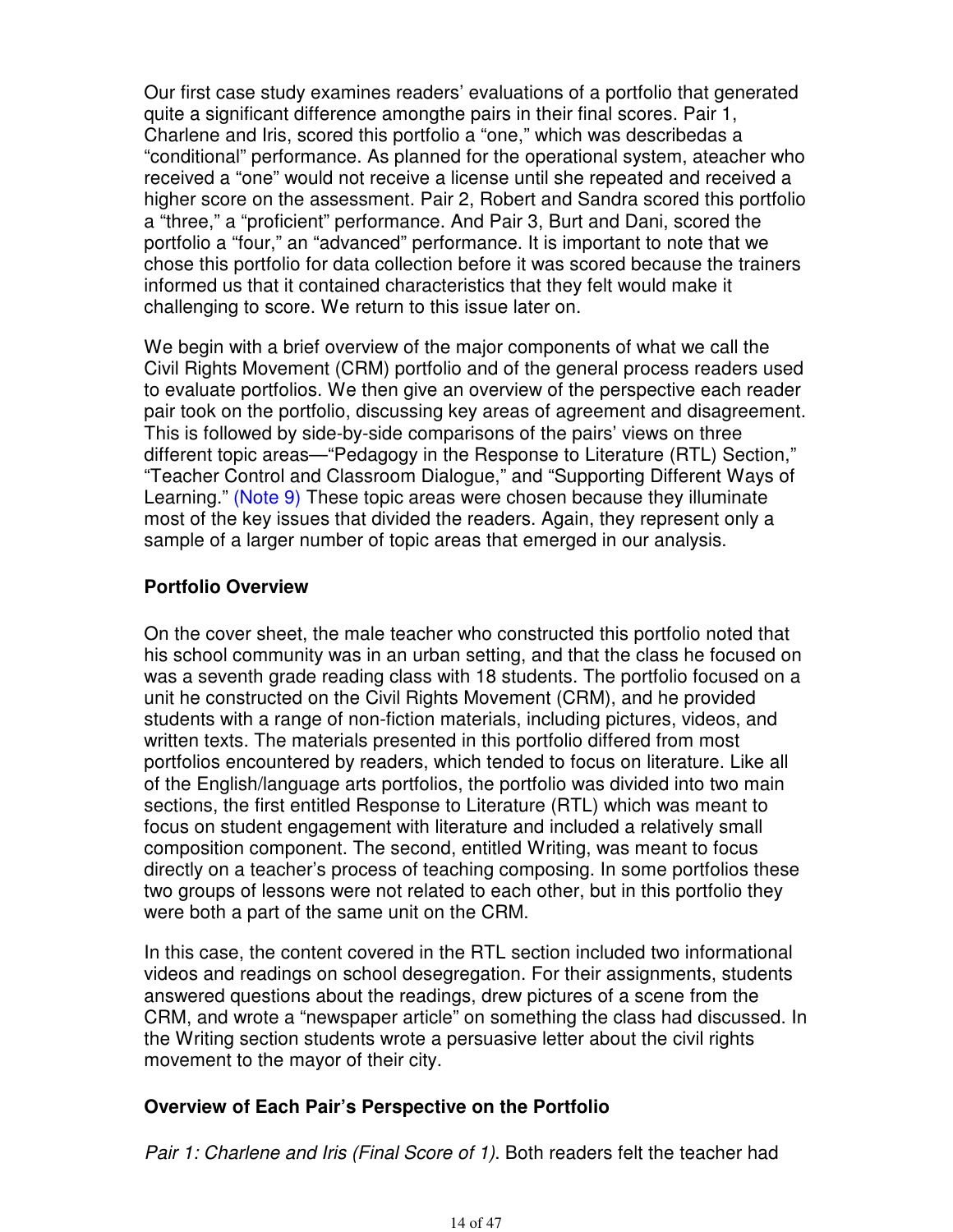what Iris called "impressive" and what Charlene called "lofty" goals, especially in the RTL section, but that, with the exception of aspects of the Writing section, he could not meet these goals. They both read the early pages of the portfolio with "high expectations" (Charlene) that were not fulfilled in the rest of the portfolio. Although they didn't think the teacher's activities fit together well in the RTL section, they thought the Writing section was very coherent, almost a "different teacher." Iris noted that "if anything, [his] . . . unit had one thing going through it," the Civil Rights Movement, "as badly as it was delivered," although it was "not a theme by any means." Ultimately, the readers agreed that the teacher was basically "task oriented," and was focused on "skills development and literal comprehension of text." The pair seemed to feel, as Charlene stated, however, that the portfolio was a "high one:" that he had good ideas, and that he was "headed in the right direction." Some strong mentoring, she argued, could help him "really bring together the strengths of his work that we see and change some of his overly structured processes." However, Iris, at least, seemed to question whether the teacher could have actually completed all the activities with his class that his logs said he did. "I couldn't do it as a veteran teacher with [inaudible] amount of years. I'm not sure this played out. And I don't want to read between the lines, or investigate. That's not my job. It's simply to assess. But . . . it was totally amazing. He seemed to pack a lot [in] during the day [and] I wondered how the information was addressed in a 45 minute period of time."

Pair 2: Robert and Sandra (Final Score of 3). Both readers liked the teacher's general goals. Robert argued that although they were not especially "lofty" or "thought provoking," they went beyond what a "solid basic teacher [score level of 2] would attempt." They stated that the teacher organized his teaching around the concept of the Civil Rights Movement, although Sandra noted that he didn't articulate this well in the beginning, so that she thought his focus was Martin Luther King until she got to the Writing section. Both pointed out that he drew from the students' interests, and noted that the teacher's pedagogy was "structured and comfortable." As Sandra said, "in two more years [his classroom] will become clearly a structured and comfortable environment. He's growing!" Nonetheless, as Robert said, they felt that the candidate did "have moments of that basic two range." Sandra was impressed by the way the teacher "tied the entire thing together for these kids," creating an educational experience that was "as good/tight as [one] would expect from a second year portfolio." She also noted that it was laudable that the teacher had students read newspapers in the classroom, something she didn't "usually" see.

Pair 3: Burt and Dani (Final Score of 4). This pair seemed to feel, as Dani said, that the teacher "accomplished what he promised to accomplish" and had "clearly stated goals that we felt, I felt, he achieved." They gave the teacher some credit for teaching a social studies unit and not a literature unit. "I've only taught literature," Dani noted, stating that "when his material wasn't just faithful to literary text but faithful to historical text, I found that I respected him and had a high regard." She also "cut him slack" because he was teaching 7th graders. Both Burt and Dani thought the unit was very well tied together. And they felt that the classroom was extremely "comfortable."

#### **Initial Analysis**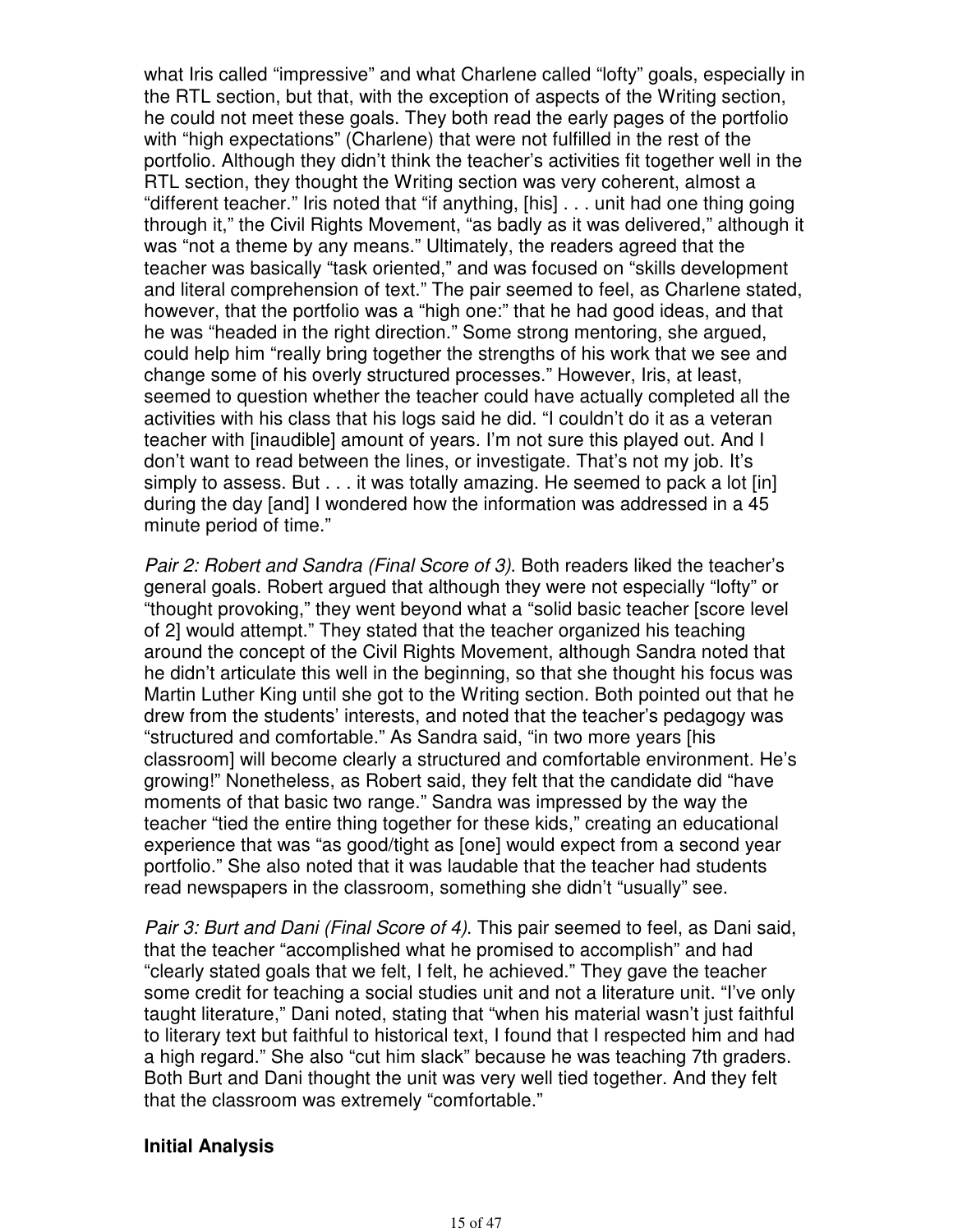Already one can see important differences in how the readers were responding to the portfolio. Pair 1 framed the teacher's goals as "lofty" and complained that he did not achieve them, whereas the other two seemed to think that the goals were simply reasonable (not "lofty," in Pair 2's terms), and that he had largely achieved them. Pair 1 felt that much of the teacher's pedagogy did not fit together coherently, whereas the other two stated that it was tied well together for students. It is easy to see how each of the pairs' initial response to the teachers' goals might affect their later interpretations. Importantly, the second disagreement about pedagogy seemed to clearly reflect a difference in how readers constructed a "story" about the coherence of the teacher's pedagogy: two pairs were able to make coherent "sense" of what the teacher presented in the RTL section, and one pair was not.

Other differences are also evident. For example, the latter two pairs noted that the classroom was "comfortable," something not noted by Pair 1. Of course, this involves a vision both of "comfortable" and of the kinds of student actions that would indicate "comfort." Also, early in their reading of the portfolio, Pair 1 seemed to raise issues of trust, questioning whether the teacher really did what he said he did, an issue that returns below and something not stressed at all by the other two pairs. Finally, Pair 3 seemed to give the teacher credit both for teaching non-fiction and for teaching seventh graders, something the other pairs did not mention (although Sandra, in Pair 2, did say the use of newspapers was unusual).

In the following sections, we show how differences in the "stories" the readers were constructing about the portfolio emergedas increasingly important sources of disagreement across the pairs. Each section focuses on one of three themes that emerged from the dialogue and interviews as key to the issues dividing readers: Pedagogy in the Response to Literature Section, Teacher Control and Classroom Dialogue, and Supporting Different Ways of Learning. Within each section, we present multiple (numbered) side-by-sides showing the three pairs of readers using the same or similar evidence to develop their own perspectives.

|    | Pair 1: Charlene<br>and <i>Iris</i>                                                                                                                                                     | Pair 2: Robert and<br>Sandra                                                                                                                                 | Pair 3: Burt and Dani                                                                                                                                                                                                                                              |
|----|-----------------------------------------------------------------------------------------------------------------------------------------------------------------------------------------|--------------------------------------------------------------------------------------------------------------------------------------------------------------|--------------------------------------------------------------------------------------------------------------------------------------------------------------------------------------------------------------------------------------------------------------------|
|    | <b>Student Engagement with the Content</b>                                                                                                                                              |                                                                                                                                                              |                                                                                                                                                                                                                                                                    |
| A1 | Pair 1 felt that<br>while the teacher<br>said he would get<br>his students to an<br>interpretive level<br>in RTL, the<br>evidence provided<br>little support that<br>he did so. As Iris | Pair 2<br>acknowledged that<br>the teacher, as<br>Sandra stated,<br>focused on helping<br>students find<br>information and<br>"established a<br>relationship | In Pair 3, Burt stated that the<br>teacher focused on acquisition<br>of knowledge in RTL. Dani felt<br>that the "many prereading and<br>prewriting activities [were<br>used] to empower students<br>with<br>information-background."<br>She noted that the teacher |

## **A: Pedagogy in the Response to Literature (RTL) Section**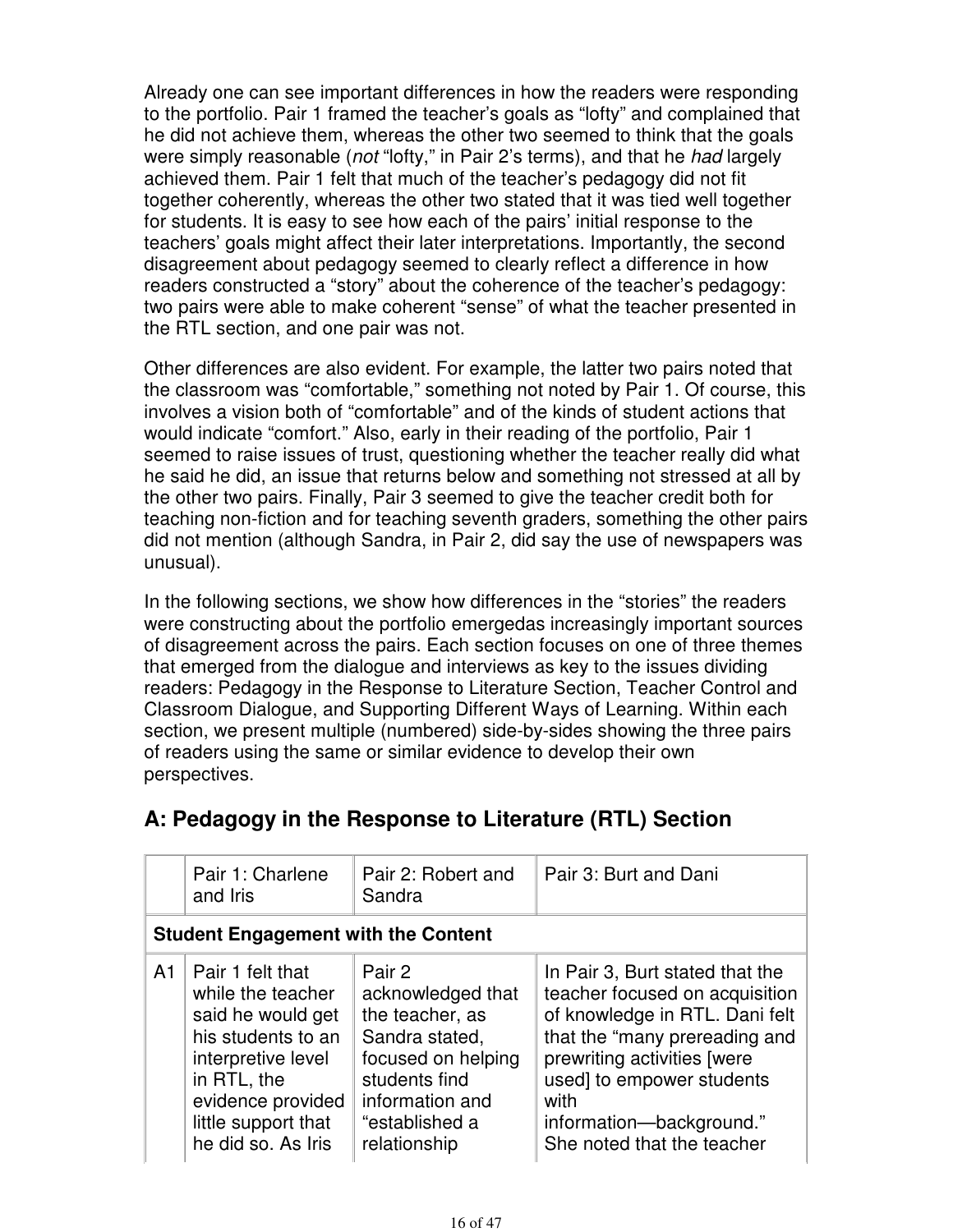| said, "he didn't<br>quite take these<br>kids to the next<br>step." She saw<br>"very little in the<br>way of student<br>interpretation."<br>Charlene felt that<br>there were "many<br>missed<br>opportunities" for<br>the teacher to<br>engage students<br>in interpretation.<br><b>Both readers</b><br>continually noted<br>"little" deviations,<br>but focused on<br>the larger pattern. | between<br>responding and<br>composing that was<br>literal in nature."<br>There was, Sandra<br>stated, only "some<br>evidence of<br>elementary analysis<br>and some creative<br>response," mostly<br>framed around<br>"students<br>interpreting quotes<br>in reference to<br>historical events<br>and what they<br>would do." She<br>noted that<br>"students read texts<br>and responded to a<br>variety of questions<br>which guided them<br>to finding, and in a<br>few cases<br>interpreting, the<br>facts." "He gave<br>them case studies<br>about history," she<br>said, "and research<br>and let them glean<br>the information." | was "always mindful of the<br>student need to select and<br>grasp and interpret<br>information that's significant in<br>the text," and stated<br>repeatedly that the material<br>the teacher was presenting<br>was challenging for his middle<br>school students. |
|-------------------------------------------------------------------------------------------------------------------------------------------------------------------------------------------------------------------------------------------------------------------------------------------------------------------------------------------------------------------------------------------|----------------------------------------------------------------------------------------------------------------------------------------------------------------------------------------------------------------------------------------------------------------------------------------------------------------------------------------------------------------------------------------------------------------------------------------------------------------------------------------------------------------------------------------------------------------------------------------------------------------------------------------|-------------------------------------------------------------------------------------------------------------------------------------------------------------------------------------------------------------------------------------------------------------------|
|-------------------------------------------------------------------------------------------------------------------------------------------------------------------------------------------------------------------------------------------------------------------------------------------------------------------------------------------------------------------------------------------|----------------------------------------------------------------------------------------------------------------------------------------------------------------------------------------------------------------------------------------------------------------------------------------------------------------------------------------------------------------------------------------------------------------------------------------------------------------------------------------------------------------------------------------------------------------------------------------------------------------------------------------|-------------------------------------------------------------------------------------------------------------------------------------------------------------------------------------------------------------------------------------------------------------------|

From the evidence above, it is clear that the three pairs agreed on much of the basic "evidence" in the portfolio, even though they often framed these in different ways. They all agreed that the teacher focused on acquisition of knowledge. However, Pair 1 seemed especially concerned about this, noting the teacher's missed opportunities and the fact that he thought he was teaching critical thinking when he wasn't. In fact, Pair 1 focused on negatives that they then qualified, while the other two pairs pointed specifically to positive exceptions to the negative pattern while acknowledging, in Pair 2, their limited number, and in Pair 3 the teacher's focus on finding information (also see row A2, below). Pair 3, however, framed the teacher's efforts to impart knowledge to students in a very positive light, in that he was helping students pull out the important information, "empowering" them with information, and Dani linked this to the fact that they were engaged with very challenging material. In fact, Pair 2 and 3 both noted that the teacher helped students to, as Sandra said, "glean . . . information," a more active engagement with the material than that described by Pair 1.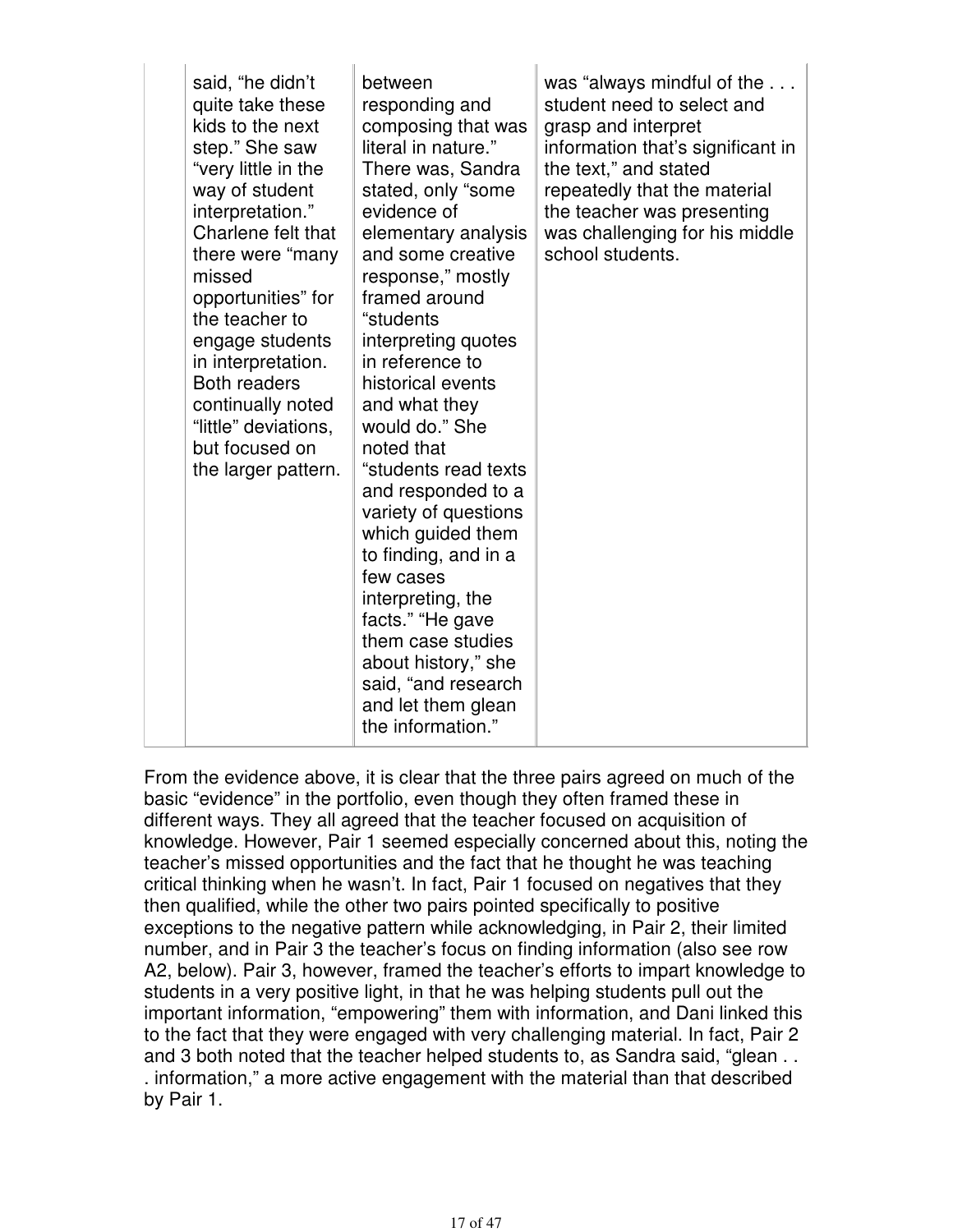|    |                                                                                                                                                                                                                                                                                                                                                                                               | <b>Opportunity for Students' Personal Responses</b>                                                                                                                                                                                                                                                                                                                                                                                   |                                                                                                                                                                                                                                                                                                                                                                                                                                                                                                                                                                                                                                                                                                                                                                                                                                                                                                                                                                    |
|----|-----------------------------------------------------------------------------------------------------------------------------------------------------------------------------------------------------------------------------------------------------------------------------------------------------------------------------------------------------------------------------------------------|---------------------------------------------------------------------------------------------------------------------------------------------------------------------------------------------------------------------------------------------------------------------------------------------------------------------------------------------------------------------------------------------------------------------------------------|--------------------------------------------------------------------------------------------------------------------------------------------------------------------------------------------------------------------------------------------------------------------------------------------------------------------------------------------------------------------------------------------------------------------------------------------------------------------------------------------------------------------------------------------------------------------------------------------------------------------------------------------------------------------------------------------------------------------------------------------------------------------------------------------------------------------------------------------------------------------------------------------------------------------------------------------------------------------|
| A2 | Iris noted that<br>there was "little"<br>opportunity for<br>personal response<br>on the part of<br>students.<br>Charlene pointed<br>to the video where<br>the teacher had<br>an opportunity "to<br>take the visual and<br>turn it into<br>feelings," but,<br>"took it to a literal<br>stance." There<br>were, she said,<br>"many missed<br>opportunities<br>[to] elicit student<br>feelings." | Sandra noted that<br>"a few questions<br>asked what<br>students would do."<br>and while students<br>were "directed to<br>pull information out"<br>there were at least<br>a "few questions"<br>that asked them to<br>explore how they<br>"felt." On the video,<br>for example, "up<br>until question three<br>he was being<br>factual in<br>Eisenhower's<br>speech, but four<br>and five ask the<br>students to walk in<br>his shoes." | Pair 3 felt that there were too<br>few opportunities for students<br>to make "personal<br>connections" to the material.<br>They thought this was the key<br>limitation in the teacher's<br>pedagogy in RTL. Dani<br>praised the teacher for asking<br>students how others in history<br>might feel, but "it wasn't bring<br>the civil rights issue into your<br>own neighborhood into<br>the student's own world."<br>Dani was reassured,<br>however, when the teacher<br>asked the students to put<br>themselves in Eisenhower's<br>shoes on the video. From the<br>perspective of his larger<br>performance she stated that<br>"I would presume he would<br>do something with it [personal<br>response] later. Or he was<br>just loosening them up to get<br>them to think and feel what<br>those students felt like, or<br>. But he alluded to it, so I<br>know he's mindful that it's<br>necessary. I just didn't see<br>many instances [in his<br>pedagogy]." |

The pattern from row A1 is repeated somewhat in row A2. Pair 1 stated that there was "little" opportunity for personal response, but repeatedly indicated that they did see some exceptions, even if these did not seem significant to them. Furthermore, Pair 1 focused on a particular moment when the teacher could have elicited personal responses but failed to do so--one of his "many missed opportunities." Pair 2 agreed with Pair 1 in essence, but did not mention the "missed opportunity" and, again, specifically pointed to the "few" questions that did ask for a personal response. Finally, Pair 3 was also concerned that there were few opportunities for personal responses to the material, and actually went into more detail about the specific kinds of personal response opportunities that they felt were missing than either of the others. In doing so, however, they both stressed the kind of responses that were encouraged--imagining how others in history might feel--and pointed to a key example where the teacher did in fact encourage a personal response--the Eisenhower example (which was also noted by Pair 2). Furthermore, Pair 3 noted approvingly that the teacher was "mindful" of the need to encourage personal responses, even though he didn't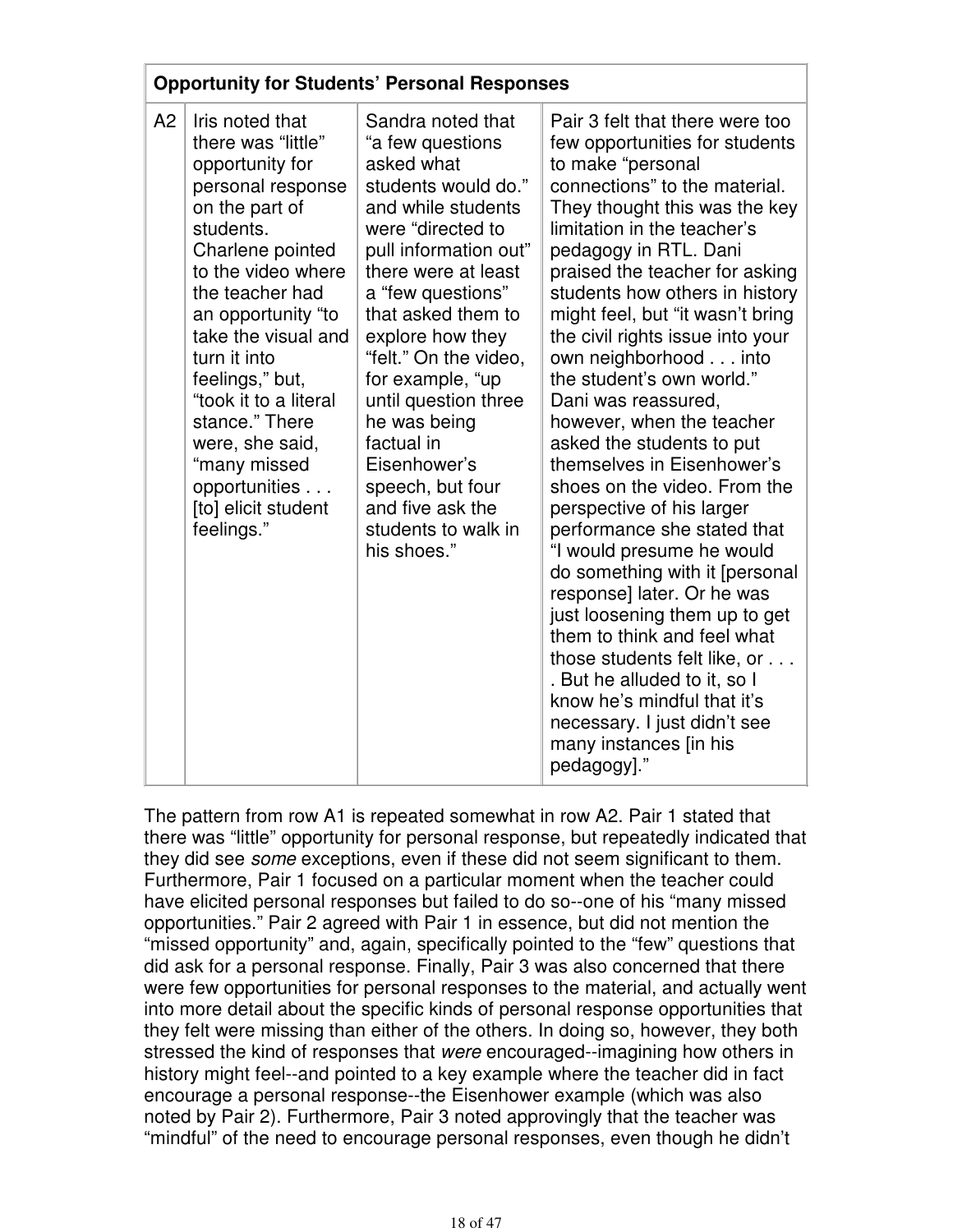do it. Contrast this with Pair 1's criticism in row A1 that even though the teacher said he would get the students to an interpretive level, he didn't do it. For Pair 1, his failure to do what he said is used as evidence against him. This pattern repeats, below.

|    | <b>Student Understanding of the CRM</b>                                                                                                                                                                                                                                                   |                                                                                                                                                                                                                                                                                                                                                                                                                                     |                                                                                                                                                                                                                                                                                                                                                                                                                                                                                                                                                                                                                                                                       |
|----|-------------------------------------------------------------------------------------------------------------------------------------------------------------------------------------------------------------------------------------------------------------------------------------------|-------------------------------------------------------------------------------------------------------------------------------------------------------------------------------------------------------------------------------------------------------------------------------------------------------------------------------------------------------------------------------------------------------------------------------------|-----------------------------------------------------------------------------------------------------------------------------------------------------------------------------------------------------------------------------------------------------------------------------------------------------------------------------------------------------------------------------------------------------------------------------------------------------------------------------------------------------------------------------------------------------------------------------------------------------------------------------------------------------------------------|
| A3 | Pair 1 stated that<br>the teacher<br>basically led his<br>students to a literal<br>understanding of<br>the material he<br>presented. Both<br>were especially<br>concerned, as<br>Charlene noted,<br>that "he actually<br>thought he was<br>using critical<br>thinking" when he<br>wasn't. | Pair 2 seemed to<br>agree that the<br>teacher led the<br>students, as Robert<br>said, to "develop a<br>critical and analytical<br>response to the<br>material leading<br>students to an<br>understanding of the<br>CRM." The teacher<br>had students<br>integrate the many<br>different materials he<br>gave them through<br>empathy, helping<br>them gain, Charlene<br>said, a "perspective<br>on being black in<br>America then." | Dani stressed that the<br>teacher gave "many<br>opportunities [to] apply<br>students' higher order<br>thinking," and that<br>numerous strategies were<br>used "to develop students<br>as critical/analytical<br>thinkers" producing<br>"independent thinkers who<br>respond and interpret<br>non-fiction with a critical<br>thinking stance and work<br>supported opinion into<br>various activities." She was<br>impressed that instead of<br>the usual "band-aid"<br>approach to black history<br>. what a way to introduce<br>kids to the reality of a time<br>and scope, the whole<br>history of a country, and<br>really bring them to see<br>where we are now." |

In row A3, where the pairs discussed the kind of learning taking place in the RTL section, the first evidence emerges in this topic area that the pairs focused on significantly different aspects of the portfolio. But these differences seem tightly connected to their different interpretations of what seemed like very similar data in rows A1 and A2. Pair 1 argued that the teacher's pedagogy led students only to a literal understanding of his material. Again, they were concerned that he "thought" he was teaching critical thinking when he wasn't. In contrast, Pair 2 felt that the students were led to a critical understanding of the CRM, but focused on what they had learned--the information they gained. They argued that the teacher helped the students bring this complex material together through a process of "empathy." Here, Pair 2 seemed to have a somewhat different meaning for "critical" than Pair 1, and this different meaning seemed to have developed in the context of their response to this particular portfolio. The students gained a "critical" understanding of the material by gaining a new perspective--that of being "black in America." Engagement with and gaining an understanding of this complex material seemed, for them, to have involved the development of a particular kind of critical perspective. As usual, Pair 3's stance was the farthest from Pair 1's with Dani's conviction that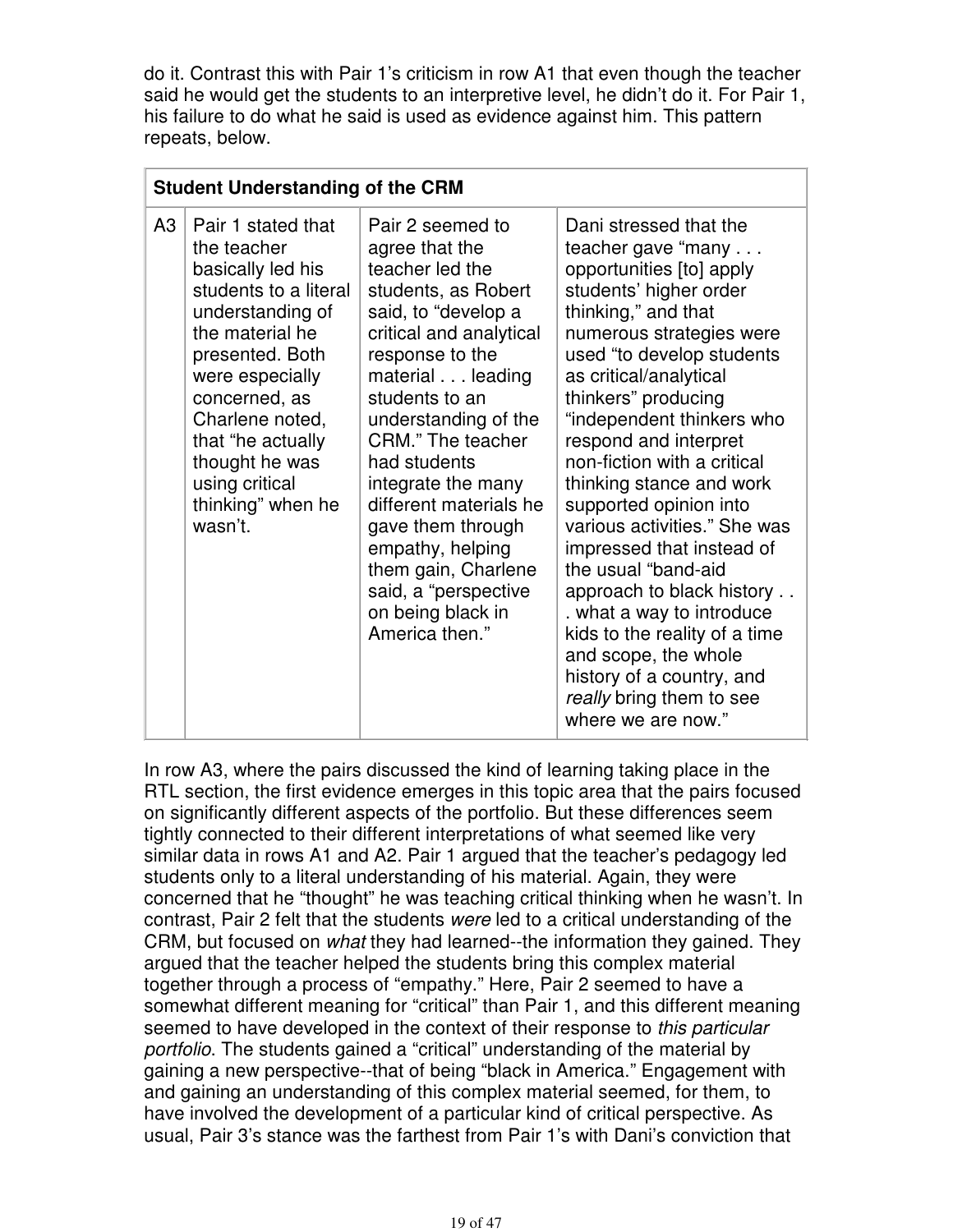the students engaged in "higher order thinking" and became "independent thinkers." It is hard to tell how Pair 3 came to this conclusion given their statements in the first two rows. However, their reasoning may have been similar to Pair 2's, given their earlier focus on the difficulty level of this material for seventh graders and the way the teacher "empowered" students with information. Again, the disagreement in this row may relate to the pairs' earlier differences over whether the pedagogy in the RTL section was coherent or not: Pair 1 seeing it as incoherent, and Pairs 2 and 3 seeing it as tied together well and thus able to help students achieve a coherent understanding.

In summary, while there are quite significant differences between how each of the pairs evaluated the RTL section, most of the differences between them appeared to result from the ways they constructed "stories" about what was happening in the teacher's classroom: focusing on different aspects of the portfolio and framing teacher actions in different ways. Further, it is already possible to see in this initial example the ways in which a particular framing of the classroom with respect to one aspect can affect the way a pair frames other aspects of the portfolio they encounter.

|           | Pair 1                                                                                                                                                                                                                                                                                                                                                                                                                                                                                                                                  | Pair 2                                                                                                                                                                                                                                                                                                                                               | Pair 3                                                                                                                                                                                                                                                                                                                                                                                                                                                                                                                                                                                                                 |
|-----------|-----------------------------------------------------------------------------------------------------------------------------------------------------------------------------------------------------------------------------------------------------------------------------------------------------------------------------------------------------------------------------------------------------------------------------------------------------------------------------------------------------------------------------------------|------------------------------------------------------------------------------------------------------------------------------------------------------------------------------------------------------------------------------------------------------------------------------------------------------------------------------------------------------|------------------------------------------------------------------------------------------------------------------------------------------------------------------------------------------------------------------------------------------------------------------------------------------------------------------------------------------------------------------------------------------------------------------------------------------------------------------------------------------------------------------------------------------------------------------------------------------------------------------------|
|           | <b>Teacher Control</b>                                                                                                                                                                                                                                                                                                                                                                                                                                                                                                                  |                                                                                                                                                                                                                                                                                                                                                      |                                                                                                                                                                                                                                                                                                                                                                                                                                                                                                                                                                                                                        |
| <b>B1</b> | Iris and Charlene<br>argued that the<br>discussion video was<br>crucial evidence<br>showing the teacher<br>over controlled the<br>classroom. For<br>Charlene, for<br>example, seeing<br>"question and<br>answer" in the video,<br>"colored all the daily<br>logs where he said<br>'discussion'I<br>began to wonder<br>whether or not those<br>were discussions."<br>She noted that the<br>teacher asked<br>questions and then<br>answered them<br>himself and that he<br>took students' literal<br>answers and<br>elaborated them "into | <b>Robert and Sandra</b><br>felt that the teacher<br>was too directive in<br>the classroom.<br>Sandra noted that the<br>discussion on the<br>videotape was<br>primarily "Q and A,"<br>and stated that the<br>teacher did not "fully<br>understand, as<br>evidenced on the<br>video, that discussion<br>is [not supposed to<br>be] teacher-directed." | Dani noted that the<br>"discussion" was really<br>just a "question and<br>answer session"<br>something that really<br>"annoyed" her: "It's like,<br>does anybody know how<br>to have a real<br>discussion?" "How," she<br>wondered, "is this<br>empowering them [his<br>students] as<br>members of a<br>discussion?" But while<br>she noted that the<br>teacher didn't have<br>"discussions," "he at<br>least engaged most of<br>the class, and they're<br>'what would you do?'<br>questions, they're 'what<br>about.?' questions.<br>They're not just literal<br>comprehension. So I had<br>to give that though too." |

## **B: Teacher Control and Classroom Dialogue**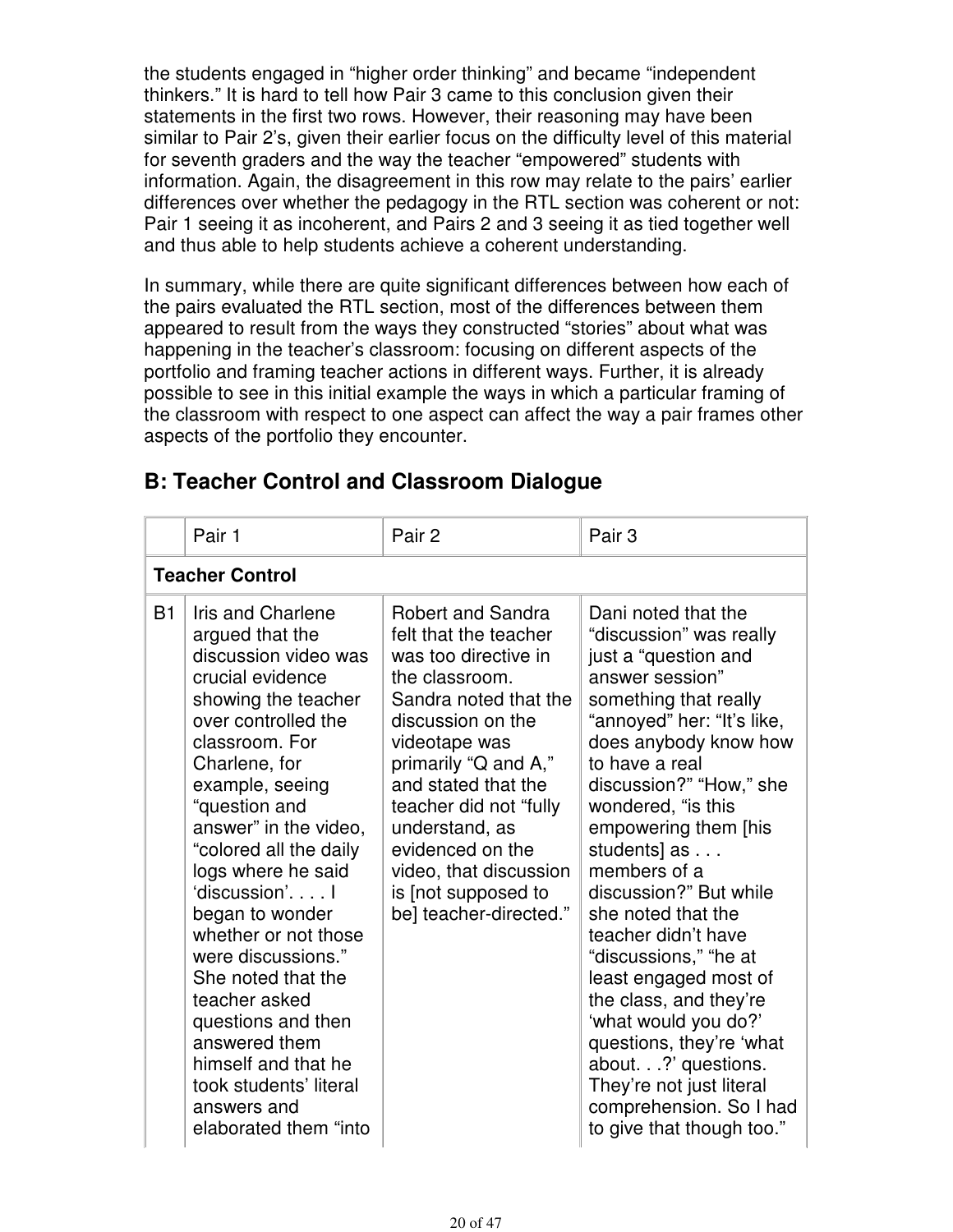| perhaps a more<br>interpretive level"<br>himself. Charlene<br>was especially<br>concerned that the<br>teacher didn't<br>understand that<br>question and answer<br>didn't count as a | Pair 3 specifically noted<br>the exception of<br>questions that asked<br>students to "walk in<br>Eisenhower's shoes." |
|-------------------------------------------------------------------------------------------------------------------------------------------------------------------------------------|-----------------------------------------------------------------------------------------------------------------------|
| discussion.                                                                                                                                                                         |                                                                                                                       |

In row B1, the pairs seemed generally to agree that the teacher over controlled the classroom and that he didn't understand what "discussion" meant, given the conceptual model of this assessment. Again, however, Pair 3 went farther than Pairs 1 or 2, noting specific strengths of the teachers' dialogue that the other's didn't. For Pair 1, which already had questions about the accuracy of the teacher's logs, the teacher's apparently different understanding of discussion raised even more questions (a good example of what we referred to in an earlier paper [Moss, Schutz, and Collins, 1998] as a "cascade"). While the lack of "dialogue" in the video must have also colored how the other pairs read the term "discussion" in the teacher's logs, they did not explicitly raise this as an issue. And, again, Pair 1 was more specific about what the teacher was doing in his "discussion" that didn't fit with their conception of a discussion, while Pairs 2 and 3 had brought up the positive Eisenhower example that Pair 1 didn't mention.

|           | <b>Student Interaction in Peer Critiques</b> |                              |                         |  |
|-----------|----------------------------------------------|------------------------------|-------------------------|--|
| <b>B2</b> | Pair 1 felt that the                         | Pair 2 thought that the peer | Dani was especially     |  |
|           | video where                                  | critique video showed, as    | impressed by the        |  |
|           | students critiqued                           | Sandra said, that the        | teacher's ability to    |  |
|           | each other's                                 | students were "comfortable   | "stay out of their      |  |
|           | papers in the                                | making suggestions." They    | territory" in the peer  |  |
|           | Writing section                              | were impressed with how      | editing video. "When a  |  |
|           | "showed                                      | the students critiqued each  | teacher can take part   |  |
|           | tremendous                                   | other, noting that their     | in that editing process |  |
|           | insight." But both                           | language was more            | and not take the pen    |  |
|           | were concerned                               | sophisticated than most      | ." she noted. She felt  |  |
|           | that even here, he                           | seventh graders: "They       | the editing process     |  |
|           | didn't seem to be                            | said 'you could make this    | "would empower          |  |
|           | able to let go. In                           | better by doing this,' not   | [students]. And he had  |  |
|           | fact, Iris                                   | 'this stunk."" Sandra        | the proof" in the peer  |  |
|           | questioned                                   | acknowledged that some       | editing video. "They    |  |
|           | "whether he had                              | people might not agree       | were being honest       |  |
|           | to go to that level                          | with her, but stated that    | about their [opinions]. |  |
|           | of facilitation in                           | she liked that the teacher   | for such young          |  |
|           | March if this had                            | had read the students'       | students they were      |  |
|           | been a pattern                               | papers ahead of time and     | being very evaluative." |  |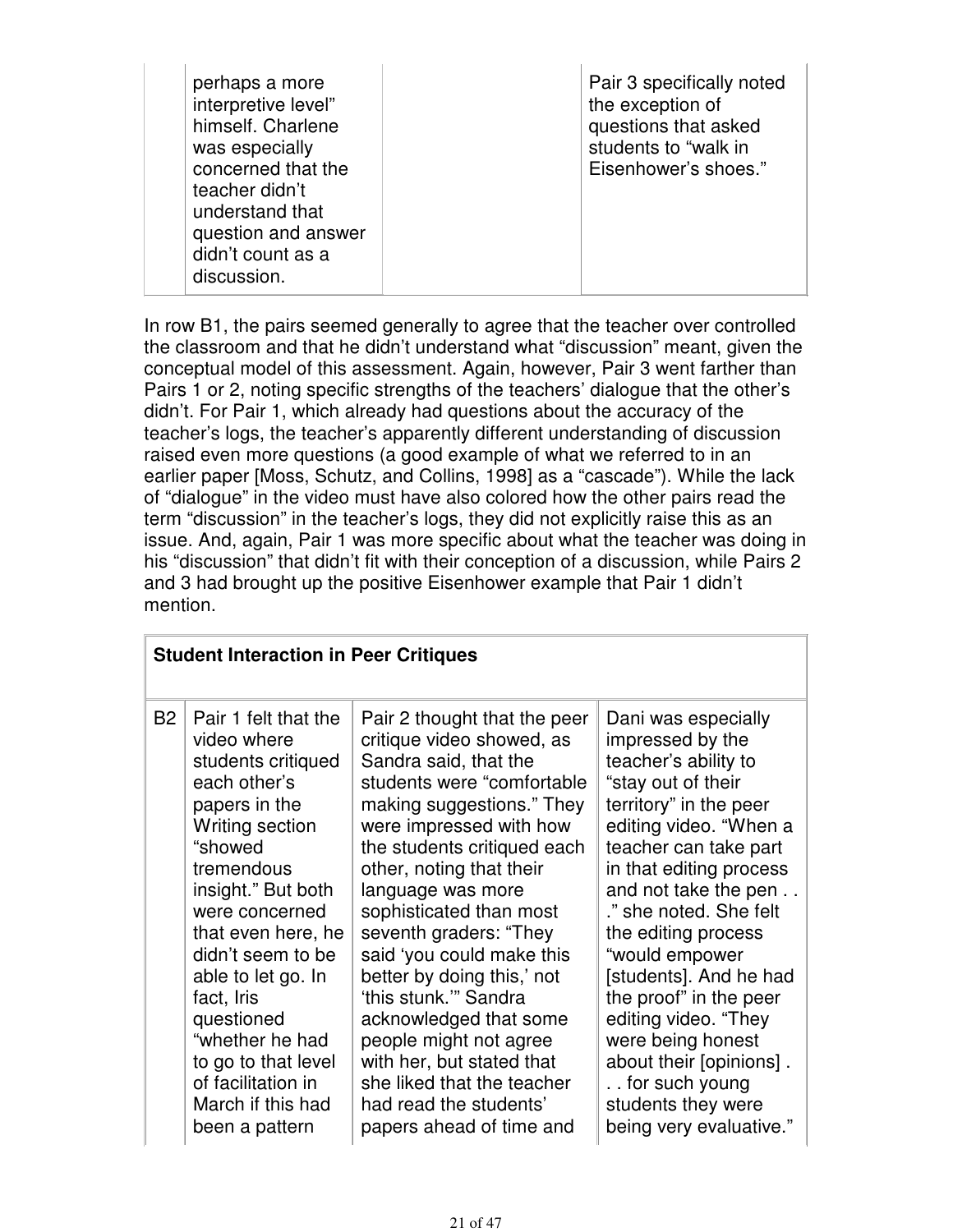|  | ingrained in those<br>kids from a very<br>early timeline. So<br>I don't want to get<br>suspicious about<br>motives. I don't<br>want to go there." | helped to facilitate the peer<br>conference. "He knew<br>specific questions he<br>wanted to ask about each<br>students' paper to draw the<br>peer editor towards making<br>conclusions about the<br>work" which is "something"<br>you rarely see in teachers."<br>They noted, however, as<br>Robert said, that "he lets<br>the kids peer edit for<br>themselves and then he<br>won't let $[go] \ldots$ It's a<br>mixed message on that." | She noted that "he<br>exhibited a lot of trust<br>in the writing process<br>with them. I have no<br>doubt that's what<br>made me buy in<br>because I saw so<br>much trust there in<br>their process of<br>writing." It was clear to<br>Pair 3, as Dani said,<br>that "this isn't the first<br>time" his students had<br>engaged in peer<br>critique. "I thought that<br>was quite a height [the<br>teacher] had climbed.<br>and [he] deserved<br>that regard." |
|--|---------------------------------------------------------------------------------------------------------------------------------------------------|------------------------------------------------------------------------------------------------------------------------------------------------------------------------------------------------------------------------------------------------------------------------------------------------------------------------------------------------------------------------------------------------------------------------------------------|----------------------------------------------------------------------------------------------------------------------------------------------------------------------------------------------------------------------------------------------------------------------------------------------------------------------------------------------------------------------------------------------------------------------------------------------------------------|
|--|---------------------------------------------------------------------------------------------------------------------------------------------------|------------------------------------------------------------------------------------------------------------------------------------------------------------------------------------------------------------------------------------------------------------------------------------------------------------------------------------------------------------------------------------------------------------------------------------------|----------------------------------------------------------------------------------------------------------------------------------------------------------------------------------------------------------------------------------------------------------------------------------------------------------------------------------------------------------------------------------------------------------------------------------------------------------------|

In Row B2, the readers agreed that the peer critique video was extremely impressive, although Pair 1 was much less specific in their praise. However, Pair 1 emphasized that the teacher'sfacilitation, while effective, showed the his inability to give up control. Furthermore, even though Pair 1 seemed to agree with the others that the actual activity of the students seemed to show that they had learned how to engage in peer critique, the teacher's facilitation appeared to raise questions for Iris about whether the teacher really expected the students to be able to do it. Thus, this raised questions for her about whether the teacher really had students engage in peer critique regularly in his classroom. Although she didn't want to get "suspicious," she nonetheless saw potential issues with his "motives" in facilitating. Pair 2 also noted that the teacher's facilitation was an indication of his need for control. But while Sandra acknowledged that it would be possible to downgrade the teacher for actively facilitating what would normally be a more independent peer activity, she felt that in this specific case he facilitated very effectively in ways that showcased some of his skills as a teacher. Finally, Pair 3 framed the teacher's activity in an entirely positive light--extending on Sandra's positive statements by focusing on the teacher's ability to *resist* taking control *even though* he was facilitating. Thus, in contrast to the others, for Pair 3 what appears to be essentially the same data from the peer critique video gave direct evidence of the opposite of what the other two pairs saw, of the teacher's ability to trust his students and give up control even when he was in a position where one might expect him not to.

|                | <b>Variety and Quality of Activities</b> |                                                       |                                                                   |  |
|----------------|------------------------------------------|-------------------------------------------------------|-------------------------------------------------------------------|--|
| B <sub>3</sub> | Iris and                                 | Pair 2 noted, as<br>Charlene were   Robert said, that | Although Pair 3 was impressed<br>by the variety of activities the |  |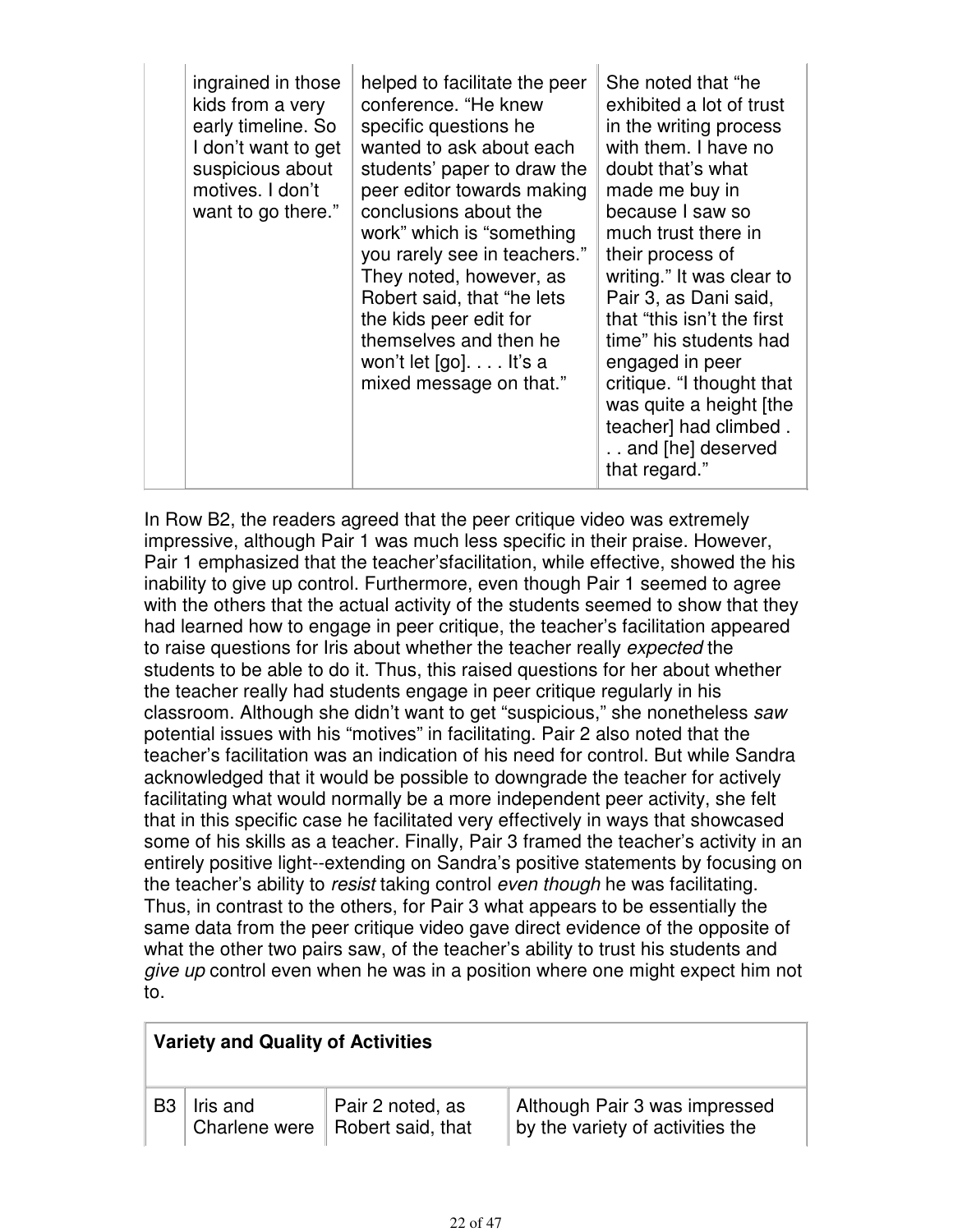|  | impressed by<br>the variety of<br>activities the<br>teacher<br>provided, but<br>felt that his<br>students had<br>"come to<br>over-rely on<br>him," and<br>noted that he<br>was unable to<br>"break away<br>as a center of<br>control" even<br>though "he<br>himself<br>admitted to<br>giving too<br>much of<br>himself." | while the teacher<br>"provided a variety<br>of opportunities" for<br>learning, "they were<br>very teacher<br>directed." And they<br>agreed that, as<br>Robert noted, he<br>"provided a positive<br>and challenging<br>learning<br>environment,<br>except that he<br>stepped in and<br>gave them the<br>answer. He<br>realized they have<br>frustrations, so he<br>steps in and says,<br>let me do this for<br>you." | teacher provided, Dani noted that<br>"it is his choice in how they would<br>show off that material." "Even<br>though he was controlling in the<br>process," Dani noted, however, "I<br>did feel that students were<br>empowered through the process."<br>She was especially impressed by<br>the "million strategies" he gave<br>them, noting that he made sure<br>the students had "all of the things"<br>that would help [them] build to the<br>goals required in class." Burt<br>agreed that the "teacher<br>frequently directed." Repeatedly,<br>Dani focused on the distinction<br>between the teacher's control<br>over the structure of the<br>assignment, and his working<br>towards their "independence" "in<br>the reading $\dots$ the process of<br>writing, $[]$ the process of<br>getting to an end result in a piece<br>of my writing. I have the power to<br>be in control of it. And that's what<br>I think he gave those students."<br>They agreed, however, that his<br>writing process "was not a flexible"<br>plan," noting that it was<br>"articulated, but still controlled."<br>Finally, both felt that the teacher<br>would use less control if he taught<br>a novel instead of non-fiction |
|--|--------------------------------------------------------------------------------------------------------------------------------------------------------------------------------------------------------------------------------------------------------------------------------------------------------------------------|---------------------------------------------------------------------------------------------------------------------------------------------------------------------------------------------------------------------------------------------------------------------------------------------------------------------------------------------------------------------------------------------------------------------|--------------------------------------------------------------------------------------------------------------------------------------------------------------------------------------------------------------------------------------------------------------------------------------------------------------------------------------------------------------------------------------------------------------------------------------------------------------------------------------------------------------------------------------------------------------------------------------------------------------------------------------------------------------------------------------------------------------------------------------------------------------------------------------------------------------------------------------------------------------------------------------------------------------------------------------------------------------------------------------------------------------------------------------------------------------------------------------------------------------------------------------------------------------------------------------------------------------------|
|--|--------------------------------------------------------------------------------------------------------------------------------------------------------------------------------------------------------------------------------------------------------------------------------------------------------------------------|---------------------------------------------------------------------------------------------------------------------------------------------------------------------------------------------------------------------------------------------------------------------------------------------------------------------------------------------------------------------------------------------------------------------|--------------------------------------------------------------------------------------------------------------------------------------------------------------------------------------------------------------------------------------------------------------------------------------------------------------------------------------------------------------------------------------------------------------------------------------------------------------------------------------------------------------------------------------------------------------------------------------------------------------------------------------------------------------------------------------------------------------------------------------------------------------------------------------------------------------------------------------------------------------------------------------------------------------------------------------------------------------------------------------------------------------------------------------------------------------------------------------------------------------------------------------------------------------------------------------------------------------------|

Row B3 extendson the pairs' concerns about teacher over-control. Again, the pairs seemed to use very similar evidence to very different ends. For Pair 1, the teacher's statements about his need to pull back were "admissions" of his inability to do so. While Pair 2 acknowledged the teacher's directiveness, they saw his "frustration," the well-meaning intentions behind his difficulty in giving up control. And, while Pair 3 also saw the teacher's directiveness, Dani stressed aspects of the teacher's pedagogy where the students did have some control. Finally, Pair 3 argued that the non-fiction material used in this particular portfolio may have required more control than fictional material, and that the "strategies" he gave them helped them "build to the goals required in class"--thus aspects of the teacher's control in this case may have been appropriate.

In this topic area, then, the pairs tended to cite much the same data (although there were differences in focus). Further, they appeared to agree on the definition of an effective discussion, and on the importance of teachers' giving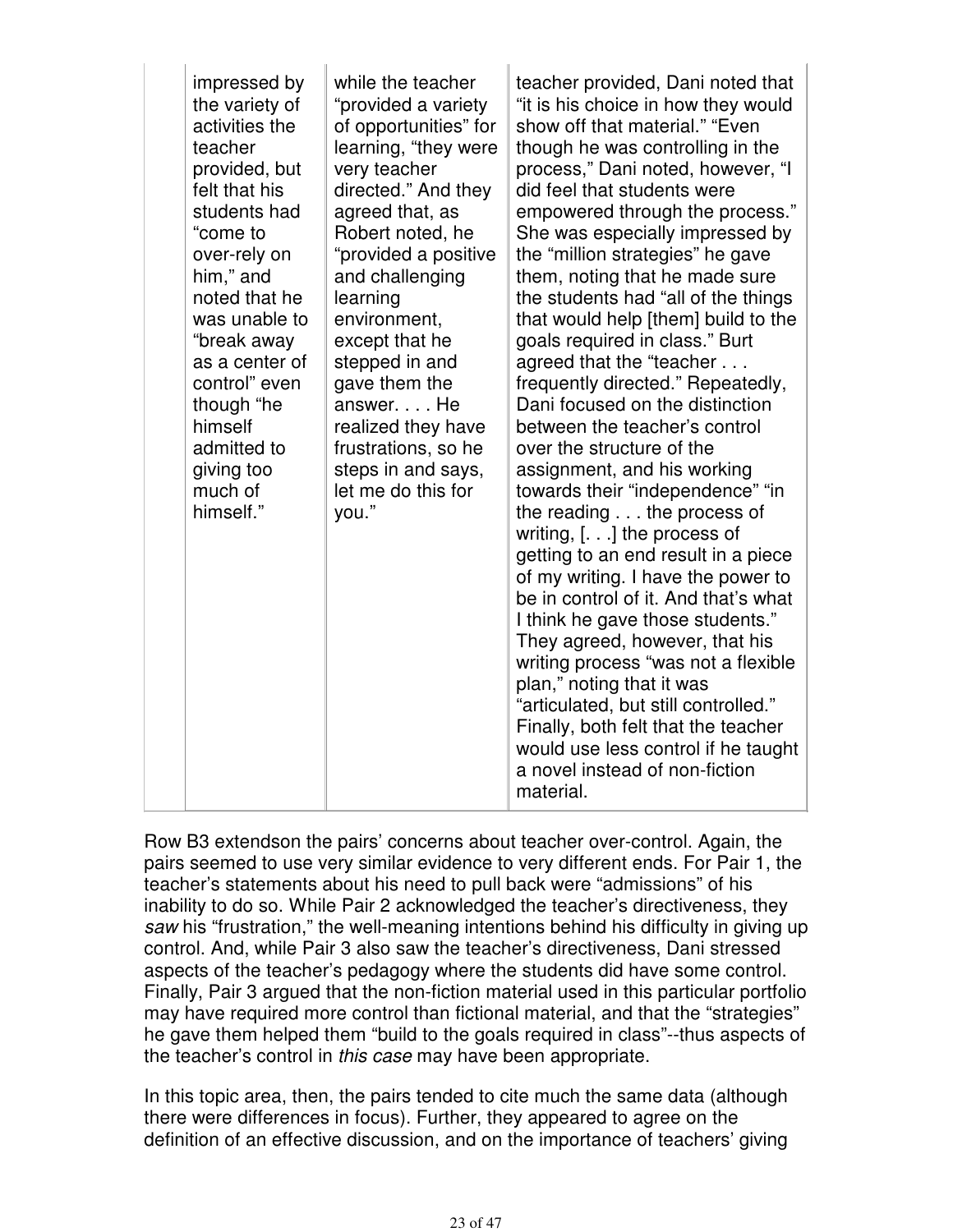up control of aspects of their classroom. Most of the disagreements, then, appeared to result from the different "stories" the readers were constructing about what was happening in the classroom.

|  | <b>C: Supporting Different Ways of Learning</b> |  |
|--|-------------------------------------------------|--|
|--|-------------------------------------------------|--|

|                | Pair 1                                                                                                                                                                                                                                                                                                                                                                                                                                                                                                                                                                                                                                                                      | Pair 2                                                                                                                                                                                                                                                                                                                                                                                                                                                                                                                                            | Pair <sub>3</sub>                                                                                                                                                                                                                                                                                                                                                                                                                                                                                                                                                                                                                                                                          |
|----------------|-----------------------------------------------------------------------------------------------------------------------------------------------------------------------------------------------------------------------------------------------------------------------------------------------------------------------------------------------------------------------------------------------------------------------------------------------------------------------------------------------------------------------------------------------------------------------------------------------------------------------------------------------------------------------------|---------------------------------------------------------------------------------------------------------------------------------------------------------------------------------------------------------------------------------------------------------------------------------------------------------------------------------------------------------------------------------------------------------------------------------------------------------------------------------------------------------------------------------------------------|--------------------------------------------------------------------------------------------------------------------------------------------------------------------------------------------------------------------------------------------------------------------------------------------------------------------------------------------------------------------------------------------------------------------------------------------------------------------------------------------------------------------------------------------------------------------------------------------------------------------------------------------------------------------------------------------|
|                | <b>Teacher's Expectations of Students</b>                                                                                                                                                                                                                                                                                                                                                                                                                                                                                                                                                                                                                                   |                                                                                                                                                                                                                                                                                                                                                                                                                                                                                                                                                   |                                                                                                                                                                                                                                                                                                                                                                                                                                                                                                                                                                                                                                                                                            |
| C <sub>1</sub> | These readers agreed<br>that the teacher had low<br>expectations for his<br>students. As Charlene<br>said, he "really<br>underestimated" them,<br>not because his goals<br>were low, but "in the way<br>he taught. They meet<br>his expectations because<br>he doesn't do anything to<br>raise them." As Iris noted,<br>"he expected the low level<br>learner was going to be a<br>little overwhelmed, no<br>matter what the<br>opportunity." And as<br>Charlene stated, "my gut<br>response was all of these<br>judgments about 'they<br>can't get it,' or 'I paired<br>them with somebody else<br>so that they can just sit<br>back.' That just kind of<br>concerned me." | This pair felt the<br>teacher was very<br>responsive to the<br>different ways his<br>students learned.<br>Sandra "found his<br>instructional<br>strategies as a<br>reading teacher<br>[to be] designed to<br>support the<br>[students']<br>development as<br>readers He<br>mentions the<br>slow learners, low<br>level readers, which<br>indicates that he has<br>some IEPs that he's<br>working with in the<br>class. I thought<br>he did a really good<br>job." They especially<br>noted his effort to<br>pair stronger and<br>weaker students. | Dani noted that "his<br>mind's eye is always<br>on his slower reader,<br>the less achieving<br>student, always<br>working the crowd to<br>empower those<br>readers into being<br>equal." "He always<br>went toward<br>those students who<br>might have slipped<br>through the cracks.<br>And he was<br>constantly committed<br>to ensuring that they.<br>didn't." Burt noted<br>that "he says a lot<br>here about slower<br>kids and he is very<br>cognizant of their<br>needs and trying to<br>find ways that he can<br>help them. But yet<br>he's also looking at<br>the brighter kids."<br>Both saw, as Dani<br>said, that he was<br>"mindful of the whole<br>class as<br>individuals." |

In Row C1, Pair 1 seemed to interpret the teacher's repeated mentions of low level students as indications that he was "underestimating" them. In contrast, Pairs 2 and 3 felt that many of the same statements showed his real concern for the very same students. As usual, Pair 3's statements appeared more glowing than Pair 2's.

### **Teacher Knowledge About Students**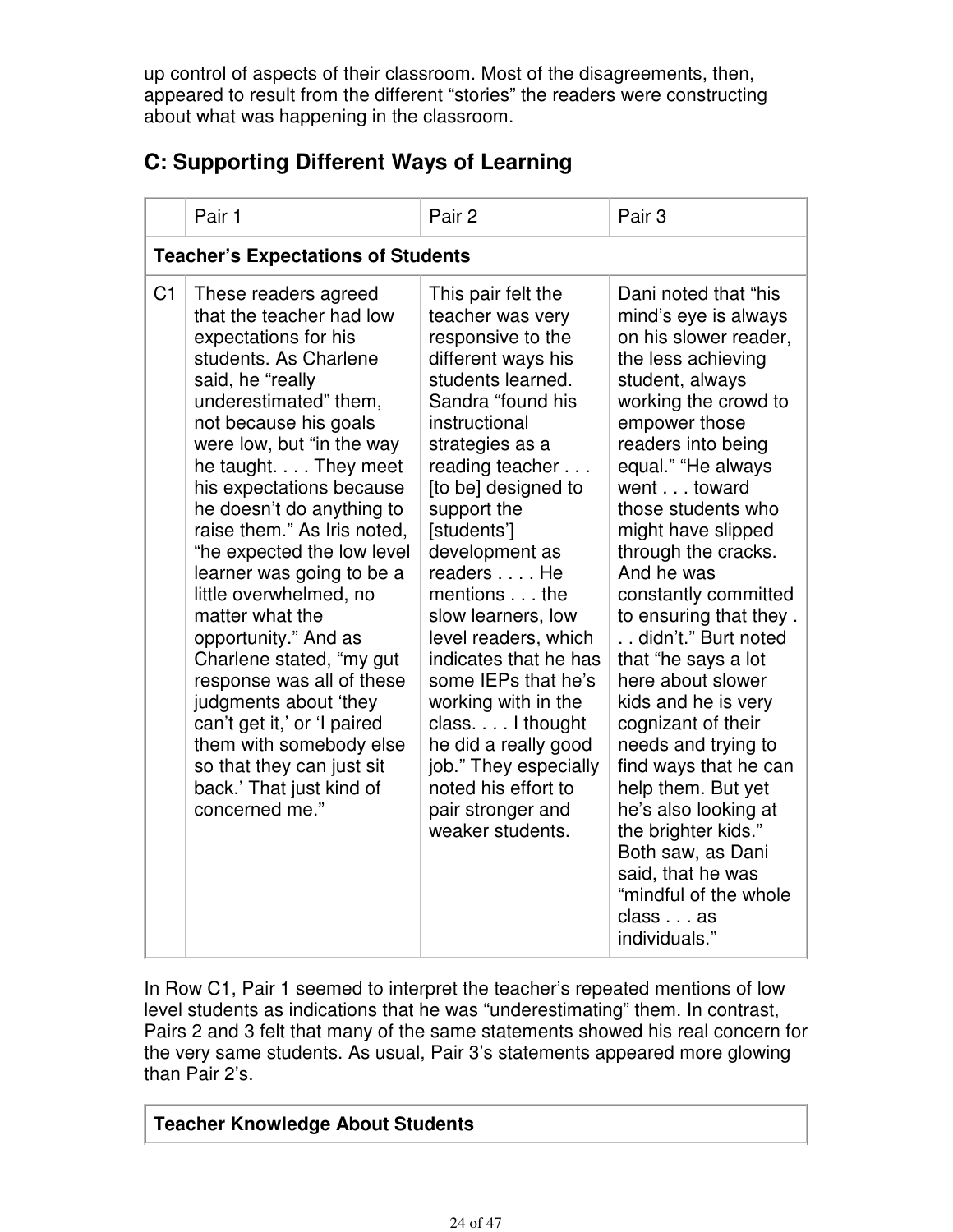| C <sub>2</sub> | Despite their discomfort with<br>the teacher's low expectations,<br>Pair 1 acknowledged, as Iris<br>noted, that "he really did hit on<br>the kids' interest levels [and]<br>their innate ability, the effort<br>produced, and the thing that I<br>bought into was the fact that he<br>said he was helping these<br>children in the classroom and<br>then having them stay after<br>school and work with him." As<br>Charlene noted, "he's aware of<br>student needs." And Iris stated<br>that "teacher's knowledge of<br>student interest levels, ability,<br>and effort produces some<br>teacher recognition of [the<br>need to] adjust instruction [and]<br>support student needs." Iris<br>acknowledged that the teacher<br>"drew useful conclusions and<br>made decisions regarding<br>future practice." Both readers<br>noted the teacher's individual<br>work with the ESL student,<br>which Charlene said showed<br>potential and that "some"<br>serious mentoring" could "really<br>bring together the strengths of<br>his work that we see and<br>change some of his overly<br>structured practices." At the<br>same time, however, Charlene<br>wondered "whether he<br>[conferences with students]<br>regularly," later stating, "I won't<br>even go into the fact that I think<br>she [the ESL student] came<br>after school, not that he<br>suggested it." Nonetheless, she<br>noted "in his defense [that he<br>made a] lot of comments<br>regarding the students. and<br>he mentions pairing [the ESL<br>student] up with a friend of hers<br>who works with her after<br>school. [So] I'm not saying he<br>has no expectations, or that he<br>is damaging students, but it | The readers<br>agreed that, as<br>Sandra said,<br>the teacher<br>"used his<br>knowledge of<br>student needs<br>to inform the<br>types of<br>activities he<br>selects, his<br>monitoring and<br>pairing<br>/grouping of<br>students"<br>actually<br>modifying<br>instruction "so<br>that all students<br>are successful<br>on some level."<br>Robert noted,<br>"he does all<br>kinds of things.<br>that invite<br>other than just<br>what we<br>consider<br>perhaps that<br>traditional type<br>of learner into<br>the picture."<br>They<br>specifically<br>noted his work<br>with the ESL<br>student. | Both readers cited a<br>wide range of<br>evidence indicating<br>that the teacher was<br>paying attention to<br>the differing needs<br>and ability levels of<br>his students. They<br>were impressed with<br>how he dealt with his<br>ESL student, and<br>thought he was, as<br>Burt said, "very<br>knowledgeable<br>about the students."<br>Dani noted that "he<br>was always mindful<br>of making sure that<br>the student who<br>most likely would not<br>build to the right end<br>result had all of the<br>things that would<br>help build." In his<br>planning, she said,<br>he was "always<br>mindful of the<br>groups' impact on<br>their time and<br>individual students to<br>understand and<br>interpret." |
|----------------|-------------------------------------------------------------------------------------------------------------------------------------------------------------------------------------------------------------------------------------------------------------------------------------------------------------------------------------------------------------------------------------------------------------------------------------------------------------------------------------------------------------------------------------------------------------------------------------------------------------------------------------------------------------------------------------------------------------------------------------------------------------------------------------------------------------------------------------------------------------------------------------------------------------------------------------------------------------------------------------------------------------------------------------------------------------------------------------------------------------------------------------------------------------------------------------------------------------------------------------------------------------------------------------------------------------------------------------------------------------------------------------------------------------------------------------------------------------------------------------------------------------------------------------------------------------------------------------------------------------------------------------------------------------------------------------------|-------------------------------------------------------------------------------------------------------------------------------------------------------------------------------------------------------------------------------------------------------------------------------------------------------------------------------------------------------------------------------------------------------------------------------------------------------------------------------------------------------------------------------------------------------------------------------------------------------|----------------------------------------------------------------------------------------------------------------------------------------------------------------------------------------------------------------------------------------------------------------------------------------------------------------------------------------------------------------------------------------------------------------------------------------------------------------------------------------------------------------------------------------------------------------------------------------------------------------------------------------------------------------------------------------------------------------------|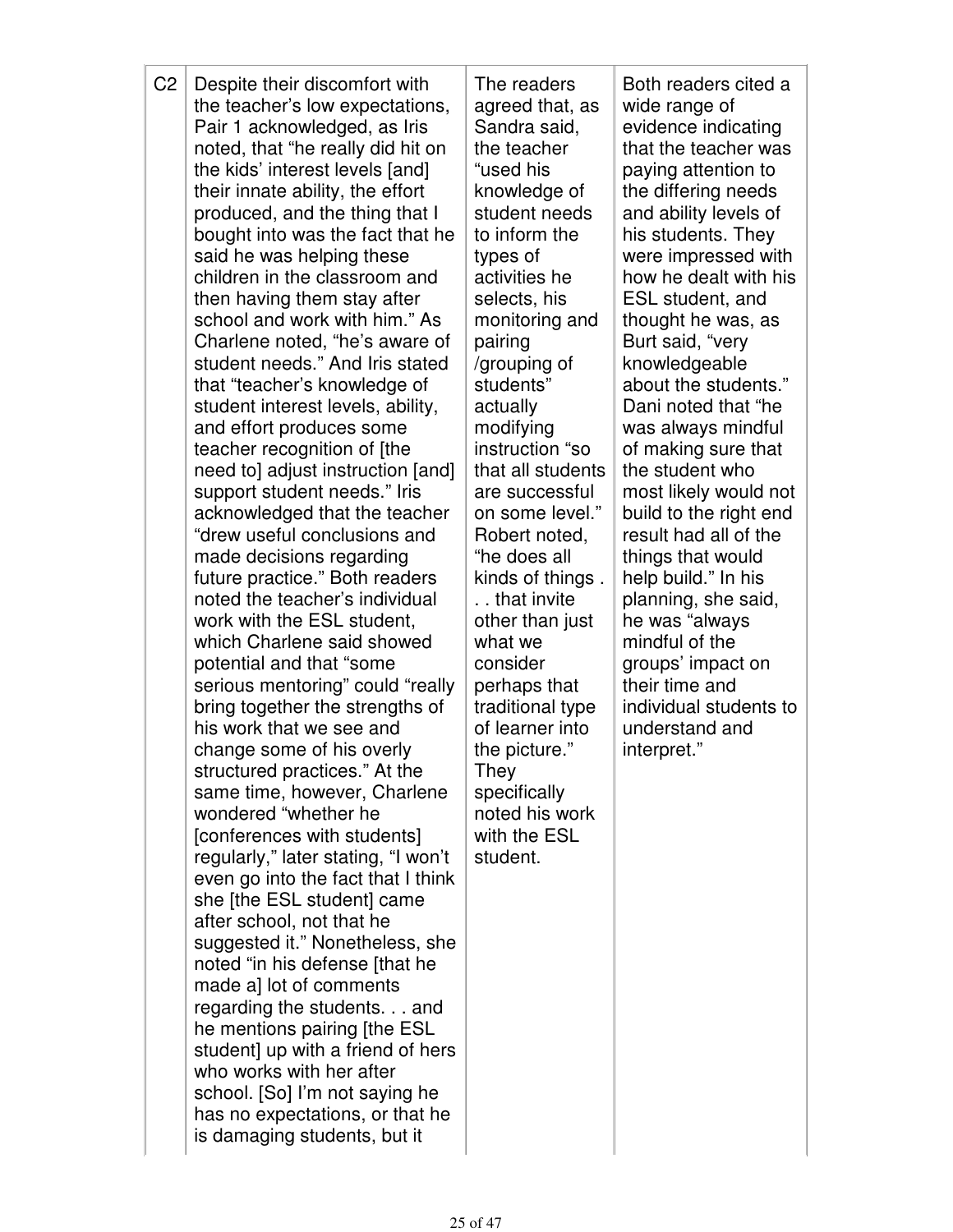seems like there is a pervasive low expectation of students." There was, the two agreed, "some opportunity to learn for some."

In Row C2, all three pairs acknowledged theteacher's knowledge of his students and the efforts he made to help them. However, in row C1, Pair 1 had already classified some of the teacher's pairing efforts as evidence of his low expectations. So Pair 1 had fewer examples of positive teacher efforts to cite in row C2 than the other pairs. And, again, Pair 1's lack of trust led Charlene to raise questions about whether the teacher generally helped all of his students given the way the teacher phrased his description of his efforts to help his ESL student, downgrading the importance of what was a key example for the other two pairs. Nonetheless, Pair 1 did use much of the same evidence that the other two pairs used to show that the teacher did an effective job helping his students, and this mitigated and nuanced their statements in row C1 about his low expectations. Thus, Pair 1 noted that there was "some opportunity for some" in this classroom.

Again, most of the disagreements in this topic area appeared to arise not out of differences in criteria or in what they saw, butout of differences in the "stories" the pairs constructed.

## **Differences on the Final Score Among Readers Within the Pairs**

Up to this point in this paper we have avoided discussing differences within the pairs over interpretations of the portfolio. However, we know from the readers' comments in individual interviews separate from their partners that there were some differences in what they said they focused on in reaching their final interpretations. Given limited space, we will not go into these in detail. However, what is interesting is that four of the six readers acknowledged in their individual interviews that the CRM portfolio might deserve a different score than the one they had given it. Importantly, these differences seemed to reflect not disagreements with partners but instead individual reader's uncertainties about the correct score for the portfolio. In Figure 2, we plot out the range of different scores members of the pairs said they might be willing to give the portfolio.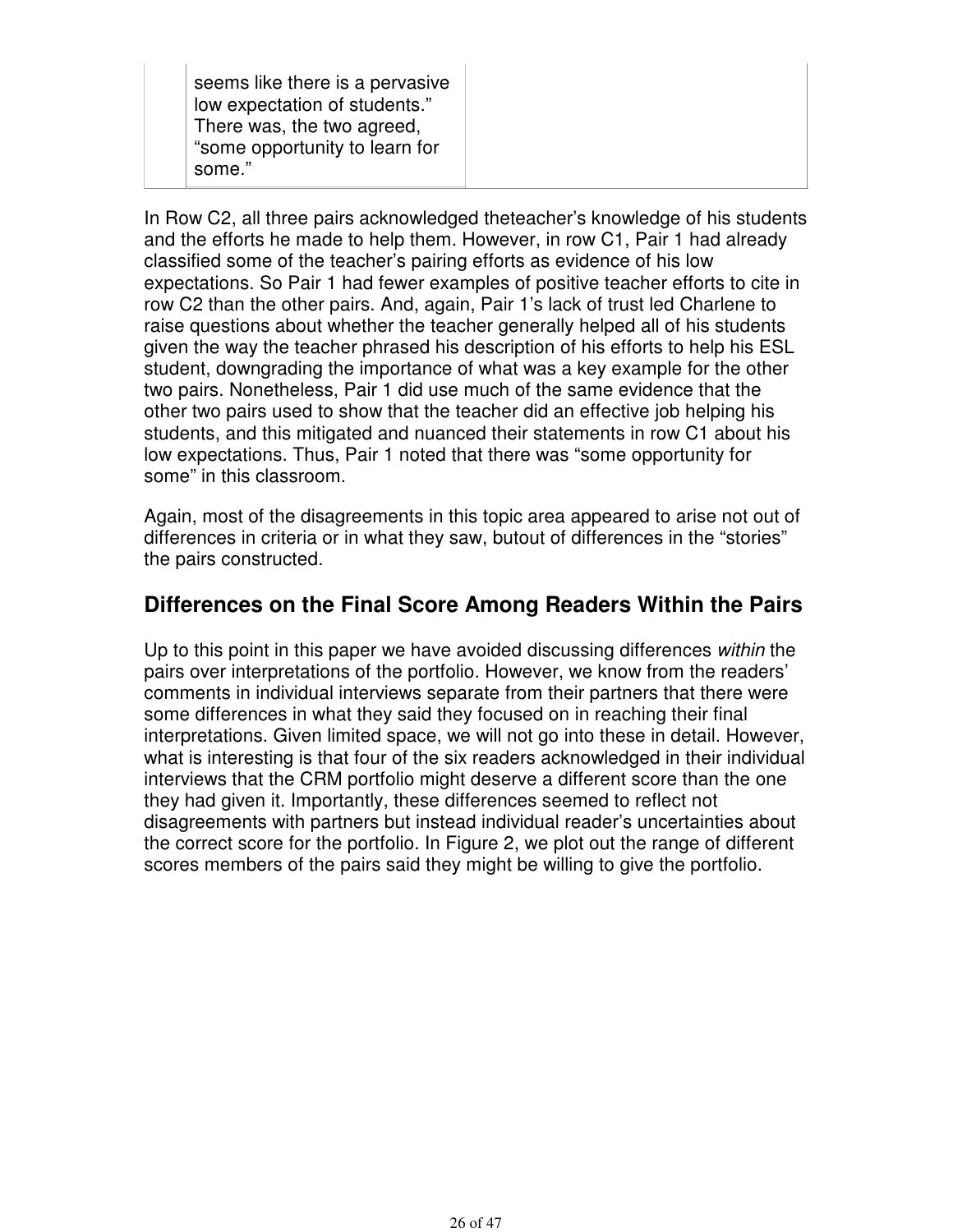

#### **Figure 2: Differences within pairs on Civil Rights Portfolio (Case Study #1)** (Note 10)

In Pair 1, Iris argued that she didn't think "enough evidence was given." If she had been given more evidence that had shown that the teachers "goals had been met" then she might have given him a two, "maybe even a three, depending on the level of the evidence." Her partner, Charlene noted that the teacher "had good ideas and was headed in the right direction," and acknowledged that she felt the portfolio was a high "one," or almost into the "two" category. In this pair, Charlene was clearly the junior member, with much less teaching experience than Iris, and it is possible that in a more equally matched situation she might have been willing to go higher. In Pair 2, Robert seemed to stand fairly solidly on a score of "three" for the portfolio, even though his statements in dialogue seemed to indicate more flexibility than this. Sandra explicitly noted that she struggled between a three and a four, and at one point seemed even to be playing with the possibility of giving the portfolio a two. In Pair 3, Burt stated that he felt very "confident" about his score of 4, but Dani had argued in their dialogue over whether it was a three or a four, finally becoming convinced by Burt's evidence that it was a four (although her interview indicated she still may have had some questions).

Thus, most of the evaluators of this portfolio were not very confident that they had arrived at the correct final score. We return to this issue in our discussion of the second case study portfolio, where we found very few differences between the readers.

#### **Overall Analysis of the CRM Case Study**

If our presentation and discussion of the data, above, has been at all convincing, it should be clear by now that most of the differences amongthe pairs involved "stories." Again, it is important to emphasize that the aim of this case study was not to determine the direct cause of the pairs' final score differences. Instead, we seek only to show that "story" issuescan "reasonably" be said to have reflected a pervasive source of differences between the two pairs. And while we cannot know whether or not disagreements over stories caused the final discrepancyamongthe pairs on the score they gave a portfolio, our goal is only to show that it is an important enough source of problems that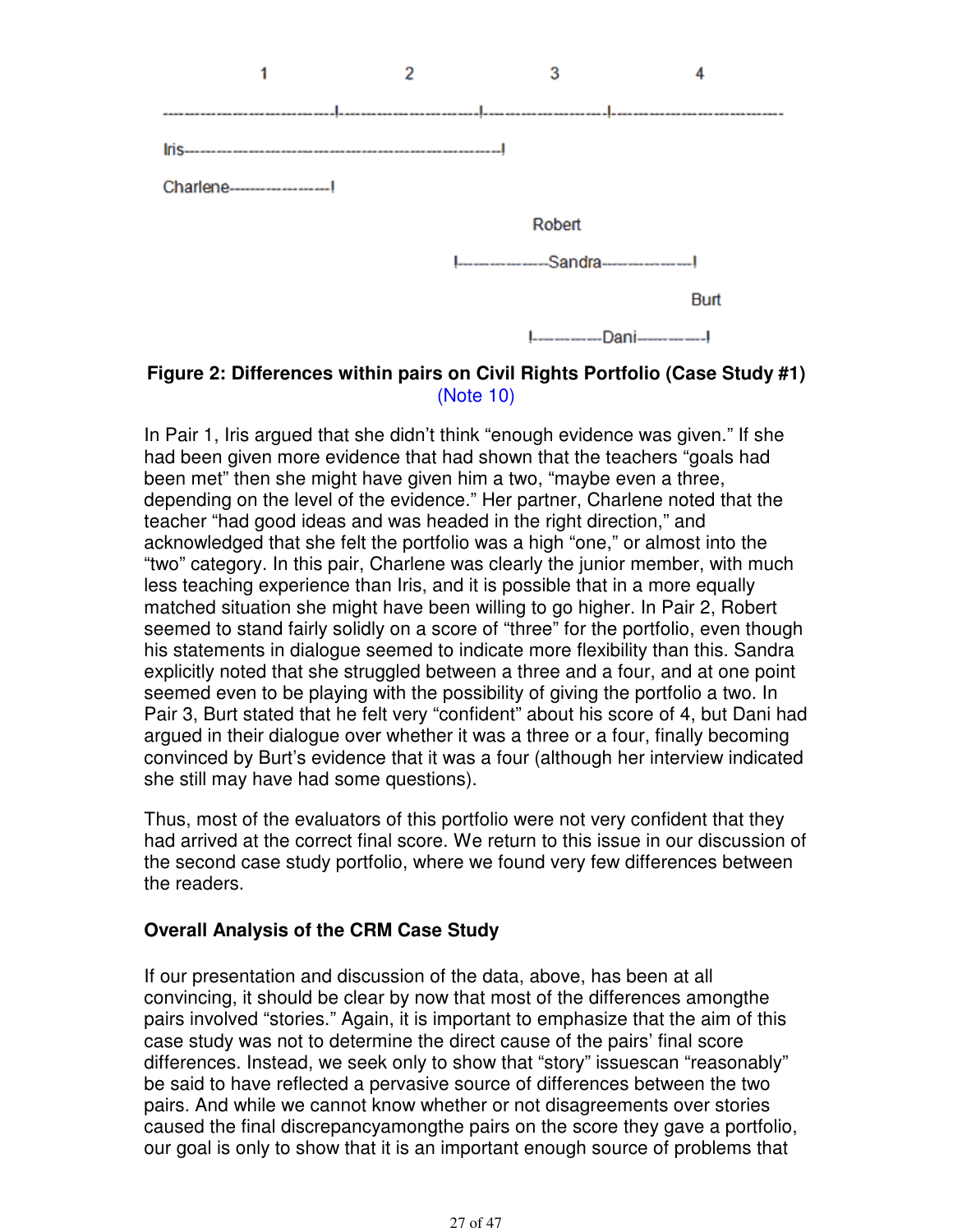one could imagine it frequently resulting in such a difference in final scores. With respect to this particular question, then, what we have tried to do is crack open what is often treated as the "black box" of reader judgment processes.

We argue that the three pairs of readers in this case study seemed relatively well trained in a conventional measurement sense, in that they generally seemed to share a perspective on what counted as effective teaching and they were generally able to cite much the same "evidence" from an extremely complex portfolio under relatively severe time constraints. In fact, it is hard to imagine readers doing much better. Given the complexity of portfolio assessment, it seems impossible that readers will always cite exactly the same data--even if they are generally constructing the same "stories." While readers could always be trained better, the skills these readers exhibited seemed at the very least what we can expect from adequate readers.

Nonetheless, these pairs disagreed quite substantially about the performancelevel of this portfolio. Their final paired scores covered the entire possible range of scores--from 1 to 4. If we are right that these readers seemed at least adequately prepared to evaluate these portfolios, then it is reasonable to assume that the problem of differences over "stories" may be significant for other evaluators who face similar challenges when encountering similar kinds of portfolios.

Importantly, the evidence does not seem to indicate that any of the readers made an inappropriate rush to judgment early in their evaluations of this portfolio. In fact, as the data we present indicates, all three pairs were careful to acknowledge conflicting aspects of this teacher's performance, finding a range of aspects in the same areas. Instead, it seems clear that their continuing observations were influenced in a range of ways by observations they had already made as they moved between their vision of the whole and their understanding of the meaning of a particular piece of data. Further, because the readers had limited time to complete their evaluation, they had limited attention to focus as they went through the portfolio. Instead of a rush to judgment, differences in focus appeared to reflect evidence-based decisions about where readers would focus their limited energy, representing perhaps unavoidable choices whenever evaluators must choose what to foreground and background in their reading of a collection of material.

In our next case study, we present an example of a portfolio that did not seem to elicit significant differences over the correct "story" for the portfolio. First, however, we address a concern raised by others who read initial drafts of this paper: reader inferences about teacher intentions and motivations.

#### **Discerning Motivation and Intention**

Some of the "story" disagreements visible between the pairs involved interpretations about the motivations or intentions of the teacher. But is this a reasonable area for readers to investigate? Shouldn't they be evaluating only what they can "see" directly and not what they have to infer? Conversely, is it possible (given what we have said about the assumptions of ethnomethodology, above) for readers not to raise these issues?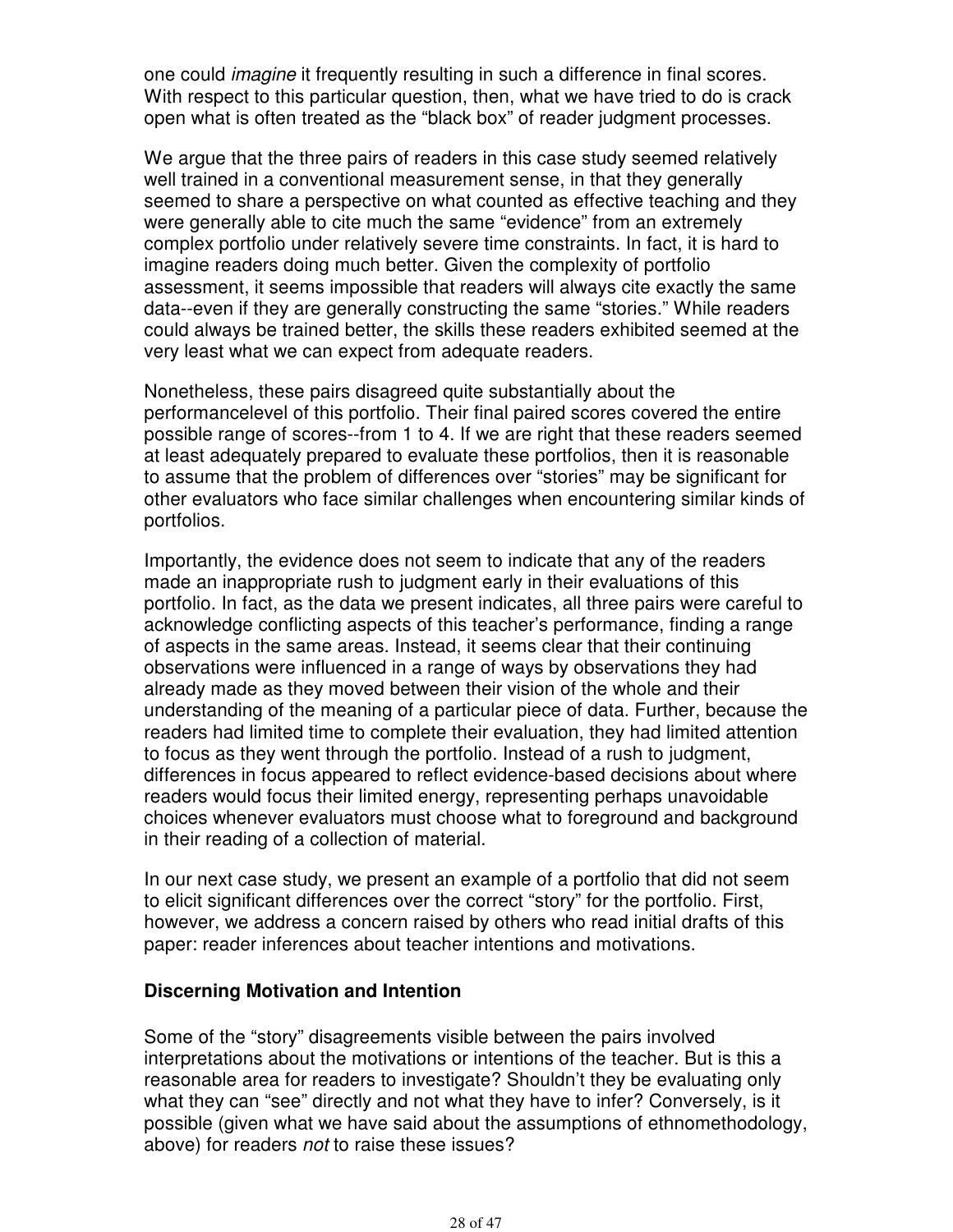First of all, we argue that these inferences are not fundamentally different from the other kinds of judgments readers are asked to make. Recall Garfinkel's (1967,2002) argument that all language is "indexical," pointing to some state of affairs that it cannot entirely capture. And we showed these kinds of inferences about the teacher's classroom being made continually by the readers in the CRM example. Readers had to decide whether the teacher's pedagogy was "tied together," how important exceptions to a pattern were, and what should "count" as "critical thinking" in the context of a particular unit. In these and many other cases, the readers had to infer, from the limited data they had, the general state of the larger classroom. Other studies of reader processes have shown much the same thing.

Even if we could eliminate questions of motivation and intent, however, it is important to understand that this would make it impossible for readers to ask why a teacher made a particular move or statement. Yet current teacher standards make processes of teacher decision-making a central part of good teaching. Thus, readers often struggled to understand why a teacher was acting in a particular way. A good example came in an interaction between Robert and Sandra in a discussion of why the teacher in the CRM portfolio had failed to grade some assessments. Robert said,

I don't know whether he's consciously saying 'they're going to think this is bad because I don't assess [these papers], but I'm going to do it anyway,' or, 'I said this is what I'm going to assess, this is what I'm going to assess, and it's got to stand on it's own' . . . . I don't know, but it's either gutsy or stupid.

To which Sandra responded, "Maybe he's worn out by this . . . class." In other words, Robert was trying to decide whether the teacher had made a conscious, calculateddecision based on his pedagogical approach,or whether he just didn't care. And Sandra offered a third option—that this specific case was an exception for this teacher because at this point he was just "worn out." The pair ultimately agreed that the teacher had made a conscious decision not to grade the assessments based on his pedagogical strategy, and thus gave the teacher credit for his process even though they did not agree with his final decision. In more subtle ways, issues like this frequently arose amidst readers' efforts to evaluate. It is difficult for us to see how readers could avoid making such judgments and still operate under the standards for effective teaching that currently predominate in the field.

On a more basic level, assumptions about intentionality are required when we judge whether actors are responsible for particular actions or events. For example, remember when Charlene, in the CRM case study, questioned whether the teacher made a practice of working with students after school. In that case, she pointed to evidence that the ESL student approached the teacher seeking extra help, and not vice-versa—in other words, she emphasized that the student and not the teacher was the agent in this case. Deciding between these options involved understanding the teacher's motivations for his actions. More broadly, what would happen to the validity of the assessment if we did not ask readers to differentiate, for example, between an accident and an intentional act?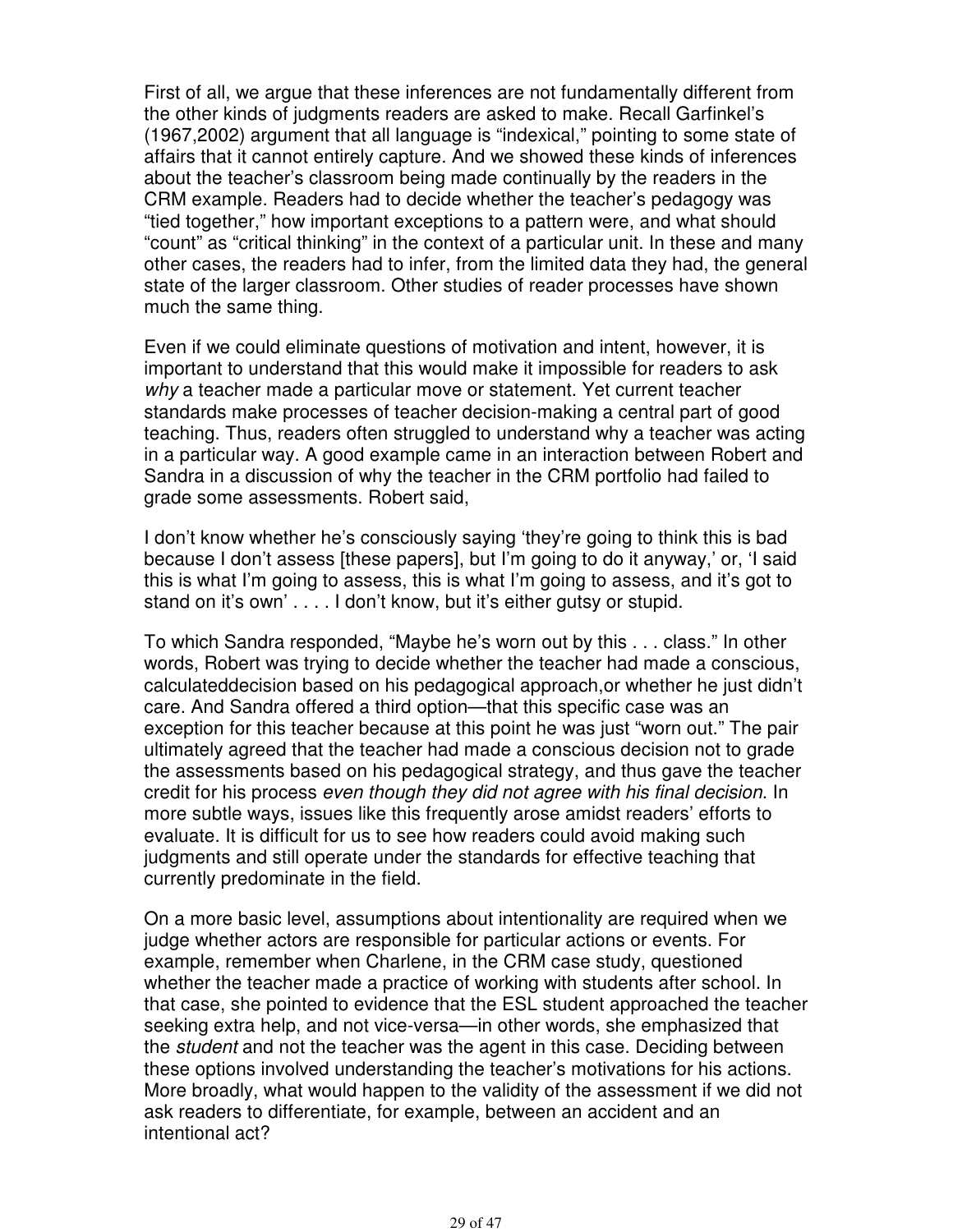In fact, evidence from ethnomethodological and other studies (e.g., Gibbs, 1993; Schegloff, 1999) indicates that it would be difficult to prevent readers from making inferences about teacher veracity, intentions, and the like, even if we wished to. As we noted above, even when Garfinkel attempted to create situations where there was no motivation for his actions internal to the context he was acting in (replacing one white pawn with another one) people had great difficulty in believing that no motivation was involved. In Garfinkel's work "deviations from . . . [normal] sense-making procedures were instantly interpreted as 'motivated' departures on the part of experimenters who were treated as acting from 'special' if presently undisclosed motives" (Heritage, 1984, p. 99).

Furthermore, ethnomethodology argues that the very meaning of any statement always involves "grasping the *purpose or the motive* for its being produced" (p. 101). Even the seemingly simple act of describing a situation raises questions about intent. As Schegloff (1999) showed, there is no such thing as mere description since there are a potentially infinite number of ways any particular situation can be described. A description always involves some answer to the question "why that now?" Thus, Heritage (1984) arguedthat any description of a complex setting or interaction is necessarily "selective in relation to the state of affairs it depicts, . . . [so that] part of the process of" understanding an action or a statement necessarily involves "grasping the purpose or motive for its being produced at a particular moment" (p. 151). Other experiments in psychology also show the centrality of interpretations of intention to human interaction. For example, studies indicate that our memory processes are highly influenced by what we understand as an intention behind a statement. As Gibbs (1993) noted, it is often the case that "the [presumed] intention behind the speaker's utterance is encoded and represented in memory, not the sentence or utterance meaning" (p. 187). And "experiments show that infants as young as nine months begin reliably to interpret certain behaviors as intentional (e.g., pointing)" (Richards, 2002, p. 2). When we cannot grasp someone's purposes or motives, Garfinkel'sand other's work indicates, we often find ourselves disoriented. (Note 11) Ultimately, studies like these show that in our moment-to-moment interactions, when people act we treat them as agents and "see" motivations.

And we often saw readers "seeing" such motivations as an apparently automatic part of reading the portfolios. For example, in one case Sandra first thought the CRM teacher's unit was about Martin Luther King, but then saw that it was about the Civil Rights Movement. In another case, she first thought the teacher had used multiple activities to support slower learners, but then "realized" that he was using multiple activities to engage the multiple intelligences of all of his students. Another fascinating example arose when Iris, discussing the peer critique video in the CRM case study, questioned "whether he [the teacher] had to go to that level of facilitation in March if this had been a pattern ingrained in those kids from a very early timeline. So I don't want to get suspicious about motives. I don't want to go there." She didn't want to get suspicious, but she was, she didn't want to discuss motives, but she saw them nonetheless. As with the Duck/Rabbit example, such active sense-making is our default approach.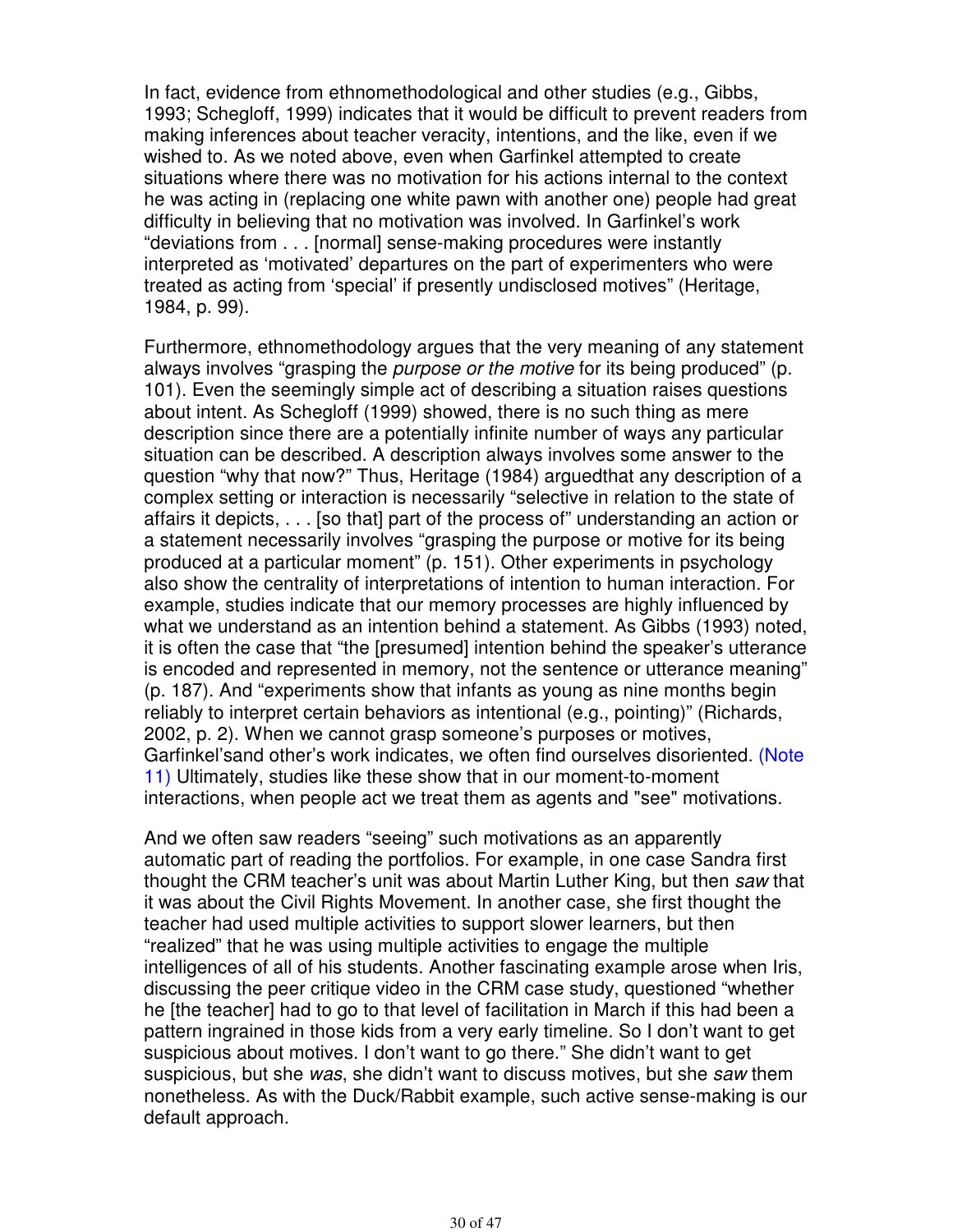We now move to a discussion of our second (abbreviated) case study.

## **Case Study #2**

For our second case study, we provide an example of a portfolio that contrasts with the CRM example, representing far fewer disagreements among the pairs. Unlike the CRM portfolio, which the trainers had identified as a difficult-to-score portfolio, this portfolio was chosen by the trainers as a "benchmark" portfolio, as a clear example of a score level. And, in fact, the three pairs of readers agreed on a score of "one," constructing strikingly similar stories about the portfolio. (Note 12) The possibility that readers can be prepared to distinguish between more and less ambiguous portfolios is an issue to which we return in our conclusion.

Because there were few examples of "story" disagreements in readers' evaluations of our second case study portfolio, we provide only a short, schematic discussion of it, here. It is important to note, however, that the same careful process of data analysis used in the CRM case study was used here as well.

The teacher in this second case study portfolio organized his instruction around a famous young adult novel, engaging his students in a range of activities, including a mock trial of one of the characters. The similarities in the stories constructed across reader pairs included the following: The pairs felt that the teacher in this portfolio controlled the classroom to the point that the children had little or no choice in their activities. They worried that the teacher seemed concerned about getting his students to do exactly what he told them to with little focus on whether the students were actually learning anything. And they felt that dialogue in the classroom largely fit with the teacher's pattern of control, involving simple question and answer, with little real "discussion." In general, then, the readers agreed that while the teacher'sactivities had potential,he had no clear purposes for them. The readers also thought the teacher had low expectations of his students.

As with the CRM portfolio, we did see places in the data where divergence between the pairs might have been possible. For example, at one point Sandra seemed to treat the teacher's mistakes in his own writing in the portfolio as an "editing" problem, whereas the other readers interpreted his mistakes from the beginning as an indicator of problems with his knowledge of English grammar. This raised the possibility that Sandra might infer that the teacher did not have problems, himself, with issues of grammar. However, she saw similar grammar mistakes on the videos when he was working with students. Thus, along with the others, she eventually read the teacher's mistakes in the portfolio as part of a pattern of evidence that the teacher lacked some basic knowledge of English. In this and in other examples, in contrast with the CRM example, the preponderance of evidence seemed to prevent initial ambiguities from leading to significant disagreements.

On only a few generally subtle issues did disagreements between the pairs seem to emerge. In fact, the only major disagreement about the teacher's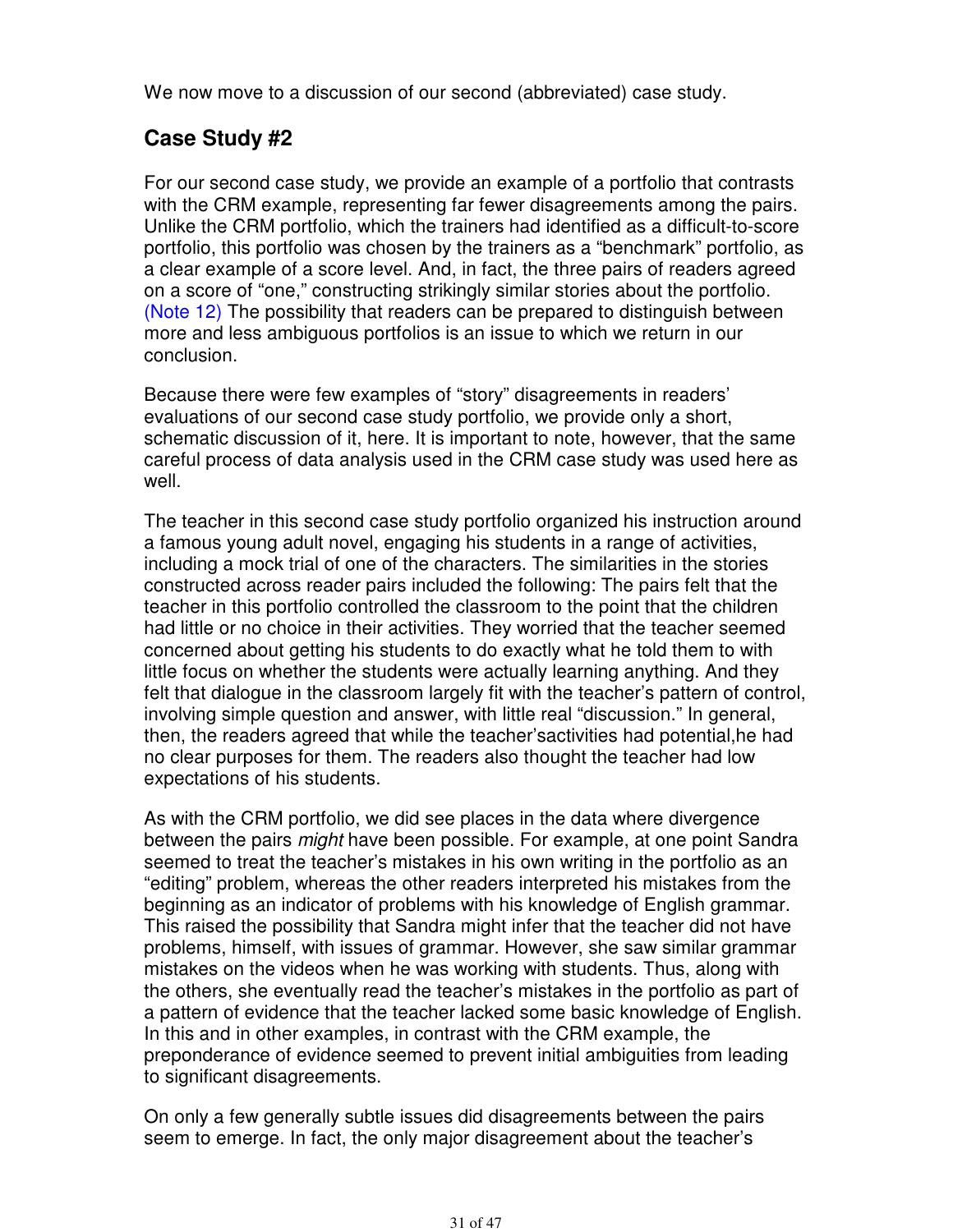performance involved interpretations of the teacher's ability to control his classroom. Pair 3 saw "strengths in classroom control," while the other two pairs specifically noted his lack of ability in this area. In addition, while Pair 2 simply noted his inability to control his class, Pair 1 went further and pointed out that he "didn't alter his approach when" faced with a "chaotic" environment and when "the kids were not doing things." For Pair 1, then, the teacher's response to the "chaos" in his classroom also indicated the teacher's inability to change his instruction in response to challenges, something not noted by the other pairs.

Other more subtle divergences between the pairs included their interpretations of the "mock trial" and of the teacher's understanding of his students. First, with respect to the mock trial, Pair 1 indicated that the teacher didn't know how a real trial works (and should have done some research to find out). Pair 3, in contrast, didn't see the accuracy of the trial procedure as an issue, and in fact indicated that the teacher should have added some "bells and whistles" from fictional examples of trial procedures (like Perry Mason). Finally, Pair 2 did not mention the accuracy or the richness of the trial activity specifically at all, instead noting more generally that the teacher's activities focused on helping students learn details that did not relate to the "real world." Second, regarding his understanding of his students, Pair 1 acknowledged that the teacher had some awareness of where students needed to improve. Pair 2 seemed to go beyond this, however, arguing that he "does know his students and their abilities." And Pair 3 went the farthest, noting that he made "astute observations of student behavior."

None of these specific differences in interpretation, however, seemed to trigger particularly significant disagreements in the general "stories" that readers constructed to make sense of this portfolio. The way we interpret this is that the overall "story lines" for this portfolio were robust enough to absorb a few specific differences in inference about the teacher and his classroom.

In fact, we noted a number of examples in the CRM case study, above, where readers from Pairs 1 and 2 seemed to struggle to decide what the correct story line was. Thus, in the CRM case study, many readers indicated at points that the evidence was contradictory enough to lend itself to a range of different patterns. Examples like these tended not to occur in the YAN case study.

Furthermore, we noted that many readers did not seem very confident about their final score for the CRM portfolio. And, in fact, the CRM portfolio was explicitly chosen for us by the trainers as difficult to score. On the YAN portfolio, however,readers generally fell solidly in the "one" category, (Note 13) and the trainers chosethe portfolio as a "benchmark" to be used for reader certification purposes, a portfolio especially chosen to lie clearly within a particular score range. Thus, both the readers and the trainers seemed able to tell the difference, at least in these cases,between portfolios that can and cannot be straightforwardly scored. The YAN portfolio appeared to represent one of many portfolios which tend to produce a single "reasonable" story, and thus a single "reasonable" score, in independent reads. In contrast, the CRM portfolio represented a portfolio that appeared to lack a single "reasonable" story or set of stories. While more reads would help establish more definitively the status of each portfolio, our ultimate goal, here, is not to arrive at confident answers for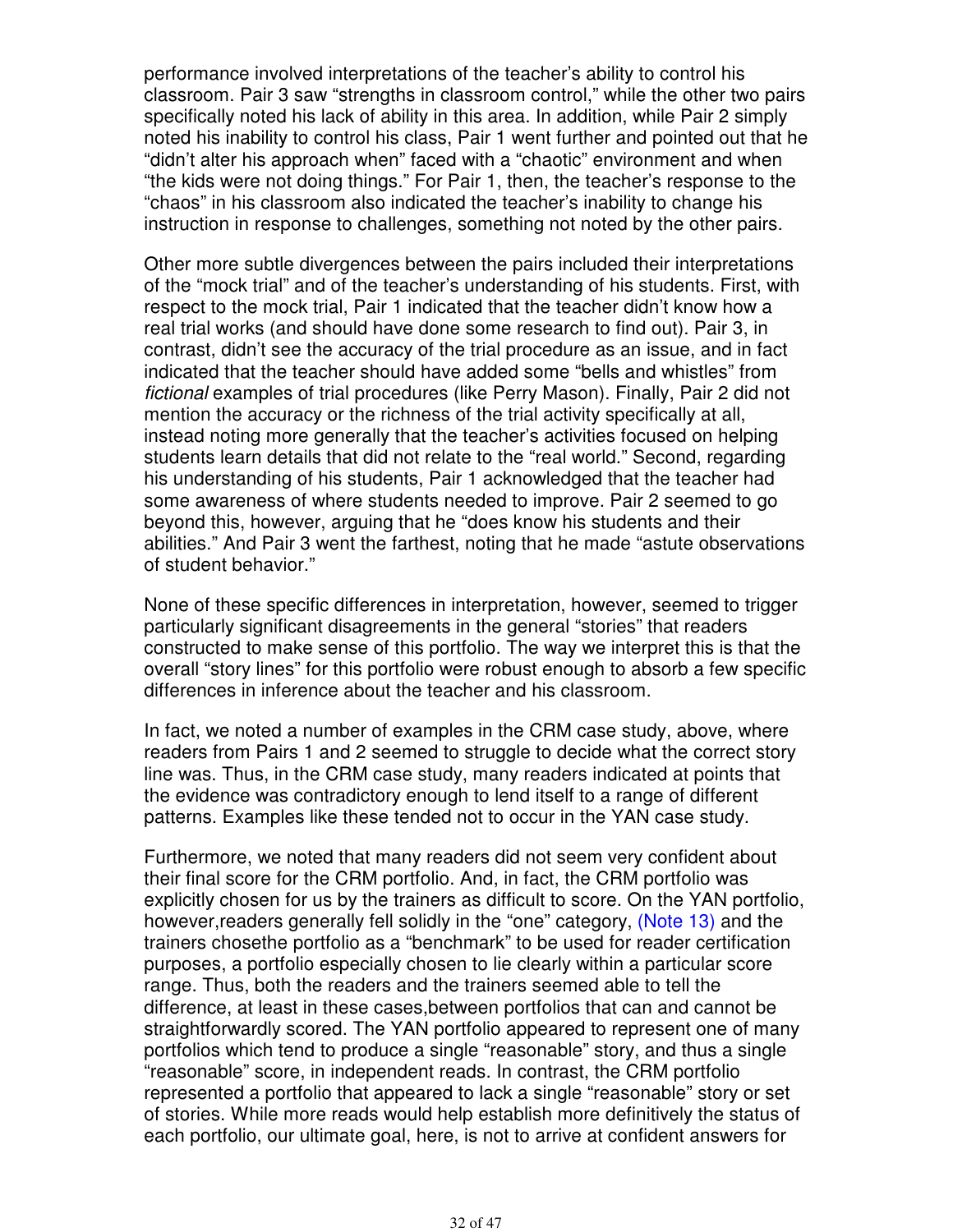these particular portfolios. Instead we seek to show thatour distinction between "reasonably" scoreable and unscoreable portfolios is one that makes sense more generally for the assessment field.

#### **Implications**

In this paper, we have discussed two case studies that illustrate how portfolio readers engage with evidence in their efforts to understand a teacher'sperformance. Our findings are consistent with the small body of other literature on readers' processes in large-scale assessments. We have grounded our analysis in a large body of research around narrative theory, discourse analysis, ethnomethodology, and other fields that indicate such efforts to construct coherent "sense" are an unavoidable and ongoing part of our everyday activity. While we have not presented a large number of cases, we argue that our examples, in conjunction with relevant work in assessment and on processes of human understanding,make it difficult to imagine how readers could avoid constructing "stories" in their efforts to evaluate portfolios. In what follows we discuss possible implications that this challenge of "stories" might raise for assessment.

As the CRM Portfolio example indicates, even when readers generally agree on evidence and on relevant criteria,they can construct different "stories" about the teacher's practice. Conventional assessment practices, focusing on interreader reliability, seem unlikely to illuminate these problems. For example, two out of three reader pairsagreed that the CRM portfolio reflected a relatively strong performance. In our in-depth reading of field test portfolios we have encountered other portfolios that resemble the CRM portfolio in their apparently conflictual evidence, yet these cases only sometimes produce discrepant final scores.

Further, as we noted at the outset, the usual approach to solving such discrepancies, focusing on techniques likely to improve interreader reliability on final scores, risks further masking what we argue represents the underlying challenge of ambiguous cases (e.g., Kane et al., 1999;Swanson et al., 1995; Klein et al., 1995;Nystrand et al., 1993). These techniques include:

- further standardizing the tasks, thus constraining the responses that readers encounter;
- disaggregating the portfolio into separate tasks that can be scored one at a time;
- having different readers score the different tasks;
- developing more explicit criteria, including stipulating or reaching a priori agreement on how particular issues should affect scores (e.g., weak commentary but strong performance); and
- separating criteria into separate scales that can be separately scored.

Because all of these practices work to fix or strip context from the information available to readers, they insulate themfrom uneven, conflicting, or otherwise ambiguous responses. While all of these practices can and have improved interreader reliability, they don't make the problem of ambiguous evidence go away. They simply relegate it to a priori decisions, standardized responses, or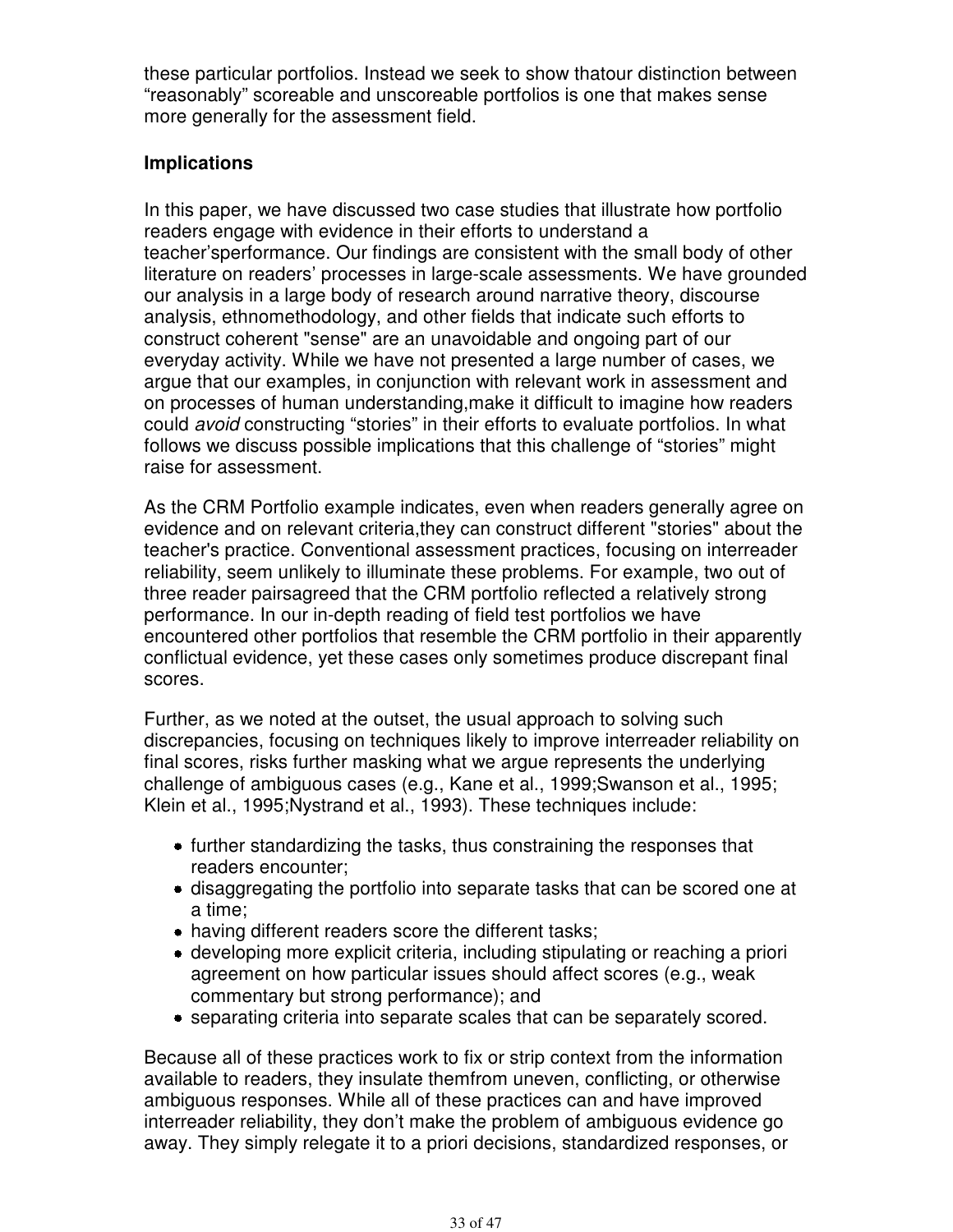statistical machinery which combines scores according to predetermined algorithms.

It is important to acknowledge that high quality assessment programs do generally have statistical routines that attempt to detect unusual patterns of scores (for raters, for tasks, and for students) and to flag them for additional attention (e.g., Engelhard and Myford, 1994; Engelhard 1994;2001; Wilson and Case, 1997; Myford and Mislevy, 1995). These are important and useful tools. But the routines are only as effective as the information on which they are based. More needs to be done to flag ambiguous cases. In fact, we are increasingly convinced that it is crucial for large scale assessment programs to build in information-gathering processes that are more likely to illuminate the kinds of ambiguities we have illustrated.

The need for such processes is made only more imperative by the fact that most studies that compare alternate scoring practices use consistency between readers'scores and efficiency as criteria for deciding among these practices. Few studies look at broader questions of validity, including the relationship between the assessment in question and other indicators of similar performance. Thus we should be alarmed, but not surprised, by the findings of a study reported by Swanson, Norman and Linn(1995) from the health related professions. Swanson and colleagues reportedthat that the scoring method which producedhigher reliability actually led to lower correlations with the criterion of interest, indicating lower validity. The paucity of studies like these results, in part, from the fact that routine and legally defensible practice does not require assessors to conduct them, even though many measurement professionals wish it were otherwise (NRC, 2001; Madaus, 1990;Haertel, 1991). Without access to such comparisons, it is impossible to know for many large scale assessment programs how choices made by developers affect the meaningfulness of interpretations produced by their system. In other words, we don't know how these decisions affect validity.

In what follows, we argue that it is possible to develop procedures for routinely illuminating ambiguous portfolios and that there are ways that this information could usefully serve efforts to achieve ethical, valid assessments in high stakes settings. It is important to note that most readers, as well as trainers, appeared to know that the CRM portfolio was difficult to score. In fact, it was the trainers' initial identification of it as challenging that led us to collect data on it in the first place. Much the same could be said of the YAN portfolio. It was specifically chosen because the trainers, who selectedit as a benchmark portfolio, informed us that it was relatively straightforward, something also indicated by the response of the readers. In fact, there are a range of indications that evaluators and assessment developers can distinguish, at least in some cases, between portfolios that are more or less easy to evaluate. Indeed, the National Board routinely selects both benchmarks--clearly illustrating a score point--and "training portfolios"--intended to illuminate particular kinds of problems (ETS, 1998).

Controversially for us, however, the National Board assessor training script indicates that all of these portfolios, including the problematic "training" ones, are given predetermined scores to use in the training. (Note 14) The goal of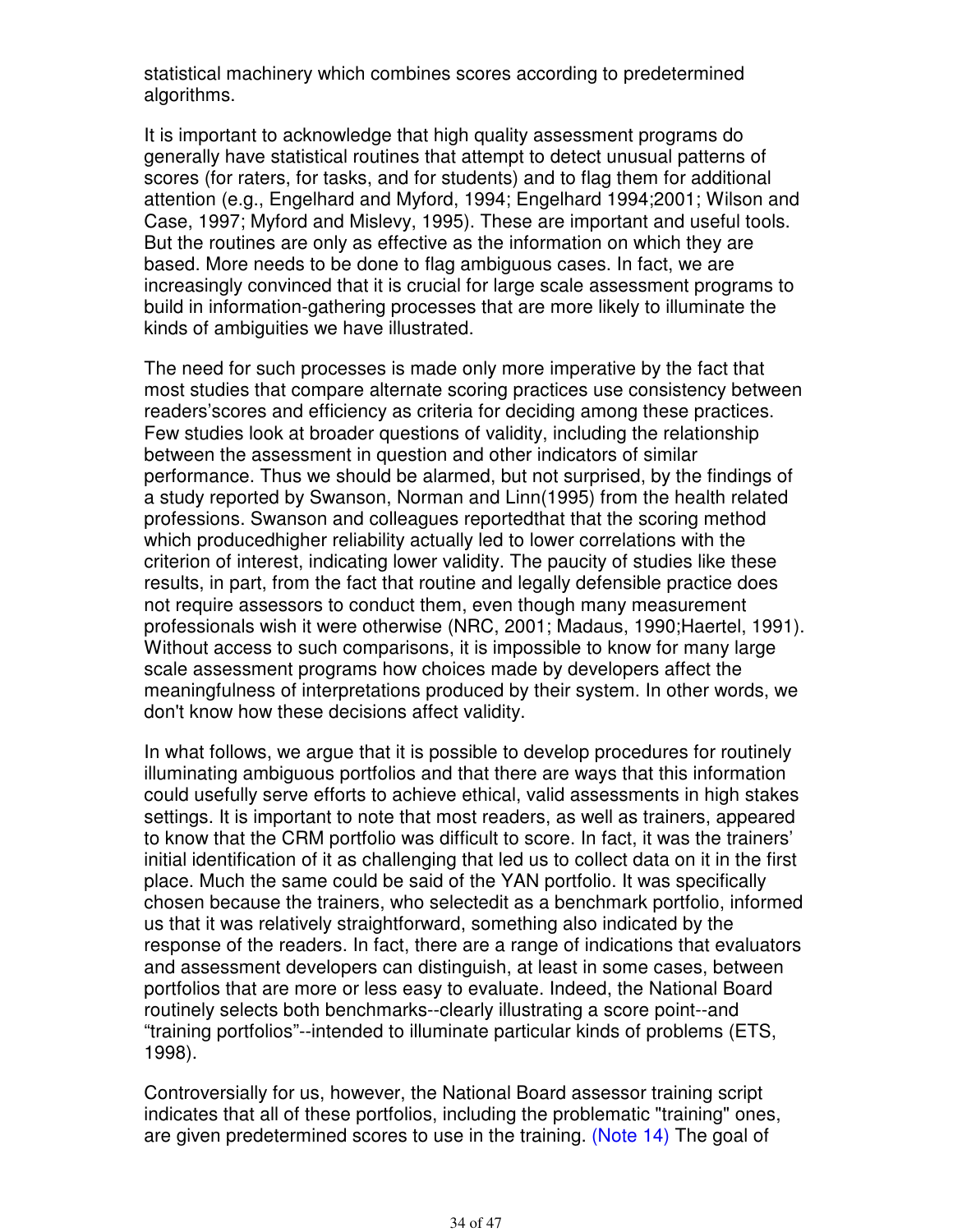using training portfolios, it appears, is to teach readers how to score portfolios like these in a consistent fashion. Of course, this makes perfect sense if one assumes that (almost) all complete portfolios have or embody a particular score that can be determined. But if we are right and some portfolios contain ambiguities and contradictions that make it difficult or impossible to "reasonably" assign them a single score, efforts to always train readers to "correct" scores may actually be counter-productive.

Instead, we think it is important to at least explore the possibility that distinguishingin some cases between portfolios that are easier or more difficult to "reasonably" score may provide an opportunity for changes in the ways readers approach portfolio evaluation. In fact, the pressure our readers felt to find the "correct" score for the CRM portfolio may have generated some of the struggles theyfaced. We wonder what would happen if, instead of training scorers to find a "correct" score, readers were also prepared (as trainers are) to identify ambiguous portfolios. Readers might engage in such an effort, for example, by purposefully seeking disjunctions between pieces of evidence or by trying out alternative interpretations of the existing evidence. Such a search for counter-interpretations is fully consistent with good practice in validity research (e.g., AERA et al., 1999; Messick, 1989) and in qualitative research as well (e.g., Erickson, 1986). In our terms this would be akin to seeking out alternate yet equally convincing "stories" for a particular portfolio. Documentation of unevenness or other sorts of ambiguity within a particular portfolio might be institutionalized by providing opportunities for indicating this on the scoring document. Evidence and general observations placed in this new category wouldn't necessarily preclude giving a final score that represents readers' best interpretation of the preponderance of evidence. But it would allow them to indicate when issues of ambiguity made it difficult for them to arrive at a final score, and it would allow the portfolio to be flagged for further study--if not during the operational scoring process, perhaps at least as part of ongoing research intended to improve the system.

What, then, might be done with portfolios that are flagged by readers or researchers as ambiguous in an operational system? We can imagine a number of options including the (not unreasonable) option of doing nothing. First, such portfolios might be put into a process that involves a deeper, more comprehensive, review than conventional scoring allows. In this supplementary process, readers might engage in a deeper reading to see if they can surface a coherent interpretation or story that could support a clear final score.

Another option might allow the readers to request more data from a candidate. Perhaps, for example, candidates with particularly difficult portfolios might be asked to interview directly with the readers. Or additional documentation of classroom practice might be required. Of course, this raises all kinds of difficult challenges with respect to time, resources, and simple feasibility. Further, Garfinkel's work, for example,indicates that it is not at all clear that more data would actually help—as the example from Heritage (described above) illustrated, it could just complicate the issue more. (Note 15) At some point, we simply need to agree that we have "enough" data since no amount of data is ever going to adequately answer all the questions we have. Furthermore, unless we are careful,additional data may actually be misleading or problematic, since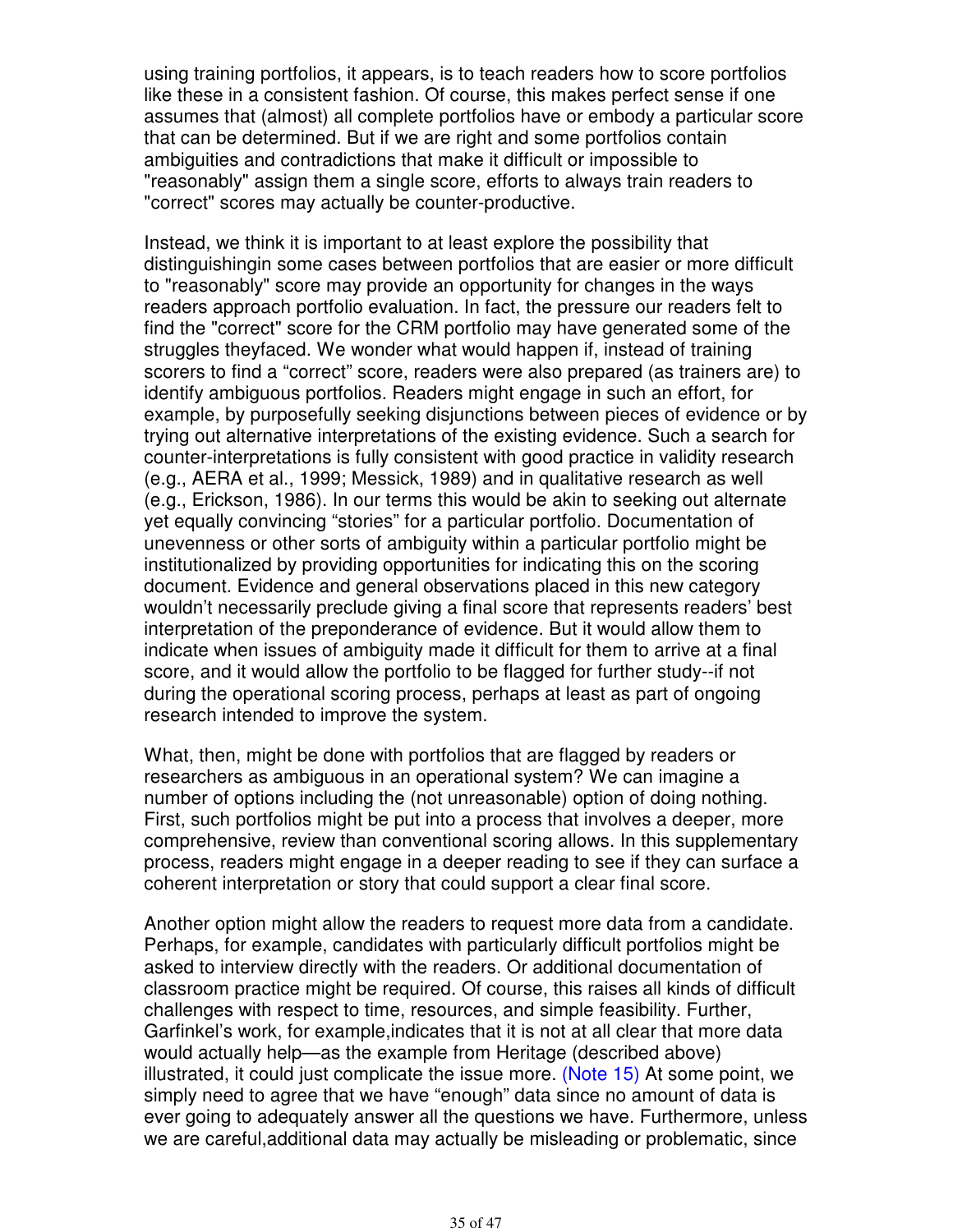its collection may not be framed as carefully as it is in the larger established system. Despite these challenges, however, in some cases more data might allow readers to achieve more valid evaluations (see Moss et al., in press, for examples of how case studies might complement portfolio-based evidence).

A third approach to this problem would involve shifting portfolios identified as difficult to reasonably score to a larger committee that would take on the responsibility for making an ethical decision given the available evidence, the standards, and the potential consequences of a decision for the candidate and the educational system (similar to what we have argued in Moss and Schutz, 2001). Instead of asking committee members to see exactly as the trainers have asked them to see, they might take on the role of representatives of the larger professional community. Members could take into account the risks and possibilities entailed in the particular performance they are evaluating and make a judgment as proxies for this larger community. Indeed, in another ongoing study with beginning teacher portfolios,we've presented portfolios to expert readers who have not been constrained (as evaluators within an ongoing assessment system are) in the kinds of interpretations they can draw. Under these broadly open conditions, we have asked them to make a pass (achieves regular license) or fail (repeats assessment) decision on each portfolio based on the evidence they see. We have then brought them together to discuss their decisions. In all three cases where we have attempted this, these unconstrained discussions of the risks and benefits of a particular decision, or of trying to reach a decision at all, have expanded to include the needs of the larger system as well as the candidate (Moss, Schutz, Haniford, Coggshall, and Miller, in preparation).

A final alternative we can imagine is that ambiguities noted within portfolios might be ignored in the operational system and used only to inform an ongoing research agenda designed to improve the operational system. There is no question that efforts to note ambiguities will flag more performances as problematic than are currently identified by discrepant or otherwise atypical scores alone. Clearly if they must all be resolved through a more time consuming process, costs will increase, perhaps more than the system can afford. No assessment system (whether large scale or based in an intense, deeply contextualized study of single a candidate's practice) can eliminate all "error"or bad decisions. Thus, assessment developers and policy makers must decide how much (and what kind of) "error"they are willing to tolerate in light of the consequences to the candidate and to the larger system. That decision, however, will be better informed if our efforts to improve the operation of assessment systems do not obscure these problems and if the on-going research agenda undertakes to better illuminate the nature of the interpretive problem we have described here.

Large scale assessment systems must cope with the ambiguity that is on-goingly present to some degree in all efforts to understand human action. If we are to feasibly evaluate large numbers of cases, interpretive practices must be routinized, and this effort at routinization may always generate a tension amongefficiency, reliability, and validity. These challenges have led developers to processes that carefully control what raters can see and how they can interpret it. In fact, as we have repeatedly noted, all testing practices (not just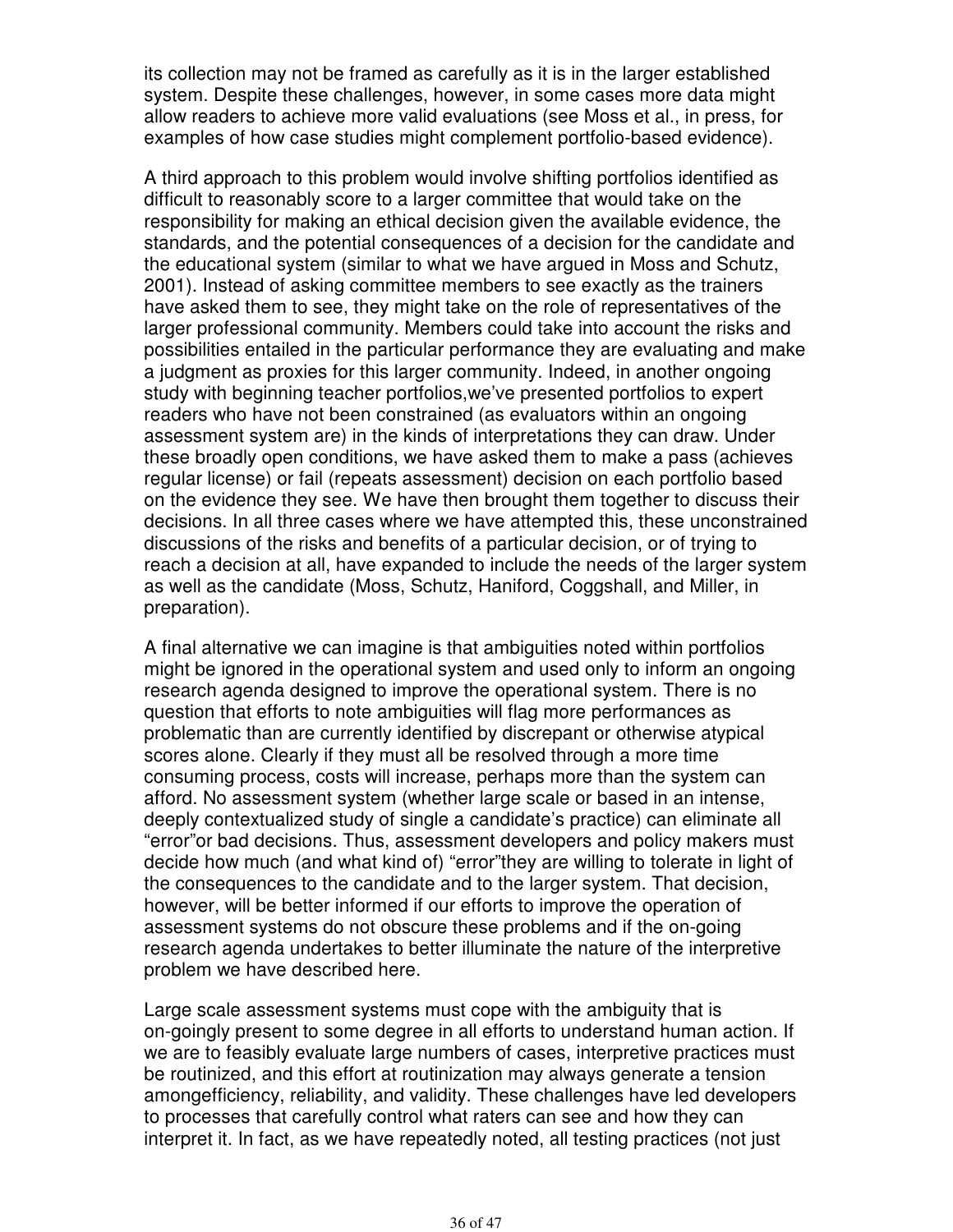those associated with raters) place artificial constraints on how interpreters work. To one extent or another this is probably unavoidable and thus not, in and of itself, a criticism. Instead, this paper argues that the routine indicators of technical quality generally employed in current large scale assessment systems do not sufficiently illuminate the challenges of ambiguous portfolios, and that routine practices aimed at improving the quality of such systems may actually make these problems harder to find. The challenge we pose for assessment developers, then, is threefold. First, we encourage them to develop better tools for revealing the kind of challenging portfolios we have discussed here. Second, we argue that it is imperative that better ways are found for illuminating the consequences of the decisions developers make, especially around efforts to improve reader consistency. Finally, we recommend the exploration of new strategies for engaging with problematic portfolios for which "reasonable" decisions cannot effectively or ethically be made under current practices.

## **Notes**

- 1. Authors' note: This research was supported by a grant from the Spencer Foundation. We gratefully acknowledge their support. We are also grateful to the Interstate New Teacher Assessment and Support Consortium (INTASC) and to the Connecticut State Department of Education (CSDE) for their generosity in providing the materials and opportunities that made our analysis possible. Both authors are members of INTASC'S technical advisory committee (TAC). We gratefully acknowledge comments on an earlier draft from INTASC staff and TAC members: Mary Diez, Jim Gee, Anne Gere, Bob Linn, Jean Miller, David Paradise, Ray Pecheone, and Diana Pullin. Ray Pecheone has generously read multiple drafts. Opinions, findings, conclusions, and recommendations expressed are those of the authors and do not necessarily reflect the views of INTASC, its technical advisory committee, or its participating states.
- 2. The role of teaching performance in licensure decisions was highlighted in a recent report of the National Research Council's committee on Assessment and Teacher Quality. The authors of the report concluded that "paper and pencil tests provide only some of the information needed to evaluate the competencies of teacher candidates" and called for "research and development of broad based indicators of teaching competence," including "assessments of teaching performance in the classroom" (NRC, 2001, p. 172). As evidenced in the work of the National Board for Professional Teaching Standards (NBPTS), portfolio assessment provides one credible means for the large scale high stakes assessment of teaching performance.
- 3. For Gadamer (1975, 1987), the hermeneutic circle had two important aspects: (a) the dialectic between the parts of a text and the whole and (b) the dialectic between the reader's preconceptions and the text.
- 4. Recent work by Peng and Nesbitt (1999) indicated that this search for coherence and the attempt to eliminate contradictions from analysis may be a somewhat western phenomenon. Peng and Nisbett compared the responses of a group of white American and Chinese college students to contradictory proverbs and propositions. They found that Chinese participants were much more comfortable with ambiguity and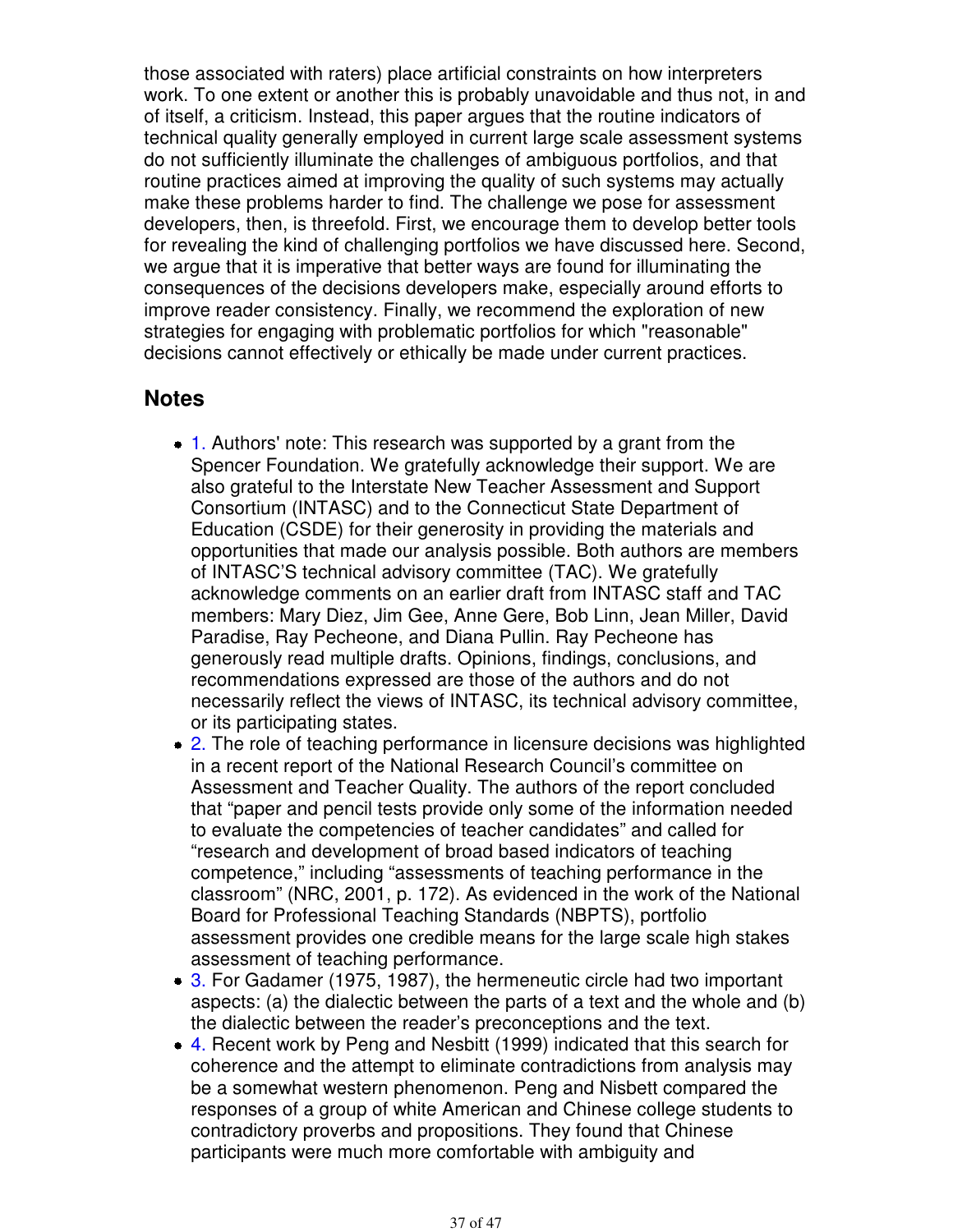contradiction. "Furthermore," they noted, "when two apparently contradictory propositions were presented, American participants polarized their views, and Chinese participants were moderately accepting of both propositions" (p. 741).

- 5. There may also be issues arising from the requirement that the "answer" fall in one of two starkly different categories that may not capture the complexity of human motivation and situatedness. In fact, "suicide" implies clear intention which may, in fact, not have existed. Our analysis of portfolio reader processes indicates that the same challenges arise for them as well. We examine this issue in more detail in Moss, Schutz, Haniford, Coggshall, and Miller (in preparation).
- $\bullet$  6. The use of quiding questions that integrate standards into dimensions directed at a particular teaching performance to produce an interpretive summary, was developed by Tony Petrosky, Ginette Delandshere, Steve Koziol, Penny Pence, Ray Pecheone, and Bill Thompson in their leadership of one of the two first National Board Assessment development labs. This has informed both the work at INTASC and NBPTS. See, for instance Delandshere and Petrosky (1994); Koziol, Burns, and Brass (2003).
- 7. Although they are not an examples of ethnomethodology, we have examined aspects of the readers'processes over time in earlier work (Moss, Schutz, and Collins, 1998).
- 8. It is also important to note that in these particular cases while the two readers within each pair initially evaluated the portfolio individually, these within-pair readings were not independent: readers worked in the same room at the same time, watching the videotape together, and making comments occasionally to one another as they worked.
- 9. Quotes were edited for sense and grammar. The tense of statements was sometimes altered to fit with the paper.
- 10. Based on interviews, we have roughly estimated and depicted the range of potential scores each reader reported they considered.
- 11. In fact, Gibbs (1993) reporteda study that showed that "people find it easier to understand written language if it is assumed to have been composed by intentional agents (i.e. people) rather than by computer programs which lack intentional agency. . . . Readers presume that poets [for example] have specific communicative intentions in designing their utterances, an assumption that does not hold for unintelligent computer programs. . . . These data testify to the powerful role of authorial intentions in people's understanding of isolated, written expressions" (pp. 190-191). In this article, Gibbs also arguedthat this tendency to impute intentions to others is a cross-cultural phenomenon, although it may appear in very different ways in different cultural contexts.
- 12. The dialogue between readers for Pair 3 of Case Study #2 was not recorded for some reason (the tape was blank), so our evidence is based only on their written notes and individual interviews. One of the readers was also different. These did not seem to raise significant issues for the case study, in total, but the lack of one tape did make it more difficult to discern differences on selected issues.
- 13. Sandra, from Pair 1, and Phil, from Pair 3, did mention subtly different score possibilities (Sandra "one plus," and Phil, "one of those . . . portfolios" that is on the "line" between a one and two) in their interviews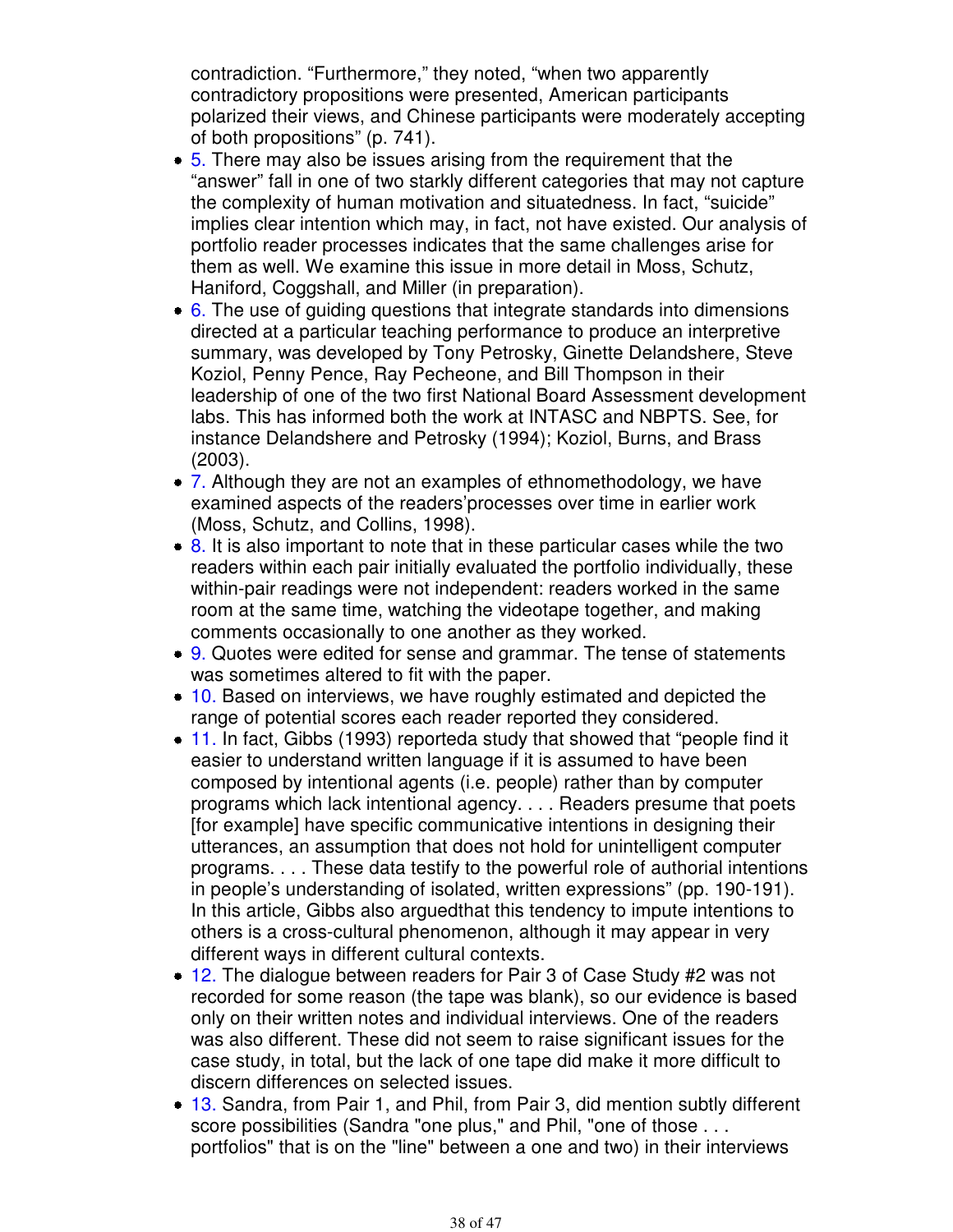around the YAN portfolio, but both also indicated that they understood theseopinions were grounded in interpretations of the portfolio that were not strictly well supported by the evidence.

- 14. According to the technical manual, aresponse makes "a good training sample if a final score can be agreed on and the scoring issues presented by the response are worthy of training time" (ETS, 98, p. 60). Trainers are told during discussion to "announce the true score," elicit "misconceptions" but "not [to] let errant assessors dominate the discussion with arguments for why your score is wrong," and "to reiterate the true score" (pp. A33-34). Assessors are encouraged to look for the "preponderance of evidence" across "unevenness." Unscorable portfolios are described as "weird stuff: If in live scoring, you find a case that is so incomplete or weird that you can't score it, call the trainer to discuss it. The cases you will be seeing as training samples have all been pre-selected, so this will not be a problem for now." [We have selected these phrases to document our assertion that assessors are not encouraged to illuminate ambiguous cases. Doing this presents a lopsided picture of The National Board's scoring practices which are the most explicit and thoughtful we have seen within the bounds of a conventional assessment program.]
- 15. One of Myford and Mislevy's readers, speaking about a portfolio exhibit that included contextual information, commented that it was easier to score without knowledge of the context.

#### **References**

- AERA, APA, & NCME (1999). Standards for educational and psychological testing. Washington, DC: American Educational Research Association.
- Arminen, I. (1999). Conversation analysis: A quest for order in social interaction and language use. Acta Sociologica, 42, 251-257.
- Bruner, J. (1986). Actual minds, possible worlds. Cambridge: Harvard University Press.
- Bruner, J. (1990). Acts of Meaning. Cambridge: Harvard University Press.
- Collins, K. C., Moss, P. A, & Schutz, A. (1997). INTASC candidate interviews: Final summary report to INTASC. Unpublished manuscript, University of Michigan.
- Coulon, A. (1995). Ethnomethodology (J. Coulon & J. Katz, Trans.). Thousand Oaks: SAGE.
- Davies, B. (2000). Grice's cooperative principle: Getting the meaning across. In D. Nelson & P. Foulkes (Eds.), Leeds Working Papers in Linguistics 8, 1-26.
- Davies, B. & Harre, R. (1990). Positioning: The discursive production of selves. Journal for the Theory of Social Behavior, 20(1), 43-63.
- Delandshere, G., & Petrosky, A. R. (1994). Capturing teachers' knowledge. Educational Researcher, 23 (5), 11-18.
- Educational Testing Service (ETS) (1998). NBPTS technical analysis report,1996-97 administration. Southfield, MI: NBPTS.
- Engelhard, G. (1994). Examining rater errors in the assessment of written composition with a many faceted Rasch model. Journal of Educational Measurement, 31(2), 93-112.
- Engelhard, G. ( 2001). Monitoring raters in performance assessments. In Tindal & Haladyna (Eds.), Large scale assessment programs for all students (pp. 261-287). Mahway, NJ: Lawrence Erlbaum.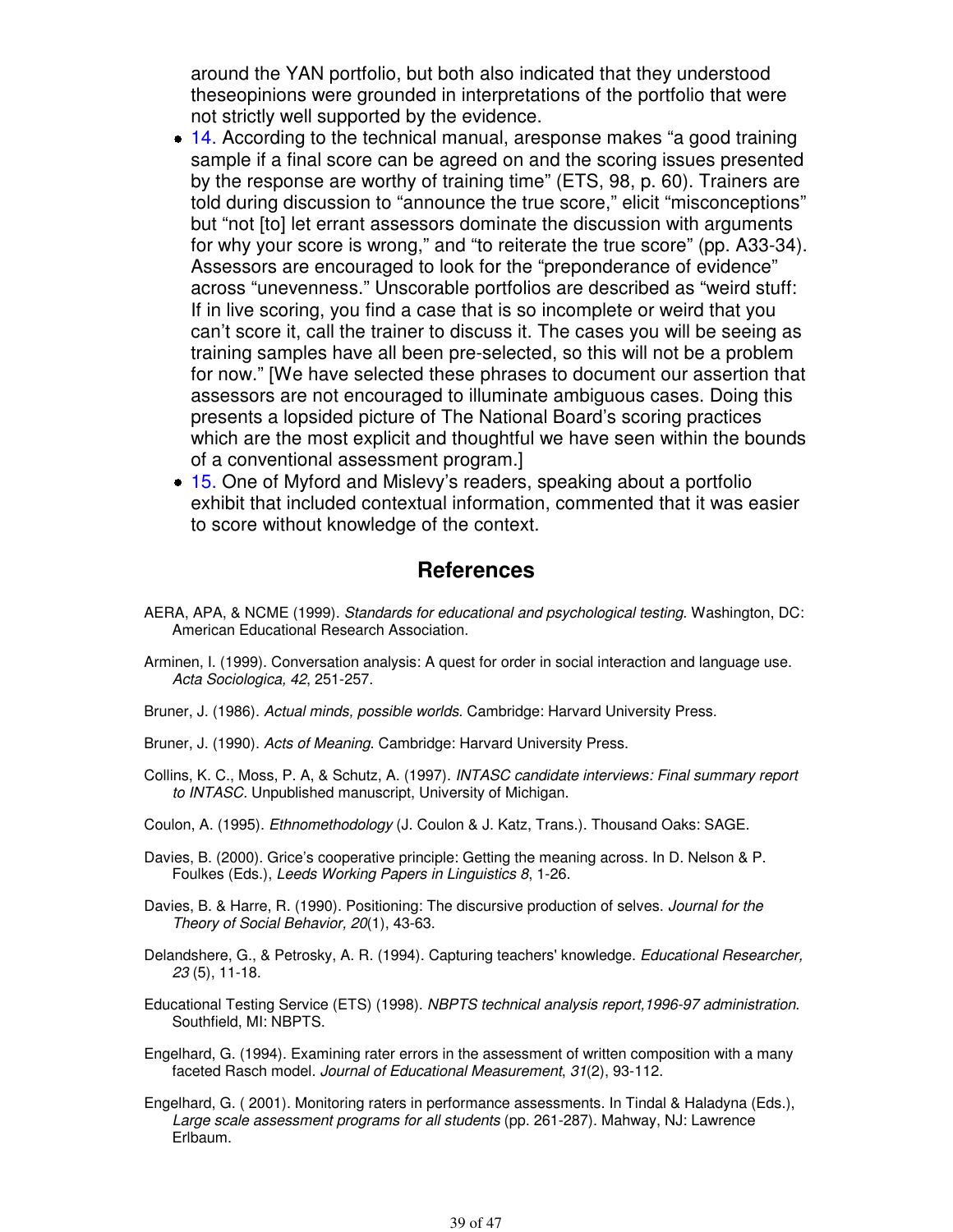- Erickson, F. (1986). Qualitative methods in research on teaching. In M. C. Wittrock (Ed.), Handbook of research on teaching (pp. 119-161). New York: Macmillan.
- Freedman, S.W. & Calfee, R.C. (1983). Holistic assessment of writing: Experimental design and cognitive theory. In P. Mosenthal, L. Taymor & S. A. Walmsley (Eds.), Research on writing: Principles and method (pp.75-98). New York: Longman.
- Gadamer, H. G.. (1994/1975). Truth and method. New York: Seabury.
- Gadamer, H. G. (1987). The problem of historical consciousness. In P. Rabinow, & W.M. Sullivan (Eds.), Interpretive social science: A second look (pp. 82-140). Berkeley: University of California Press.
- Garfinkel, H. (1967). Studies in ethnomethodology. Englewood Cliffs: Prentice Hall.
- Garfinkel, H. (2002). Ethnomethodology's program: Working out Durkheim's aphorism (A. W. Rawls, Ed.). Boulder: Roman & Littlefield.
- Gee, J. P. (1990). Social linguistics and literacies. London: Taylor and Francis.
- Gee, J. P. (1999). An introduction to discourse analysis theory and method. London: Routledge.
- Gibbs, R. W. (1993). The intentionalist controversy and cognitive science. *Philosophical Psychology*, 6(2), 181-206.
- Goodwin, C. & Goodwin, M. H. (1992). Assessments and the construction of context. In Duranti, A. & Goodwin, C. (Eds.), Rethinking context: Language as an interactive phenomenon (pp. 147-190). Cambridge: Cambridge University Press.
- Habermas, J. (1993). Justification and application (C. P. Cronin, Trans.). Cambridge: MIT Press.
- Habermas, J. (1996). Between facts and norms: Contributions to a discourse theory of law and democracy (W. Rehg, Trans.). Cambridge: MIT Press.

Haertel, E. H. (1991). New forms of teacher assessment. Review of Research in Education, 17, 3-29.

- Heller, J.I., Sheingold, K. & Myford, C.M. (1998). Reasoning about evidence in portfolios: Cognitive foundations for valid and reliable assessment. Educational Assessment, 5(1), 5-40.
- Heritage, J. (1984). Garfinkel and ethnomethodology. Albany: SUNY Press.
- Hill, C. & Larsen, E. (2000). Children and reading tests. Stamford, CT: Ablex.
- Kane, M., Crooks, T., & Cohen, A. (1999). Validating measures of performance. *Educational* Measurement: Issues and Practice, 18(2), 5-17.
- Klein, S. P., McCaffrey, D., Strecher, B., & Koretz, D. (1995). The reliability of mathematics portfolio scores: Lessons from the Vermont experience. Applied Measurement in Education, 8 (3), 243-260.
- Koziol, S. M. Jr., Burns, L., & Brass, J (2003). Four lenses for the analysis of teaching. Supporting beginning teachers' practice. Working paper, Michigan State University.
- Kroeber, K. (1992). Rereading/retelling: The fate of storytelling in modern times. New Brunswick: Rutgers University Press.
- Madaus, G. F. (1990). Legal and professional issues in teacher certification testing: A psychometric snark hunt. In J. V. Mitchell, Jr., S. L. Wise, & B. S. Plake (Eds.), Assessment of teaching (pp. 209-261). Hillsdale, NJ: Erlbaum.
- Messick, S. (1989). Validity. In R. L. Linn (Ed.), Educational measurement (3rd ed., pp. 13-103). New York: American Council on Education/Macmillan.
- Mislevy, R. J., Almond, R., & Steinberg, L. (2003). On the structure of educational assessment. Measurement: Interdisciplinary Research and Perspectives, 1(1), 3-62.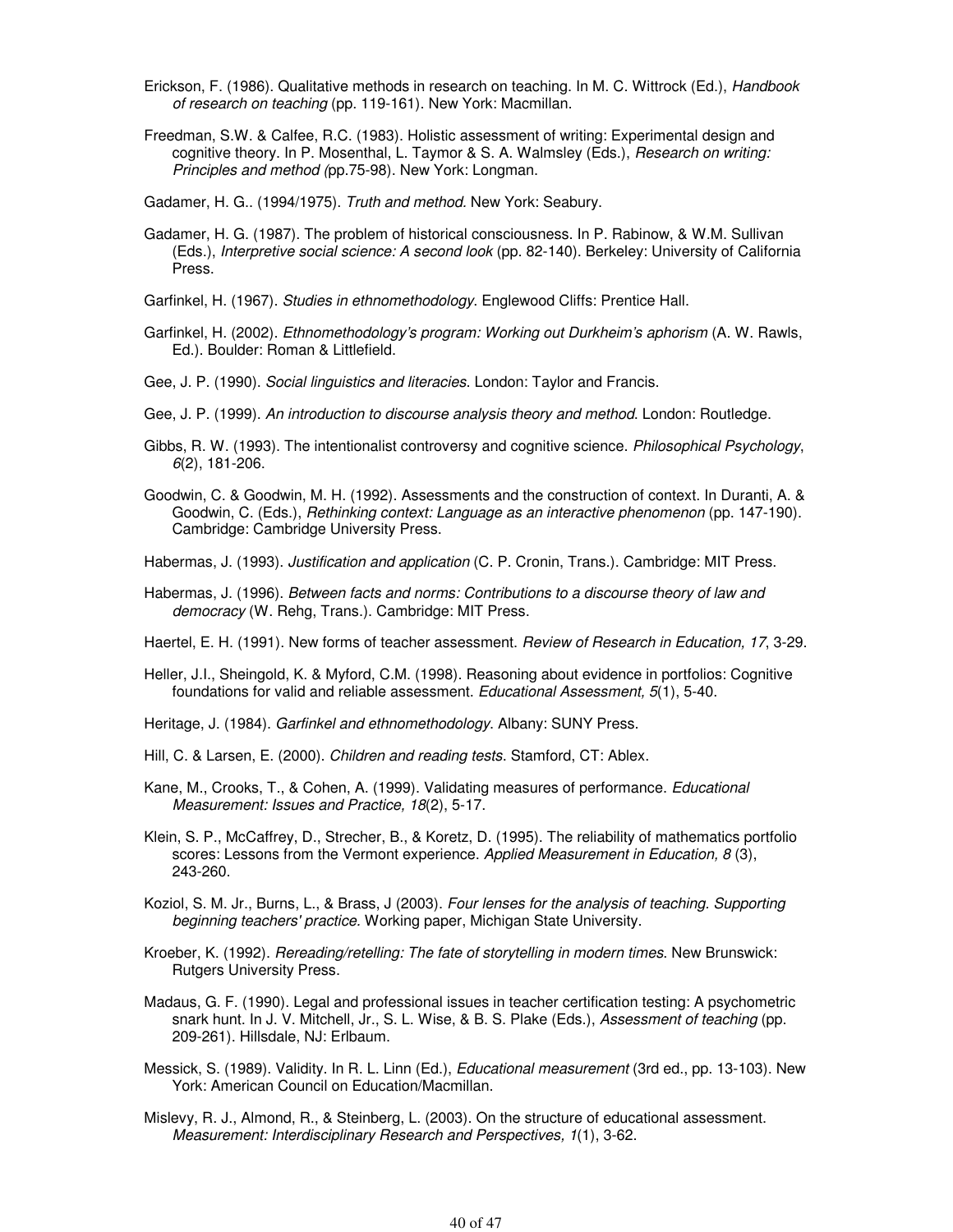Mink, L. O. (1987). Historical understanding. Ithaca: Cornell University Press.

- Moss, P. A. (1992). Shifting conceptions of validity in educational measurement: Implications for performance assessment. Review of Educational Research, 62 (3), 229-258.
- Moss, P. A., Beck, J. S., Ebbs, C., Herter, R., Matson, B., Muchmore, J., Steele, D., & Taylor [Clark], C. (1992). Portfolios, accountability, and an interpretive approach to validity. Educational Measurement. Issues and Practice, 3(11), 12-21.
- Moss, P. A. & Schutz, A. (2001). Educational standards, assessment, and the search for "consensus." American Educational Research Journal, 38(1), 37-70.
- Moss, P. A., Schutz, A. M., & Collins, K. M (1998). An Integrative approach to portfolio evaluation for teacher licensure. Journal of Personnel Evaluation in Education, 12(2), 139-161.
- Moss, P. A., Schutz, A. M., Haniford, L., Coggshall J., & Miller, R. (in preparation). High stakes assessment as ethical decision making. University of Michigan.
- Moss, P.A., Sutherland, L.M., Haniford, L, Miller, R., Johnson, D., Geist, P.K., Koziol, S.M., Star, J., & Pecheone, R.L. (in press). Interrogating the generalizability of portfolio assessments of beginning teachers: A Qualitative Study. Educational Policy Analysis Archives.
- Myford, C. M. (1993). Formative studies of Praxis III: Classroom Performance Assessments--An overview. The Praxis Series: Professional Assessments for Beginning Teachers. Princeton, NJ, Educational Testing Service.
- Myford, C. M., & Engelhard, G. (2001). Examining the psychometric quality of the national board for professional teaching standards early childhood/generalist assessment System. Journal of Personnel Evaluation in Education, 15(4), 253-285.
- Myford, C. M., & Mislevy, R. J. (1995). Monitoring and improving a portfolio assessment system (Center for Performance Assessment Research Report). Princeton, NJ: Educational Testing Service.
- National Research Council (2001a). Knowing what students know: The science and design of educational assessment. Washington, D.C.: National Academy Press.
- National Research Council (2001b). Testing teacher candidates: The role of licensure tests in improving teacher quality. Washington, D.C.: National Academy Press.
- Nystrand, M., Cohen, A. S., & Dowling, N. M. (1993). Addressing reliability problems in the portfolio assessment of college writing. Educational Assessment, 1(1), 53-70.
- Peng, K. & Nesbitt, R. E. (1999). Culture, dialectics, and reasoning about contradiction. American Psychologist, 54(9), 741-755.
- Pinker, S. (2002). The blank slate: The modern denial of human nature. New York: Viking.
- Pollner, M. (1991). Left of ethnomethodology: The rise and decline of radical reflexivity. American Sociological Review, 56(3), 370-81.
- Richards, R. J. (2002). "'The blank slate': The evolutionary war." New York Times, October 13. www.nytimes.c om, accessed 10/17/02.
- Ruddell, R. B., & Unrau, N. J. (1994). Reading as a meaning-construction process: The reader, the text, and the teacher. In R. B. Ruddell, M. R. Ruddell, & H. Singer (Eds.), Theoretical models and processes of reading (4th ed.) (pp. 996-1056). Newark, DE: IRA.
- Schegloff, E. A. (1999). 'Shegloff's texts' as 'Billig's data': A critical reply. Discourse and Society, 10(4), 558-572.
- Smagorinsky, P. (2001). If meaning is constructed, what is it made from? Toward a cultural theory of reading. Review of Educational Research, 71(1), 133-169.
- Swanson, D., Norman, G. R. & Linn, R. L. (1995). Performance-based assessment: Lessons from the health professions. Educational Researcher, 24(5), 5-11,35.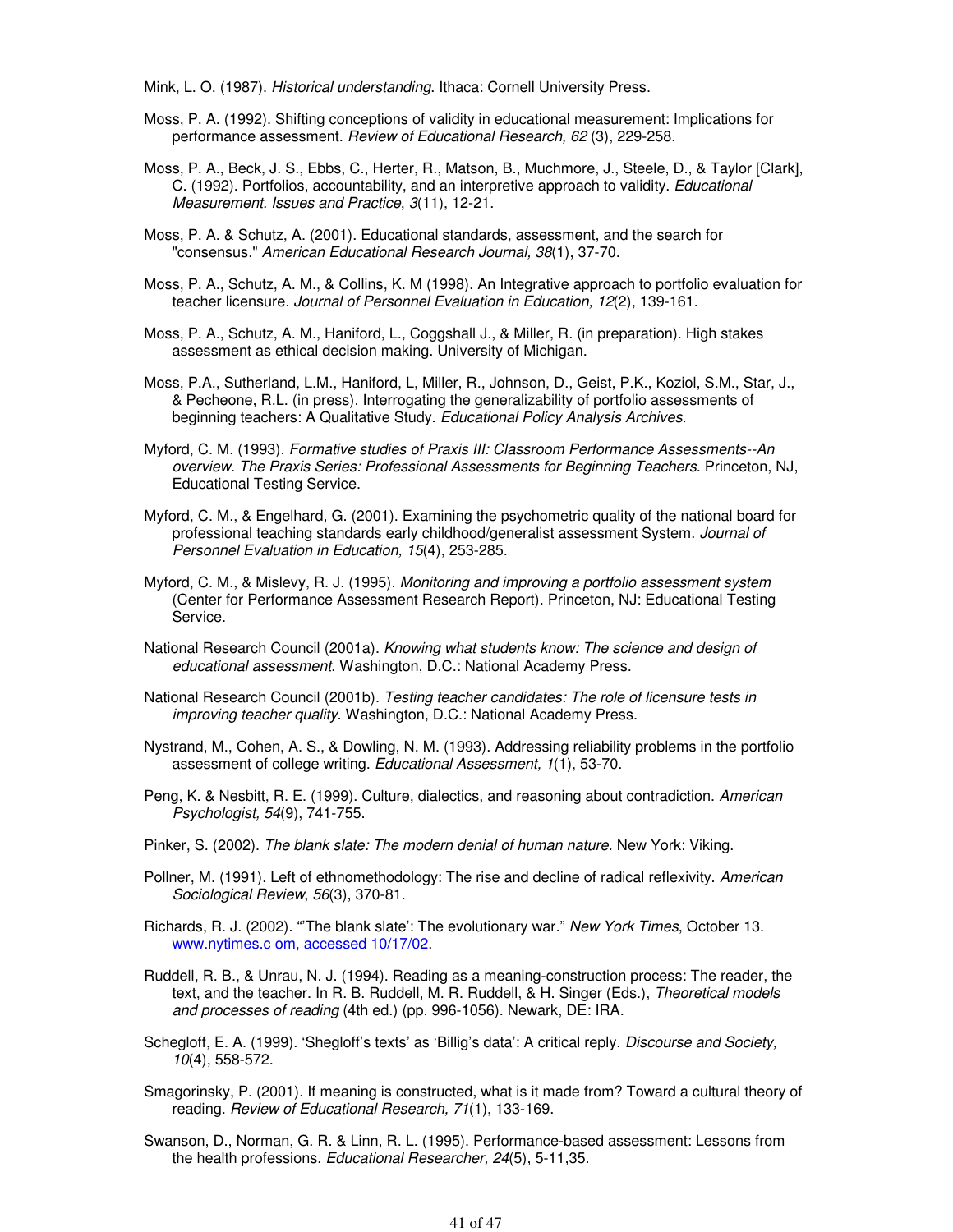- Wilson, M., & Case, H. (1997). An examination of variation in rater severity over time: A study in rater drift. Berkeley, CA: Berkeley Evaluation and Assessment Research (BEAR) Center.
- Wolfe, E. Q. (1997). The relationship between essay reading style and scoring proficiency in a psychometric scoring system. Assessing Writing, 4(1), 83-106.

## **About the Authors**

#### **Aaron Schutz**

Associate Professor Educational Policy and Community Studies University of Wisconsin-Milwaukee P. O. Box 413 Milwaukee, WI 53201 Voice: 414-229-4150 Fax: 414-229-3700 E-mail: schutz@uwm.edu

#### **Pamela A. Moss**

Associate Professor 4220 School of Education University of Michigan Ann Arbor, MI 48109-1259 Voice: 734-647-2461 Fax: 734-936-1606 E-mail: pamoss@umich.edu

Pamela A. Moss is an Associate Professor in the School of Education at the University of Michigan. Her areas of specialization are at the intersections of educational assessment, validity theory, and interpretive social science.

The World Wide Web address for the Education Policy Analysis Archives is **epaa.asu.edu**

## **Editor: Gene V Glass, Arizona State University**

#### **Production Assistant: Chris Murrell, Arizona State University**

General questions about appropriateness of topics or particular articles may be addressed to the Editor, Gene V Glass, glass@asu.edu or reach him at College of Education, Arizona State University, Tempe, AZ 85287-2411. The Commentary Editor is Casey D. Cobb: casey.cobb@unh.edu.

## **EPAA Editorial Board**

Michael W. Apple University of Wisconsin David C. Berliner Arizona State University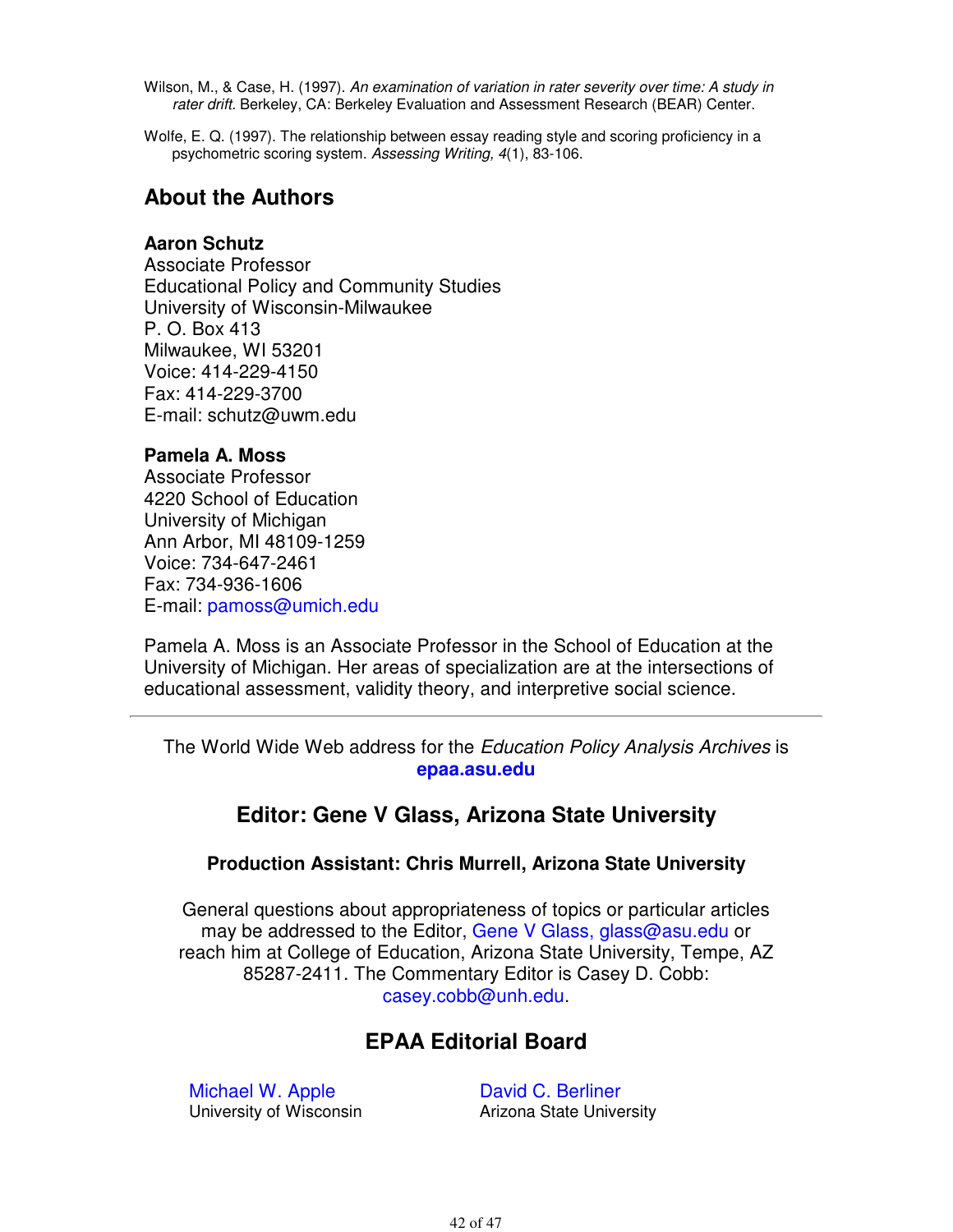Greg Camilli Rutgers University

Sherman Dorn University of South Florida

Gustavo E. Fischman Arizona State Univeristy

Thomas F. Green Syracuse University

Craig B. Howley Appalachia Educational Laboratory

Patricia Fey Jarvis Seattle, Washington

Benjamin Levin University of Manitoba

Les McLean University of Toronto

Michele Moses Arizona State University

Anthony G. Rud Jr. Purdue University

Michael Scriven University of Auckland

Robert E. Stake University of Illinois—UC

Terrence G. Wiley Arizona State University Linda Darling-Hammond Stanford University

Mark E. Fetler California Commission on Teacher **Credentialing** 

Richard Garlikov Birmingham, Alabama

Aimee Howley Ohio University

William Hunter University of Ontario Institute of **Technology** 

Daniel Kallós Umeå University

Thomas Mauhs-Pugh Green Mountain College

Heinrich Mintrop University of California, Los Angeles

Gary Orfield Harvard University

Jay Paredes Scribner University of Missouri

Lorrie A. Shepard University of Colorado, Boulder

Kevin Welner University of Colorado, Boulder

John Willinsky University of British Columbia

#### **EPAA Spanish & Portuguese Language Editorial Board**

**Associate Editors**

#### **Gustavo E. Fischman**

**Arizona State University**

## **&**

**Pablo Gentili Laboratório de Políticas Públicas Universidade do Estado do Rio de Janeiro**

**Founding Associate Editor for Spanish Language (1998—2003) Roberto Rodríguez Gómez Universidad Nacional Autónoma de México**

**Argentina**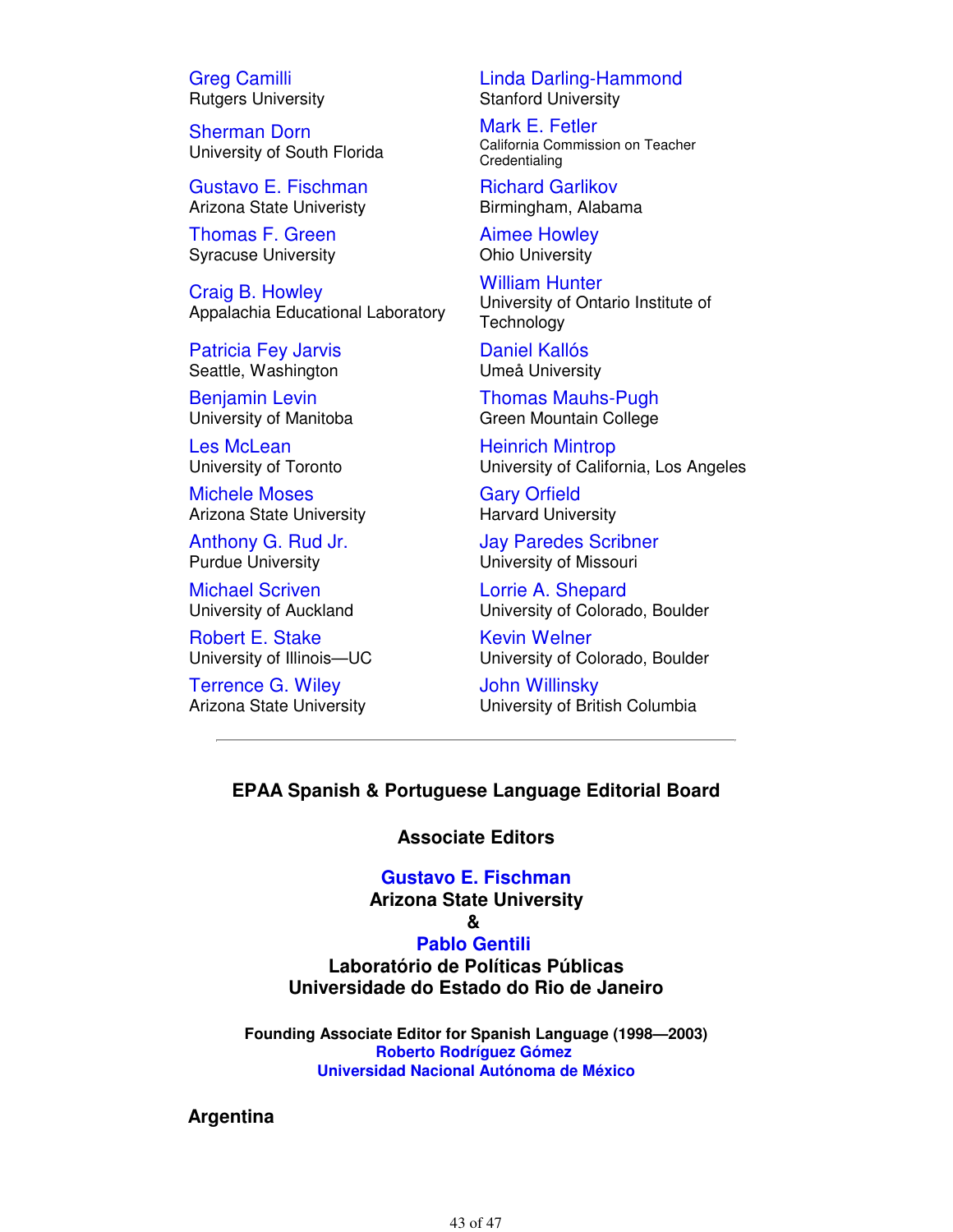- Alejandra Birgin Ministerio de Educación, Argentina Email: abirgin@me.gov.ar
- Mónica Pini Universidad Nacional de San Martin, Argentina Email: mopinos@hotmail.com,
- Mariano Narodowski Universidad Torcuato Di Tella, Argentina Email:
- Daniel Suarez Laboratorio de Politicas Publicas-Universidad de Buenos Aires, Argentina Email: daniel@lpp-buenosaires.net
- Marcela Mollis (1998—2003) Universidad de Buenos Aires

#### **Brasil**

Gaudêncio Frigotto Professor da Faculdade de Educação e do Programa de Pós-Graduação em Educação da Universidade Federal Fluminense, Brasil

Email: gfrigotto@globo.com

- Vanilda Paiva Email:vppaiva@terra.com.br
- Lilian do Valle Universidade Estadual do Rio de Janeiro, Brasil Email: lvalle@infolink.com.br
- Romualdo Portella do Oliveira Universidade de São Paulo, Brasil Email: romualdo@usp.br
- Roberto Leher Universidade Estadual do Rio de Janeiro, Brasil Email: rleher@uol.com.br
- Dalila Andrade de Oliveira Universidade Federal de Minas Gerais, Belo Horizonte, Brasil Email: dalila@fae.ufmg.br
- Nilma Limo Gomes Universidade Federal de Minas Gerais, Belo Horizonte Email: nilmagomes@uol.com.br
- Iolanda de Oliveira Faculdade de Educação da Universidade Federal Fluminense, Brasil Email: iolanda.eustaquio@globo.com
- Walter Kohan Universidade Estadual do Rio de Janeiro, Brasil Email: walterko@uol.com.br
- María Beatriz Luce (1998—2003) Universidad Federal de Rio Grande do Sul-UFRGS
- Simon Schwartzman (1998—2003) American Institutes for Resesarch–Brazil

#### **Canadá**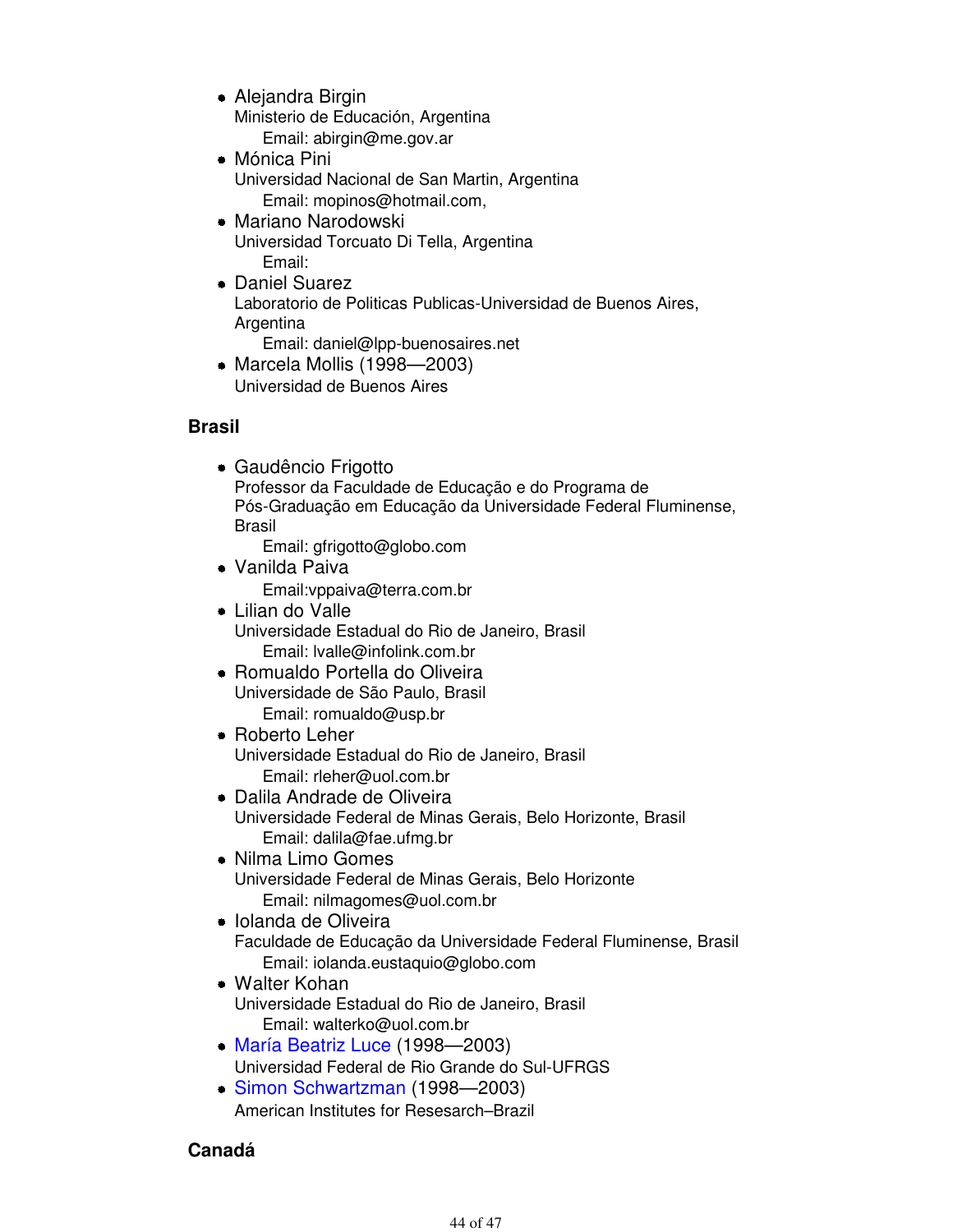Daniel Schugurensky

Ontario Institute for Studies in Education, University of Toronto, Canada Email: dschugurensky@oise.utoronto.ca

#### **Chile**

- Claudio Almonacid Avila Universidad Metropolitana de Ciencias de la Educación, Chile Email: caa@rdc.cl
- María Loreto Egaña Programa Interdisciplinario de Investigación en Educación (PIIE), Chile Email: legana@academia.cl

#### **España**

- José Gimeno Sacristán Catedratico en el Departamento de Didáctica y Organización Escolar de la Universidad de Valencia, España Email: Jose.Gimeno@uv.es
- Mariano Fernández Enguita Catedrático de Sociología en la Universidad de Salamanca. España Email: enguita@usal.es
- Miguel Pereira Catedratico Universidad de Granada, España Email: mpereyra@aulae.es
- Jurjo Torres Santomé Universidad de A Coruña Email: jurjo@udc.es
- Angel Ignacio Pérez Gómez Universidad de Málaga Email: aiperez@uma.es
- J. Félix Angulo Rasco (1998—2003) Universidad de Cádiz
- José Contreras Domingo (1998—2003) Universitat de Barcelona

#### **México**

- Hugo Aboites
	- Universidad Autónoma Metropolitana-Xochimilco, México Email: aavh4435@cueyatl.uam.mx
- Susan Street Centro de Investigaciones y Estudios Superiores en Antropologia Social Occidente, Guadalajara, México Email: slsn@mail.udg.mx
- Adrián Acosta Universidad de Guadalajara Email: adrianacosta@compuserve.com
- Teresa Bracho Centro de Investigación y Docencia Económica-CIDE Email: bracho dis1.cide.mx
- Alejandro Canales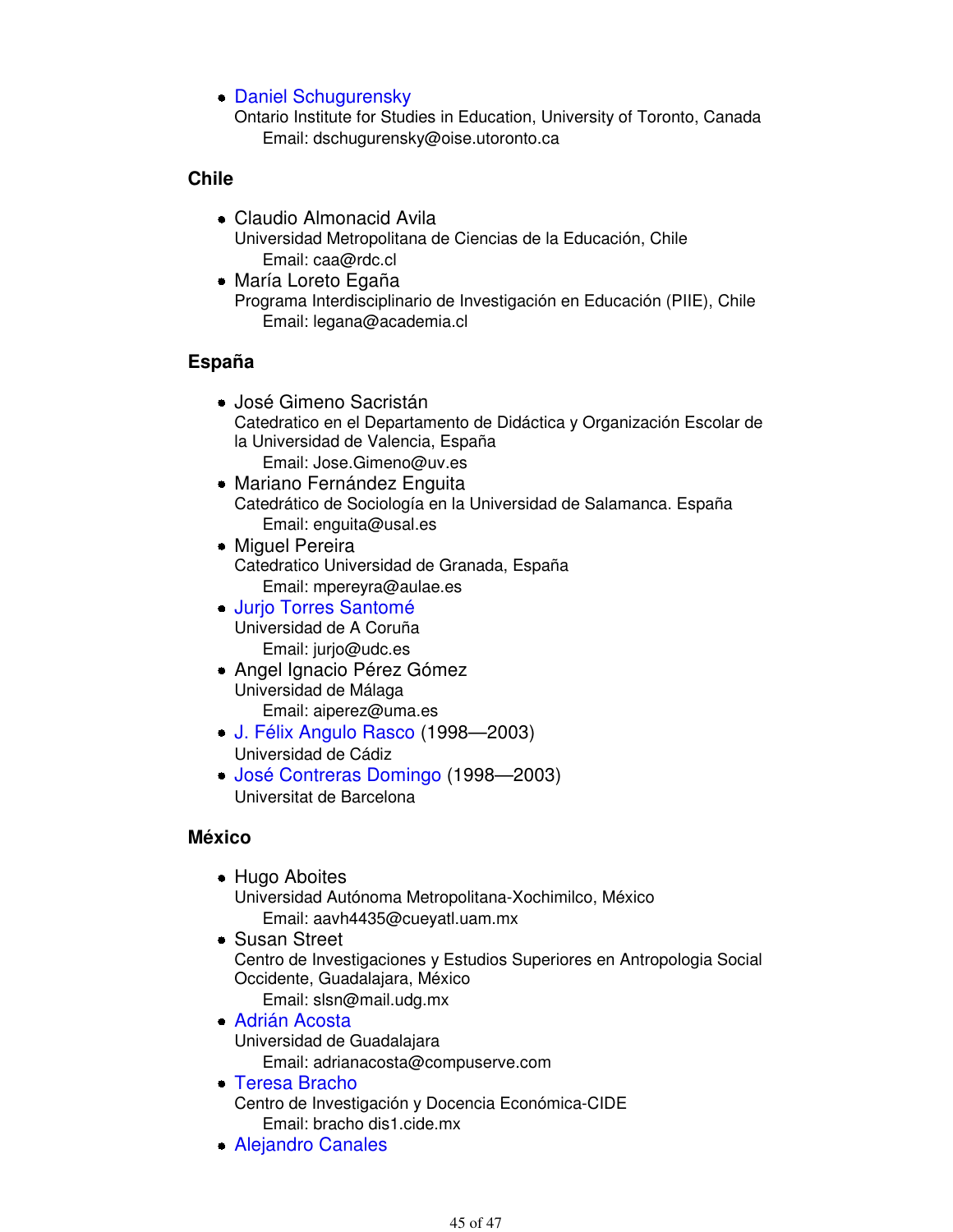Universidad Nacional Autónoma de México

- Email: canalesa@servidor.unam.mx Rollin Kent Universidad Autónoma de Puebla. Puebla, México Email: rkent@puebla.megared.net.mx
- Javier Mendoza Rojas (1998—2003) Universidad Nacional Autónoma de México
- Humberto Muñoz García (1998—2003) Universidad Nacional Autónoma de México

## **Perú**

- Sigfredo Chiroque Instituto de Pedagogía Popular, Perú Email: pedagogia@chavin.rcp.net.pe
- Grover Pango Coordinador General del Foro Latinoamericano de Políticas Educativas, Perú

Email: grover-eduforo@terra.com.pe

## **Portugal**

Antonio Teodoro Director da Licenciatura de Ciências da Educação e do Mestrado Universidade Lusófona de Humanidades e Tecnologias, Lisboa, Portugal Email: a.teodoro@netvisao.pt

## **USA**

- Pia Lindquist Wong California State University, Sacramento, California Email: wongp@csus.edu
- Nelly P. Stromquist University of Southern California, Los Angeles, California Email: nellystromquist@juno.com
- Diana Rhoten Social Science Research Council, New York, New York Email: rhoten@ssrc.org
- Daniel C. Levy University at Albany, SUNY, Albany, New York Email: Dlevy@uamail.albany.edu
- Ursula Casanova Arizona State University, Tempe, Arizona Email: casanova@asu.edu
- **Erwin Epstein** Loyola University, Chicago, Illinois Email: eepstei@wpo.it.luc.edu
- Carlos A. Torres University of California, Los Angeles Email: torres@gseisucla.edu
- Josué González (1998—2003) Arizona State University, Tempe, Arizona